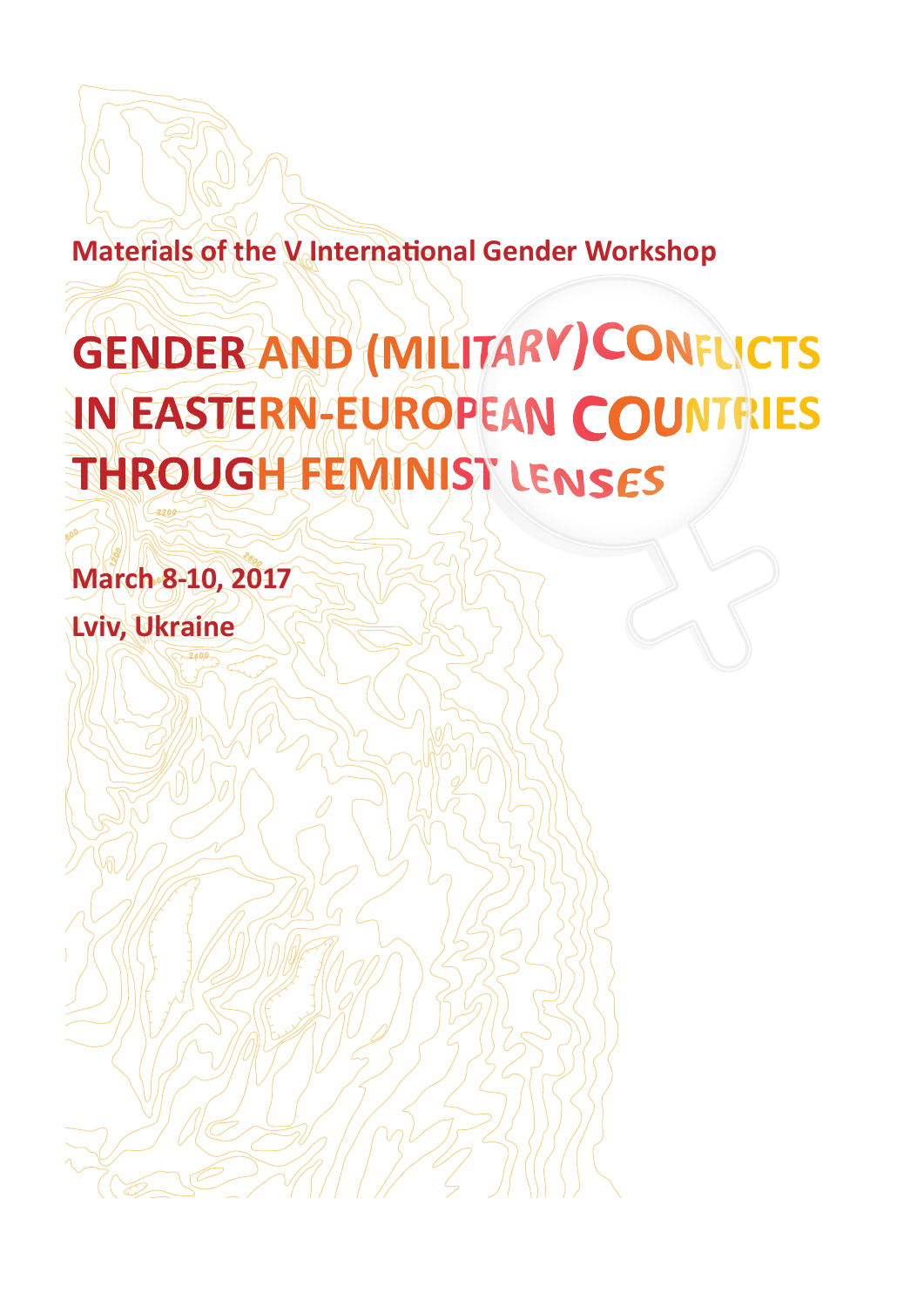Organized by: Heinrich Boell Foundation, Ukraine Regional Office



In cooperation with: Heinrich Boell Foundation International Offices of Bosnia and Herzegovina, Czech Republic, Poland, Russia, South Caucasus, Serbia (and Motenegro, Kosovo) and Berlin Head Office.

Location: Lviv, Ukraine Workshop languages: English/Ukrainian/Russian

Design and layout Galina Sokolova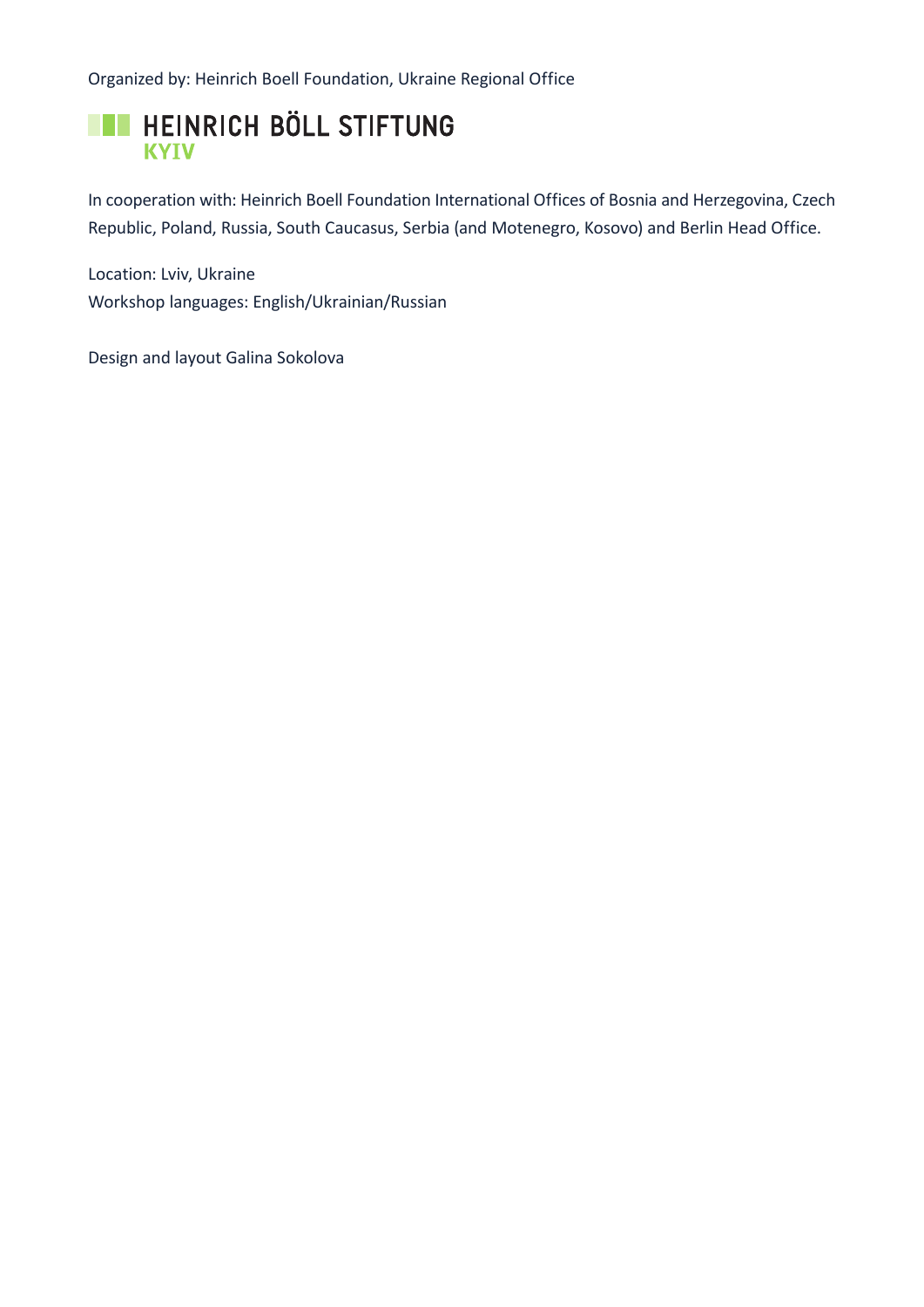#### **CONTENTS**

### **2 [UNSCR 1325's implementation: Achievements, gaps and ideas for improve](#page-3-0)[ment from the perspective of independent German and Swiss civil society](#page-3-0)  [and women´s rights](#page-3-0)**

*Joanna Barelkowska, German Women's Security Council*

*Berlin, Germany*

#### **10 [Co-optation of feminism: Gender, Militarism and the UNSC Resolution 1325](#page-11-0)**

*Anna Nikoghosyan Program Director, Society Without Violence NGO*

*Erevan, Armenia*

#### **21 [Experiences of protracted displacement in narratives of Internally Displaced](#page-22-0)  [women from Abkhazia](#page-22-0)**

*Nargiza Arjevanidze, Visiting PhD student at the Department of Gender Studies within the Swedish Institute (SI) Visby Programme* 

*Tbilisi, Georgia*

#### **26 [Interplay of Gender and Nationalism](#page-27-0)**

**[Case study: War Crimes in Bosnia & Herzegovina 1992-1995](#page-27-0)**

*Dr. Zarije Seizović, Professor of International Law Faculty of Political Sciences Sarajevo Bosnia and Herzegovina*

### **37 [Ticking off the Czech Republic's UN Commitment as Completed: Reflecting on](#page-38-0)  [the First Czech National Action Plan on Women, Peace and Security](#page-38-0)**

*Mila O'Sullivan, Researcher, Institute of International Relations*

*Prague, Czech Republic*

*Blanka Šimůnková, Consultant in Gender Justice and Development*

*Prague, Czech Republic*

#### **43 [WOMEN STORIES OF ONE WAR: Why do we need to create women narratives](#page-44-0)  [as part of the process of writing history?](#page-44-0)**

*Irena Cvetkovic, Executive Director, Coalition Sexual and Health Rights of Marginalized Communities Skopje, Macedonia*

**48 [Justice comes after the war? War related sexual violence and legal nationalism](#page-49-0)  [in four countries of former Yugoslavia](#page-49-0)**

*Adriana Zaharijević, University of Belgrade, Institute for Philosophy and Social Theory* 

*Belgrade, Serbia*

*Gordana Subotić, University of Melbourne Melbourne, Australia*

- **54 [Abstracts and bio of the speakers of](#page-55-0) [International Gender Workshop – 2017](#page-55-0)**
- **56 [PROGRAMME](#page-57-0)**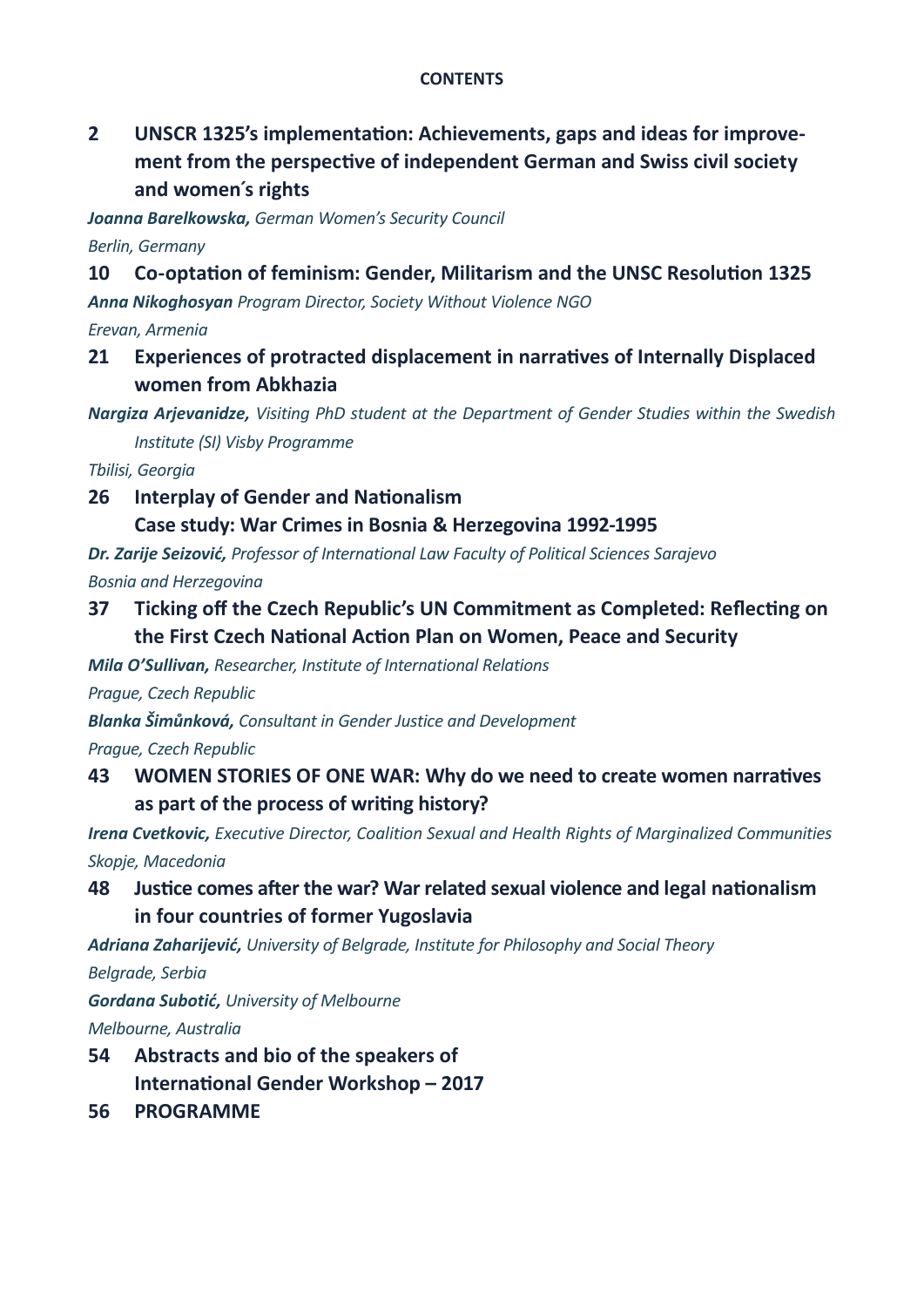# <span id="page-3-0"></span>**UNSCR 1325's implementation: Achievements, gaps and ideas for improvement from the perspective of independent German and Swiss civil society and women´s rights**

**Joanna Barelkowska, German Women's Security Council** *Berlin, Germany barelkowska@boell.de*

In the run-up to the adoption of United Nations Security Council Resolution 1325 (UNSCR 1325), civil society groups from around the world played a key role by pressing the international community to firmly anchor the gender-political dimension of peace and security policies in a UNSCR resolution. Since 2000, they have continued to be an important player through their advocacy for gendersensitive peace and security policies and their critical monitoring of policy makers in their respective countries. In the following, I will compare the German, Swiss and Dutch National Action Plans to implement UNSCR 1325 as well as present examples of various forms of civil society interventions used to promote gender-sensitive peace and security policies.

# **1. UNSCR 1325 – What has it achieved, what are its failings and what needs to be improved?**

On October 31, 2000, the United Nations Security Council adopted Resolution 1325, which "reaffirmed the importance of the equal participation and full involvement of women in all efforts for maintaining and promoting peace and security."<sup>1</sup> The resolution establishes the four pillars of gender-sensitive conflict resolution: prevention, protection, participation and peacebuilding. In the years since, seven further resolutions on women, peace and security have been adopted: 1820 (2008); 1888 (2009); 1889, 1960 (2010); 2106 (2013); 2122 (2013); and 2242 (2015). Sixteen years after the adoption of UNSCR 1325, the question is no longer "Do we need a gender-oriented peace and security policy?" but "How can it best be implemented, what gaps exist in the policy and how can these be bridged?"

Here one should note that "the follow-up resolutions focus on the protection of women from gender-specific or gender-based sexualized violence and provide tools for the implementation of the international Women, Peace and Security programme."<sup>2</sup> It is of course vitally important that sexual and genderbased violence are recognized and prosecuted as war crimes, and that protecting women and girls from such violence has become an important policy goal. Yet focusing on protection risks creating the impression that women are merely victims instead of being (also) key actors in conflict resolution. The other pillars of UNSCR 1325 – gender-sensitive conflict prevention, greater women's participation in all phases of conflict management, and gender-sensitive peacebuilding – are consequently in danger of being put on the back burner.

<sup>1</sup> UN Women, "Preventing Conflict, Transforming Justice, Securing the Peace. A Global Study on the Implementation of United Nations Security Council Resolution 1325," 2016, p. 4.

<sup>2</sup> Swisspeace, CFD, PWAG, Women for Peace, "Women Peace Security – reloaded. Civil Society Alternative Report on the National Action Plan 1325 as seen from the Gender Perspective. Impulses and Inputs for Actors in Politics, Administration and Civil Society," Bern 2016, p. 9.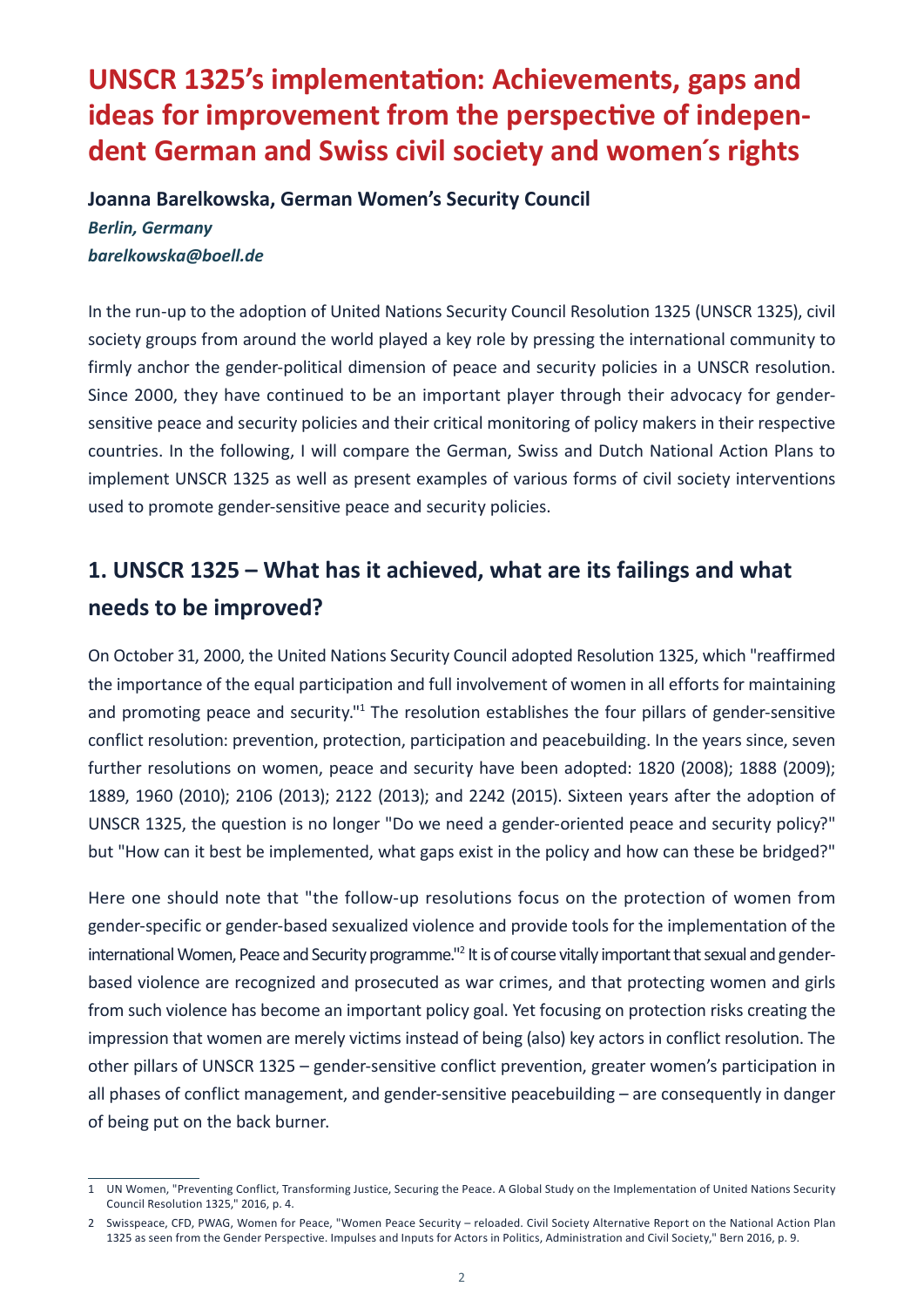Civil society actors around the world are therefore still demanding full implementation of UNSCR 1325, in particular greater women's participation in civil confliction resolution and peace negotiations. Numerous studies have shown that involving women in peace processes brings about a more lasting peace. These contend that it is not only the number of women at the peace table that makes a difference, but also whether women's and gender policy perspectives can actually be incorporated into the negotiations. The report "Making Women Count – Not Just Counting Women: Assessing Women's Inclusion and Influence on Peace Negotiations" from the Inclusive Peace and Transition Initiative und UN Women underscores this point suitably, as one could guess by the title.<sup>3</sup> An examination of women's influence on peace processes should involve not only quantitative indicators but be complemented with qualitative indicators that measure to what extent women's voices actually have an impact on peace processes. Alongside greater women's participation in civil conflict resolution, civil society actors have for years been pressing for a comprehensive interpretation of security. UN Women's 2015 global study "Preventing Conflict, Transforming Justice, Securing the Peace" calls for more emphasis to be placed on human security instead of following a purely military logic of security. The study's authors draw on the concept of human security that the United Nations Development Programme (UNDP) had introduced into the debate in 1994, a concept "based on the fact that everybody should be able to take control over their own lives."<sup>4</sup> To guarantee human security, there needs to be a legal structure in place that protects inequality and exclusion as well as upholds human rights. Conversely, exclusion and attacks on human dignity and structural inequality frequently lead to violent conflicts and therefore must – also with respect to gender-sensitive peace and security policies – be addressed more vigorously in conflict prevention measures. One explanation for the weak implementation of the prevention aspect in UNSCR 1325 may be that the resolution does not even address the causes of conflict mentioned above, just as it does not deal with the increasing militarization around the world. To bridge these gaps, the UN Women's global study makes this recommendation: "The concerns expressed in UNSCR 1325 must always be interpreted within the framework of international human rights. The agency of women must be respected and their autonomy and concerns should be the priority. Underlying inequalities making women and girls especially vulnerable must be addressed, and obstacles that keep women from claiming or exercising their rights in society and power structures must be overcome (as anchored in the UN Convention on the Elimination of All Forms of Discrimination against Women [CEDAW], which entered into force on September 3, 1981)."<sup>5</sup> Another reason for linking UNSCR 1325 to CEDAW is the fact that there are no sanctions for non-implementation in the former: "The women´s rights convention states that member states are obliged to fight discriminating practices, social and cultural patterns of behavior and traditions as well as stereotyped perceptions of gender. (…) Therefore the political pressure of UNSCR 1325 can be increased if the resolution is anchored in CEDAW, which has binding and wellestablished reporting mechanisms."<sup>6</sup> Last but not least, a large number of civil society actors criticize that many countries' foreign policies lack coherence, particularly in the areas of peace, security and economic cooperation. In many places, militarization or gender-blind foreign policies stand in the way

<sup>3</sup> Inclusive Peace and Transition Initiative, UN Women, "Making Women Count – Not Just Counting Women: Assessing Women's Inclusion and Influence on Peace Negotiations," Geneva 2016.

<sup>4</sup> Ibid., p. 26.

<sup>5</sup> UN Women, op. cit., p.

<sup>6</sup> Swisspeace, CFD, PWAG, Women for Peace, op. cit., p. 13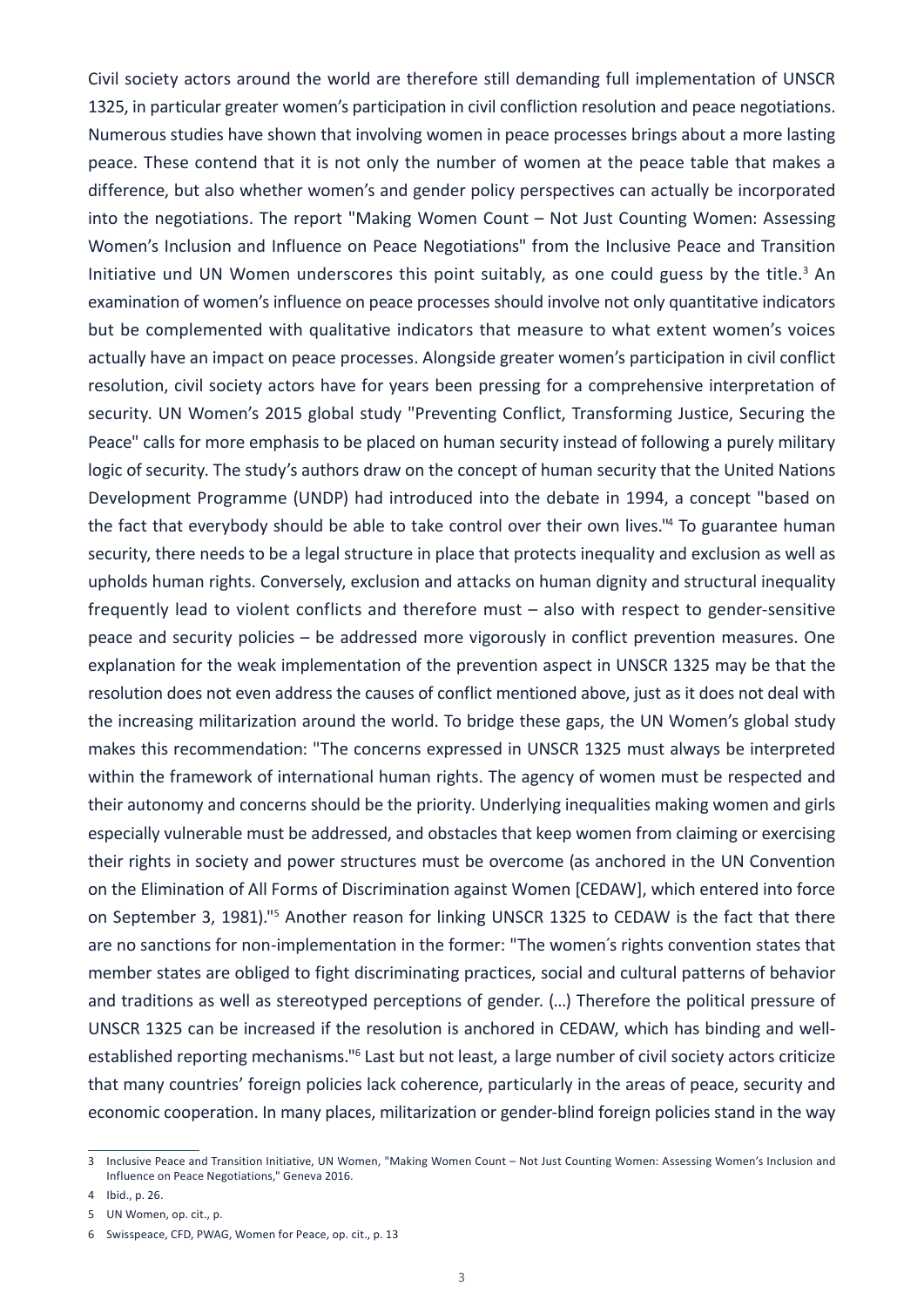of gender-sensitive peace and security policies. Existing National Action Plans are apparently bereft of political significance, because otherwise governments would give them higher priority. So, as a strong advocate of gender-sensitive peace and security policies, civil society continues to play a key role in pressing policy makers to take UNSCR 1325 seriously and put life into the NAPs.

# **2. National Action Plans to implement UNSCR 1325: Brief comparison of the NAPs of Germany, Switzerland and the Netherlands**

National Action Plans are an important instrument for implementing UNSCR 1325. Some countries, such as Switzerland and the Netherlands, adopted NAPs as early as 2007. Germany, however, did not adopt its first National Action Plan until 2012. Although groups in German civil society, led primarily by the German Women's Security Council, had been calling for this since 2002, it took another ten years before the first German NAP was actually adopted. It was also a solo effort by the German government, which didn't submit its draft to civil society until late 2011, leaving little opportunity to influence the final version. During the second NAP's development at the end of 2016, civil society was also not consulted until late in the process. Nevertheless, thanks to civil society's involvement, Germany's second plan was a significant improvement in terms of its substantive rigor and depth. Yet many of the critiques and suggestions made by civil society went unheeded: criticism voiced about the inadequate strategic orientation of the second NAP and the report on the implementation of the first NAP (focus on outputs and not outcomes), about the lack of coherence with other strategies (current example: the first draft of the so-called Marshall Plan for Africa does not include any reference to NAP 1325), about the growing militarization of German security policy, about the insufficient inclusion of domestic policy in the NAP (in particular with regard to the situation of refugees in Germany), and – last but not least - about not giving the NAP a budget of its own. Still, it was possible to achieve a positive change in the second German NAP: It provides for regular meetings between the German government and civil society where, among other agenda items, good examples of NAP implementation are to be discussed and criteria for effective NAP implementation developed. There is hope that – through the closer dialogue between civil society and the German government – UNSCR 1325's implementation will be given higher priority and be more impactful.

In contrast to Germany, Switzerland was one of the first countries to create a National Action Plan for implementing UNSCR 1325 – a step it took in 2007. And the third Swiss NAP already came to a close in late 2016. Each of the Swiss plans was also drafted by an inter-ministerial working group (WG 1325), but Swiss civil society (NGO Platform 1325) was involved in their development. At least once a year, the Centre for Peacebuilding (KOFF) organizes Gender and Peacebuilding Roundtables at which the Swiss government informs civil society groups about the progress of NAP implementation and discusses NAP-related issues. The Swiss government sees its NAP 1325 as a "living document (…) designed for needs-based adaptation and evolution."7 Switzerland was one of the first countries to integrate indicators, in its second NAP (2010–2012), in order to better measure results. It is also worth noting that the Swiss government, in September 2015, commissioned relevant civil society groups to prepare an independent report on NAP 1325's implementation. This report, entitled "Women, Peace,

<sup>7</sup> *[http://www.peacewomen.org/sites/default/files/Revised%20NAP%20\(2013-2016\)%20Switzerland.pdf](http://www.peacewomen.org/sites/default/files/Revised%20NAP%20(2013-2016)%20Switzerland.pdf)*: p.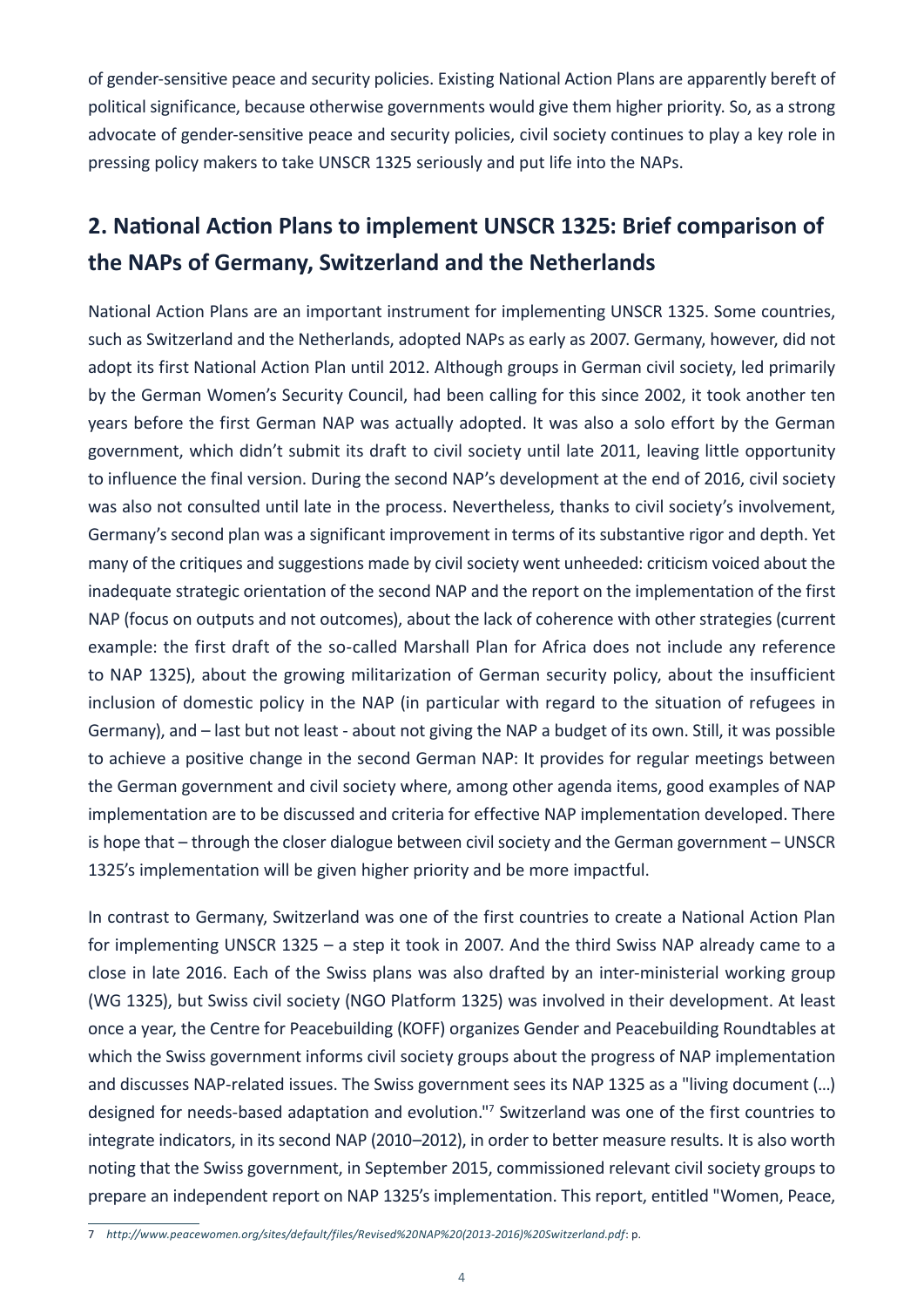Security – reloaded," was compiled by the 1325 Working Group, which comprises a broad range of Swiss civil society groups, and is targeted at parliament members, civil society and the federal administration. Such an independent report was the first of its kind and provided a critical overview of Switzerland's work on implementing NAP 1325's while also giving detailed recommendations for the future.<sup>8</sup> I will discuss these recommendations later.

The Netherlands was also one of the first countries to adopt a National Action Plan to implement UNSCR 1325; it published its first plan in 2007 as well. The Netherlands' third NAP, launched in 2016 (for 2016–2019) was developed as a cooperation between the Dutch government and over 50 Dutch civil society groups and knowledge institutions. Unlike in Germany and Switzerland, where only the countries' respective governments assumed responsibility for their NAPs, in the Netherlands civil society groups who were involved in developing the third NAP co-signed the final document. In the foreword to the NAP, the signatories acknowledge their commitment to a meaningful dialogue between government and civil society: "The relationship between Dutch organisations and our partners in conflict and post-conflict situations benefits us all. By strategically coordinating our efforts and activities, we foster greater cohesion and work towards more lasting peace. (…) This partnership facilitates the development of new ideas and initiatives, drawing on a wide range of expertise and knowledge. While respecting each other's roles and mandates, we believe that coordination and cooperation between government, knowledge institutions and civil society are mutually beneficial." The outcome of this joint effort is in fact remarkable. The NAP's overall objective is strategically formulated and puts women's participation at the core of peace processes, while also making it clear that real female influence is the aim, not (just) quotas: "Contributing to an enabling environment for women's participation and empowerment in conflict and post-conflict environments, so they can meaningfully participate in conflict prevention, resolution, peacebuilding, protection, relief and recovery."9 The Dutch NAP also differs from the German and Swiss plans in its specific goals; it "seeks to help break down harmful gender norms, enhance protection, and give men and women equal leverage in conflict prevention, resolution, peacebuilding, relief and recovery."<sup>10</sup> These goals are impact-oriented and clearly indicate what must change and where the change must take place. Neither of the other two NAPs points out in such unmistakable language the need to challenge the existing power relations that contribute to gender inequality and to effect the structural changes required to achieve gender equality. It is also unique that the Dutch NAP formulates its goals in normative terms and explicitly addresses men, declaring that they should also be equally involved in civil conflict resolution processes.

The Swiss and German NAPs have similar goals. It is likely that the German government used the Swiss NAP as the model for developing its own plan. In the following, I compare the six goals of the Switzerland's third NAP with those of Germany's second NAP (the order in which the German goals appear is my own):

Compared with the Dutch NAP, the goals of the other two NAPs are formulated in a less strategic manner and are less impact-oriented and more output-oriented. They are also much vaguer in their language and fail to clearly state what they mean by "gender perspectives." Yet the less precisely

<sup>8</sup> Swisspeace, CFD, PWAG, Women for Peace, op. cit., p. 3.

<sup>9</sup> *<http://wo-men.nl/wp-content/uploads/2016/05/FINAL-NAP-2016-2019.pdf>*: p. 4.

<sup>10</sup> Ibid., p. 4.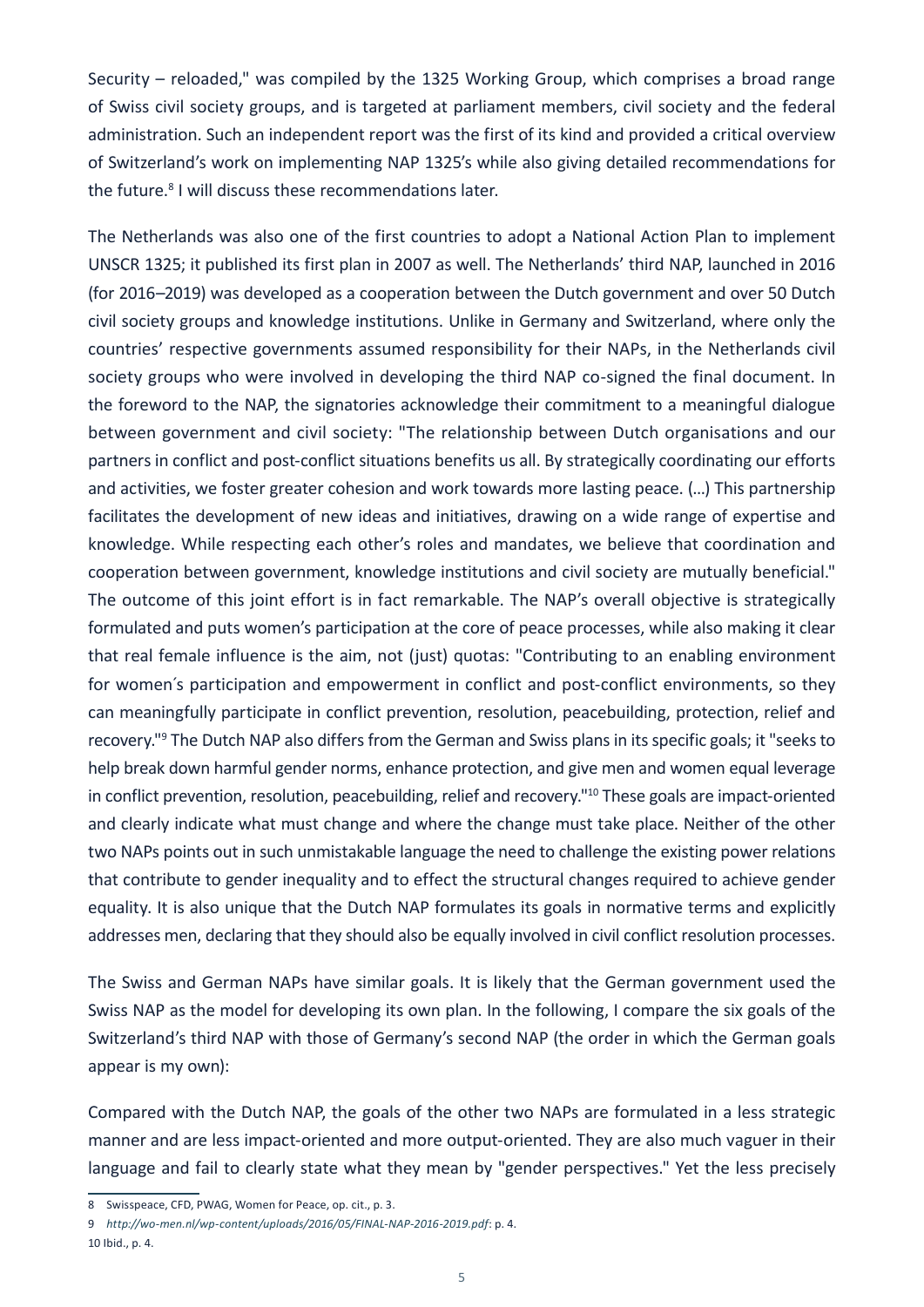formulated the goals are, the greater the likelihood that implementation and evidence of the impact made will be weak. The implementation report on the first German NAP, which was published concurrently with the adoption of the second plan (of course, it would have made more sense to evaluate the first plan before drafting the second one), confirmed this assumption: It focuses almost exclusively on outputs. Though numerous activities are listed, it remains largely unclear what impact these activities have had and to what extent they have contributed to "sustainable peace and greater security,"<sup>11</sup> which is the stated overall objective of Germany's second NAP.

| Third Swiss NAP 1325 (2013-2016)                   | Second German NAP 1325 (2017-2020)                    |
|----------------------------------------------------|-------------------------------------------------------|
| Greater participation of women in peace building   | Expanding the participation and strengthening         |
|                                                    | the leadership role of women in all phases and        |
|                                                    | at all levels of conflict prevention and resolution,  |
|                                                    | stabilisation, peacebuilding and reconstruction       |
|                                                    | as well as post-conflict rehabilitation and peace-    |
|                                                    | building.                                             |
| Protection of the rights of women and girls dur-   | Improving protection from sexual and gender-          |
| ing and after violent conflicts, and prevention of | specific violence at the national and interna-        |
| gender-based violence                              | tional level, and working against the impunity of     |
|                                                    | perpetrators.                                         |
| Greater inclusion of a gender perspective during   | Analysing and taking into account the concerns and    |
| and after violent conflicts in emergency aid, re-  | interests of women and girls in development,          |
| construction and in dealing with the past          | peace, security policy and humanitarian measures.     |
| Greater inclusion of a gender perspective in con-  | Systematically integrating a gender perspective       |
| flict prevention                                   | into the prevention of conflicts, crises and violence |
| Mainstreaming WPS agenda in the federal            | Strengthening the Women, Peace and Security           |
| administration                                     | agenda and promoting it at the national, regional     |
|                                                    | and international level                               |

# **3. Different kinds of political intervention by civil society into Women, Peace and Security policy**

As already emphasized on several occasions, civil society plays a particularly vital role in implementing UNSCR 1325. In addition to the task of pressing governments to adopt a UNSCR 1325 National Action Plan, civil society groups help implement NAPs through their global activities, monitor implementation by states and give recommendations on how to improve implementation. I will focus here mainly on the monitoring role. Civil society engagement in gender-sensitive peace and security policies was not a part of my workshop presentation in Lviv and would require a separate study.

Although I lack knowledge of civil society monitoring in the Netherlands, it should be noted that, as much as we should applaud civil society's co-authorship of the Dutch NAP, this naturally removes the distance between civil society and the plan it collaborated on, something which in turn may affect

<sup>11</sup> http://www.auswaertiges-amt.de/cae/servlet/contentblob/755916/publicationFile/223346/170111\_Aktionsplan\_1325.pdf: p. 11.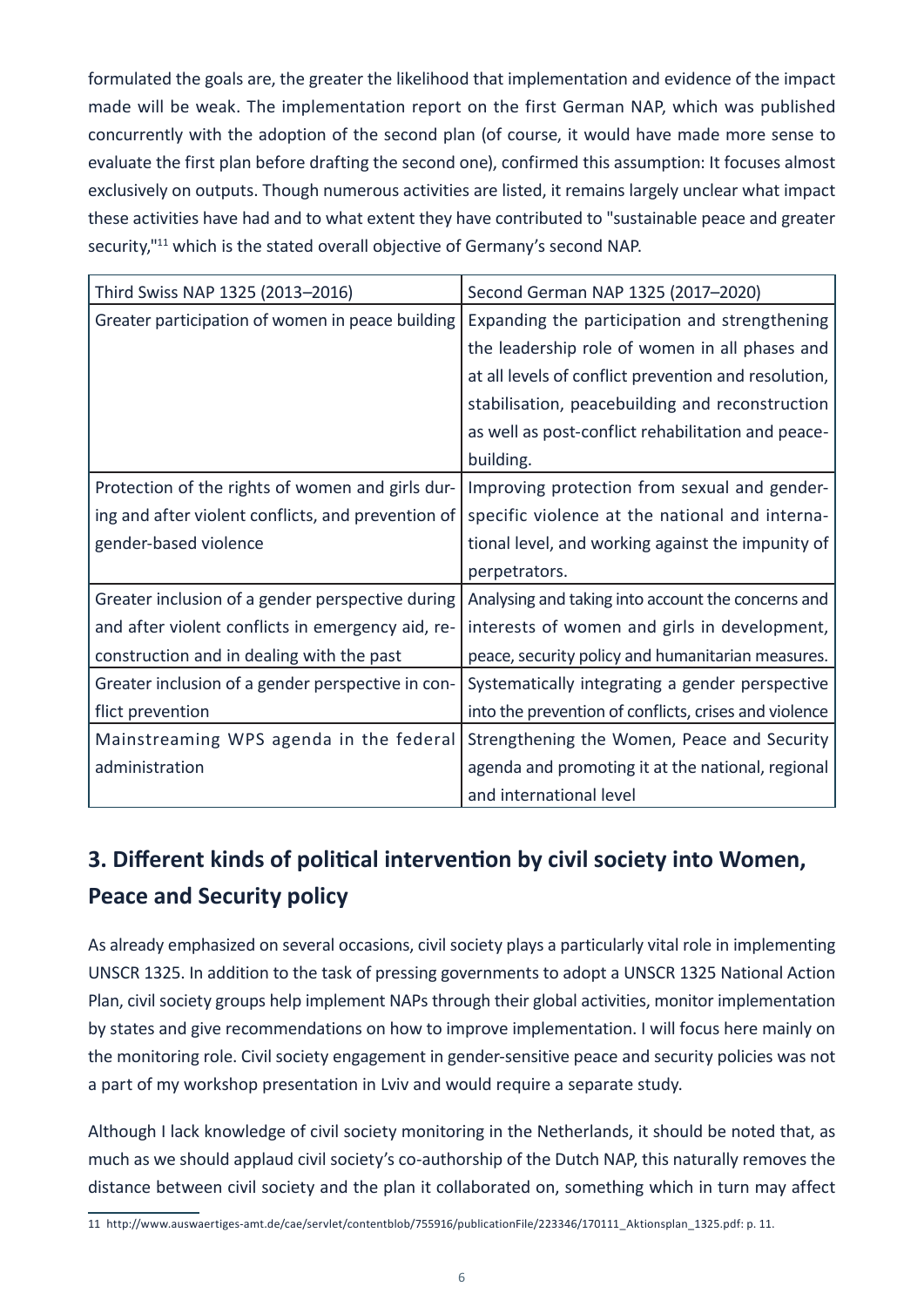the critical monitoring abilities of civil society. The situation is different in Germany and Switzerland, where the governments are sole signatories to the NAPs. Here civil society has maintained the necessary distance to the state and makes use of this fact.

In Germany, Bündnis 1325, an informal coalition of some 15 non-governmental organizations and civil groups currently coordinated by a representative from medica mondiale, critically monitors the German government's implementation of UNSCR 1325. It has carried out this role since 2010, the year that marked the resolution's 10th anniversary. During this time, the coalition's representatives have closely monitored and commented on the German government's implementation efforts, offering constructive criticism when the latter's peace and security policy-making has been lacking in gender sensitivity, coherence and effectiveness. In addition to submitting comments on the first and second NAP drafts and participating in the newly established consultative group, comprised of representatives of civil society and of the Ministries that are part of the Inter-Ministerial Working Group, one example of critical monitoring in particular should be cited. In response to the latest shadow report on the implementation of the CEDAW Convention, the German Women Lawyers Association and the German Women's Security Council published a joint statement entitled "Supplement to CEDAW Alternative Report Germany 2016" to comment on the steps undertaken to implement the recommendations regarding UNSCR 1325 contained in paragraphs 51 and 52 of the Concluding Observations of the CEDAW Committee from February 12, 2009. The authors of this statement welcome the German government's adoption of the first and second NAPs on UNSCR 1325's implementation. On the other hand, they level the following criticism at the German government's actual policies: 1. "... the NAPs have not been developed through an inclusive and participatory process with women's organisations. The civil society consultations were made last-minute and merely symbolic, instead of being a real concern to the government." 2. "The government fails to mainstream the Women Peace Security [policy] in a coherent, comprehensive and sustainable manner." 3. "Germany needs to take special protective and supportive measures for female refugees on its territory, to improve its administrative supervision of abuses by members of the Federal Armed Forces and to increase its efforts with regard to gender sensitive investigation and prosecution of gender-based violence and crimes."<sup>12</sup>

A good example of political intervention by civil society is the already mentioned report "Women, Peace, Security – reloaded" from 2016, which was prompted by a recommendation of the Swiss government. The prestigious Swiss-based women's organizations Swisspeace, Christlicher Friedensdienst (CFD), PeaceWomen Across the Globe (PWAG) and Women for Peace jointly compiled the report, which is subtitled "Civil Society Alternative Report on the Swiss National Action Plan 1325 as seen from the Gender Perspective. Impulses and Inputs for Actors in Politics, Administration and Civil Society." It concentrates on three fields of action in which gender is an important distinction and gives recommendations for improving these fields of action. On the one hand, the report acknowledges UNSCR 1325's significance as a milestone in peace and security policy, but goes further in that it identifies policy gaps, as already discussed in the first section of this article, and provides specific recommendations on how to bridge these gaps. Particularly interesting are insights on misunderstandings relating to UNSCR 1325's implementation that arose out of well-intentioned

<sup>12</sup> www.djb.de/Kom-u-AS/K6/st16-27/: p. 1.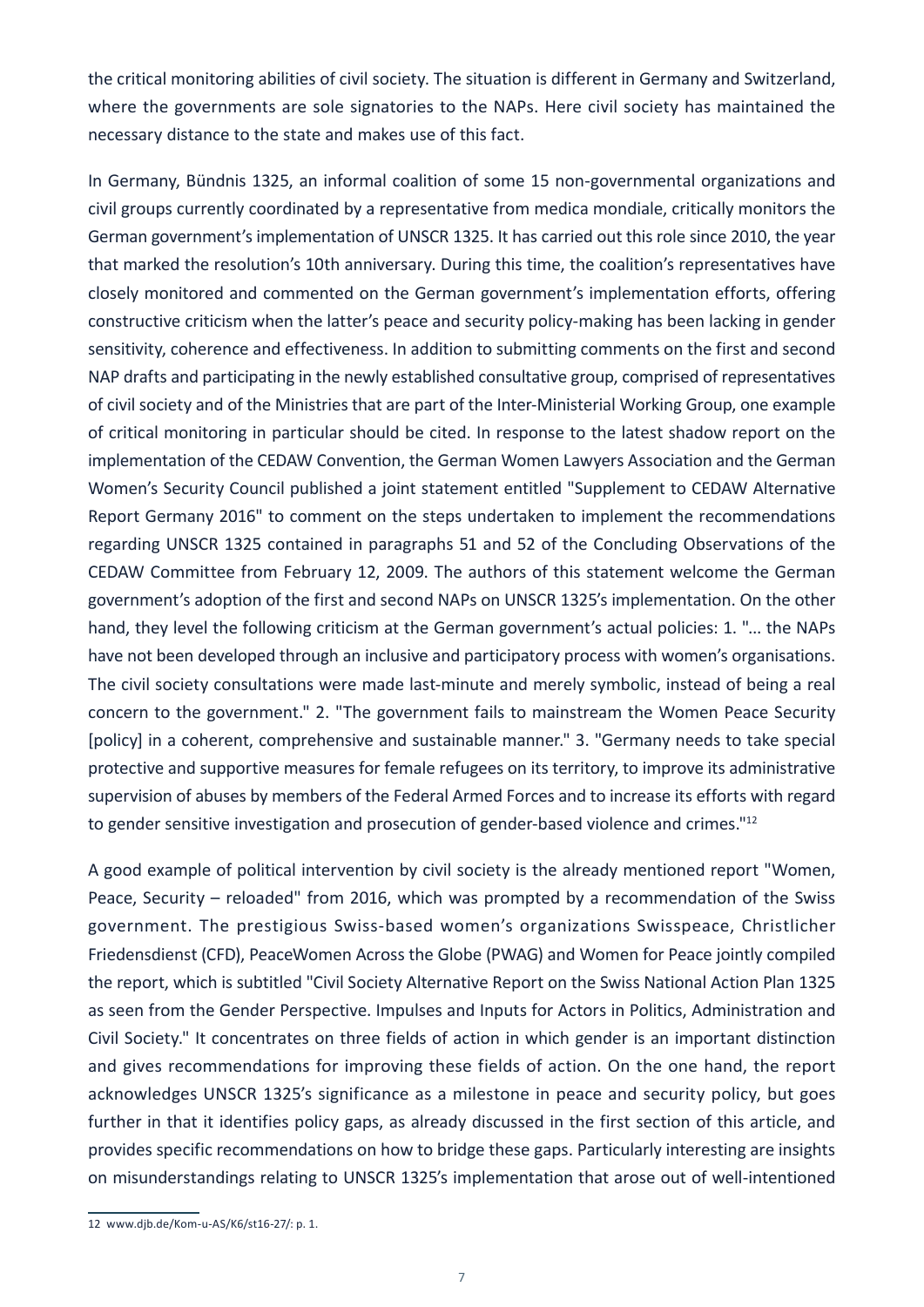but misguided conclusions. In the light of the focus of implementation on protecting against sexual violence being used a tactic in armed conflict, particularly against women and girls, the report draws our attention to the fact that stereotyped and widespread images of women as victims looking for protection and of men as aggressors, perpetrators or protectors can have negative consequences because they simplify and prevent the recognition of a variety of perspectives.<sup>13</sup> Instead of being guided by stereotypical and culturally constructed conceptions of women's and men's roles in conflicts, which tend to further fuel conflicts rather than helping in non-violent conflict resolution, the report's authors recommend conducting in-depth analyses of gender relations in the conflict region: "This is the only way for the answers to provide the information relevant to the understanding of gender roles and gender relations and to break up the stereotypes of medial imagery."14

Another recommendation of the report can be understood as a reaction to a shift taking place in many countries, namely the transition from a civil to a military security policy. The report's authors champion the concept of human security, saying that "human security is not a defensive concept like territorial or military security; it is instead an integrative concept." When it comes to ensuring citizens' security, instead of greater militarization they recommend investing in measures that address structural inequality, specifically "better working conditions, broader economic perspectives, recognized time off for care work and the safeguarding of social networks, which is mostly left to women."<sup>15</sup> They establish here a connection between "peacebuilding and economic activities in everyday life, [and] between security and work."<sup>16</sup> Finally, they advocate linking UNSCR 1325 to the CEDAW Convention and to the obligation incurred therein by contracting states (already the overwhelming majority of states<sup>17</sup>) to eliminate structural inequalities between genders, to secure women's rights and to enact positive measures to restore equal opportunities for all genders.

Through their analysis and studies, which draw upon a wealth of practical experience gained from doing peace work around the world, civil society groups beckon us all to more vigorously pursue coherent, comprehensive and sustainable peace and security policies and to inject more life into these polices than has previously been the case.

<sup>13</sup> Swisspeace, CFD, PWAG, Women for Peace, op. cit., p. 19.

<sup>14</sup> Swisspeace, CFD, PWAG, Women for Peace, op. cit., p. 19.

<sup>15</sup> Swisspeace, CFD, PWAG, Women for Peace, op. cit., p. 31.

<sup>16</sup> Swisspeace, CFD, PWAG, Women for Peace, op. cit., p. 31.

<sup>17</sup> Women`s Human Rights CEDAW in International, Regional and National Law, ed. by Anne Hellum and Henriette Sinding, Cambridge 2013, p. 134.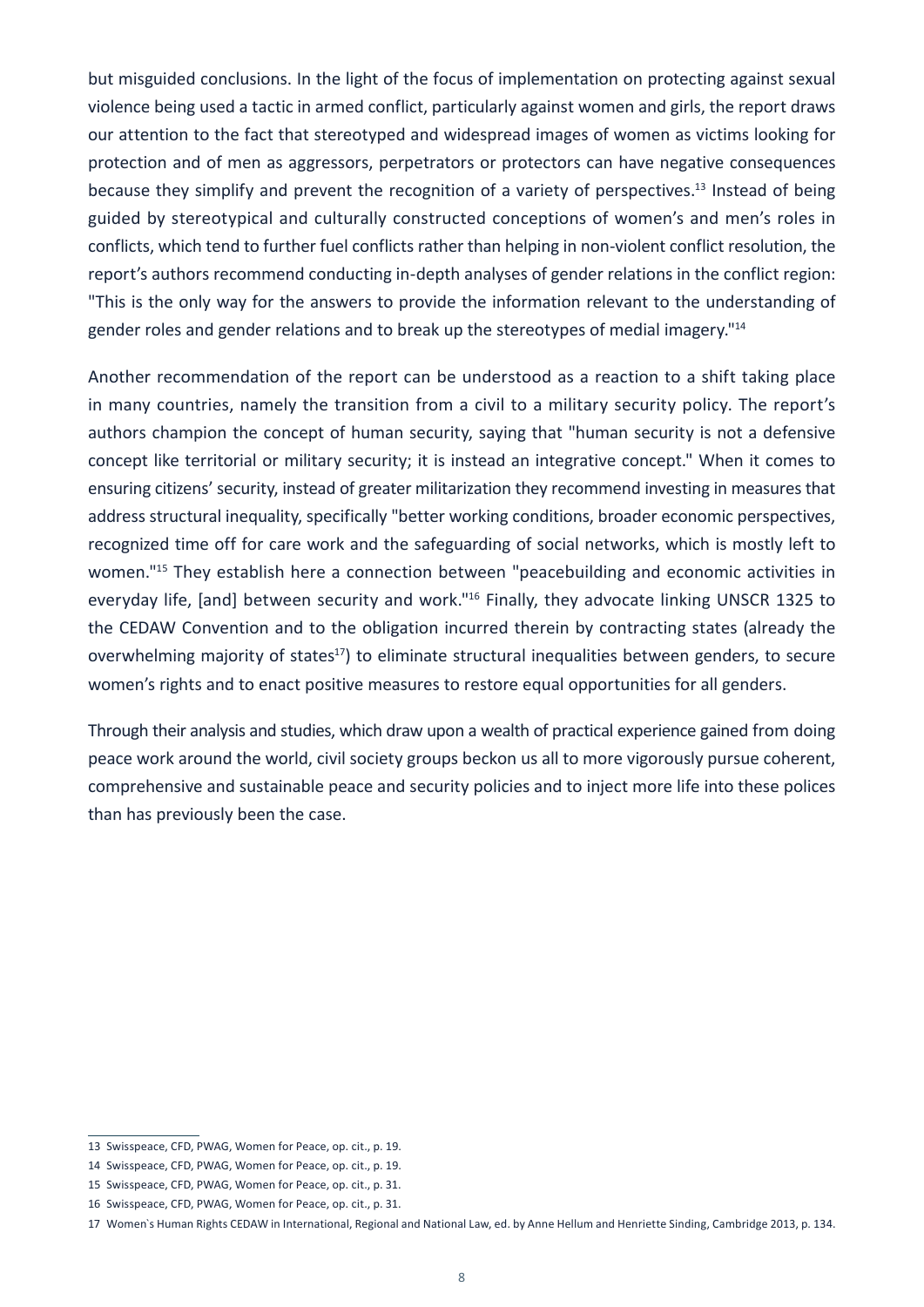# **References (NAPs, alternative reports, studies) National Action Plans**

Switzerland: *[http://www.peacewomen.org/sites/default/files/Revised%20NAP%20\(2013-2016\)](http://www.peacewomen.org/sites/default/files/Revised%20NAP%20(2013-2016)%20Switzerland.pdf) [%20Switzerland.pdf](http://www.peacewomen.org/sites/default/files/Revised%20NAP%20(2013-2016)%20Switzerland.pdf)* [accessed April 29, 2017]

Germany: *[http://www.auswaertiges-amt.de/cae/servlet/contentblob/755916/publicationFile](http://www.auswaertiges-amt.de/cae/servlet/contentblob/755916/publicationFile/223346/170111_Aktionsplan_1325.pdf) [/223346/170111\\_Aktionsplan\\_1325.pdf](http://www.auswaertiges-amt.de/cae/servlet/contentblob/755916/publicationFile/223346/170111_Aktionsplan_1325.pdf)* [accessed April 29, 2017]

The Netherlands: *<http://wo-men.nl/wp-content/uploads/2016/05/FINAL-NAP-2016-2019.pdf>* [accessed April 29, 2017]

### **Alternative reports and studies**

— "Supplement to CEDAW Alternative Report Germany 2016," submitted by the German Women Lawyers Association and the Women's Security Council on the steps undertaken to implement the recommendations regarding Security Council resolution 1325 contained in paragraphs 51 and 52 of the Concluding Observations of the CEDAW Committee, February 12, 2009 [CEDAW/C/DEU/CO/6]: *<https://www.djb.de/Kom-u-AS/K6/st16-27/>* [accessed April 29, 2017]

— Inclusive Peace and Transition Initiative, UN Women, "Making Women Count – Not Just Counting Women: Assessing Women´s Inclusion and Influence on Peace Negotiations, Inclusive Peace & Transition Initiative," 2016: *[http://www.inclusivepeace.org/sites/default/files/IPTI-UN-Women-Report-](http://www.inclusivepeace.org/sites/default/files/IPTI-UN-Women-Report-Making-Women-Count-60-Pages.pdf)[Making-Women-Count-60-Pages.pdf](http://www.inclusivepeace.org/sites/default/files/IPTI-UN-Women-Report-Making-Women-Count-60-Pages.pdf)* [accessed April 29, 2017]

— Swisspeace, CFD, PWAG, Women for Peace, "Women Peace Security – reloaded. Civil Society Alternative Report on the National Action Plan 1325 as seen from the Gender Perspective. Impulses and Inputs for Actors in Politics, Administration and Civil Society," 2016: *[http://www.swisspeace.ch/](http://www.swisspeace.ch/fileadmin/user_upload/Media/Publications/Report_Women_Peace_Security_reloaded_EN_online.pdf) [fileadmin/user\\_upload/Media/Publications/Report\\_Women\\_Peace\\_Security \\_reloaded\\_EN\\_online.](http://www.swisspeace.ch/fileadmin/user_upload/Media/Publications/Report_Women_Peace_Security_reloaded_EN_online.pdf) [pdf](http://www.swisspeace.ch/fileadmin/user_upload/Media/Publications/Report_Women_Peace_Security_reloaded_EN_online.pdf)* [accessed April 29, 2017]

— UN Women, "Preventing Conflict, Transforming Justice, Securing the Peace. A Global Study on the Implementation of United Nations Security Council Resolution 1325," 2015: *[http://www2.unwomen.](http://www2.unwomen.org/-/media/files/un%20women/wps/highlights/unw-global-study-1325-2015.pdf?vs=2435) [org/-/media/files/un%20women/wps/highlights/unw-global-study-1325-2015.pdf?vs=2435](http://www2.unwomen.org/-/media/files/un%20women/wps/highlights/unw-global-study-1325-2015.pdf?vs=2435)* [accessed April 29, 2017]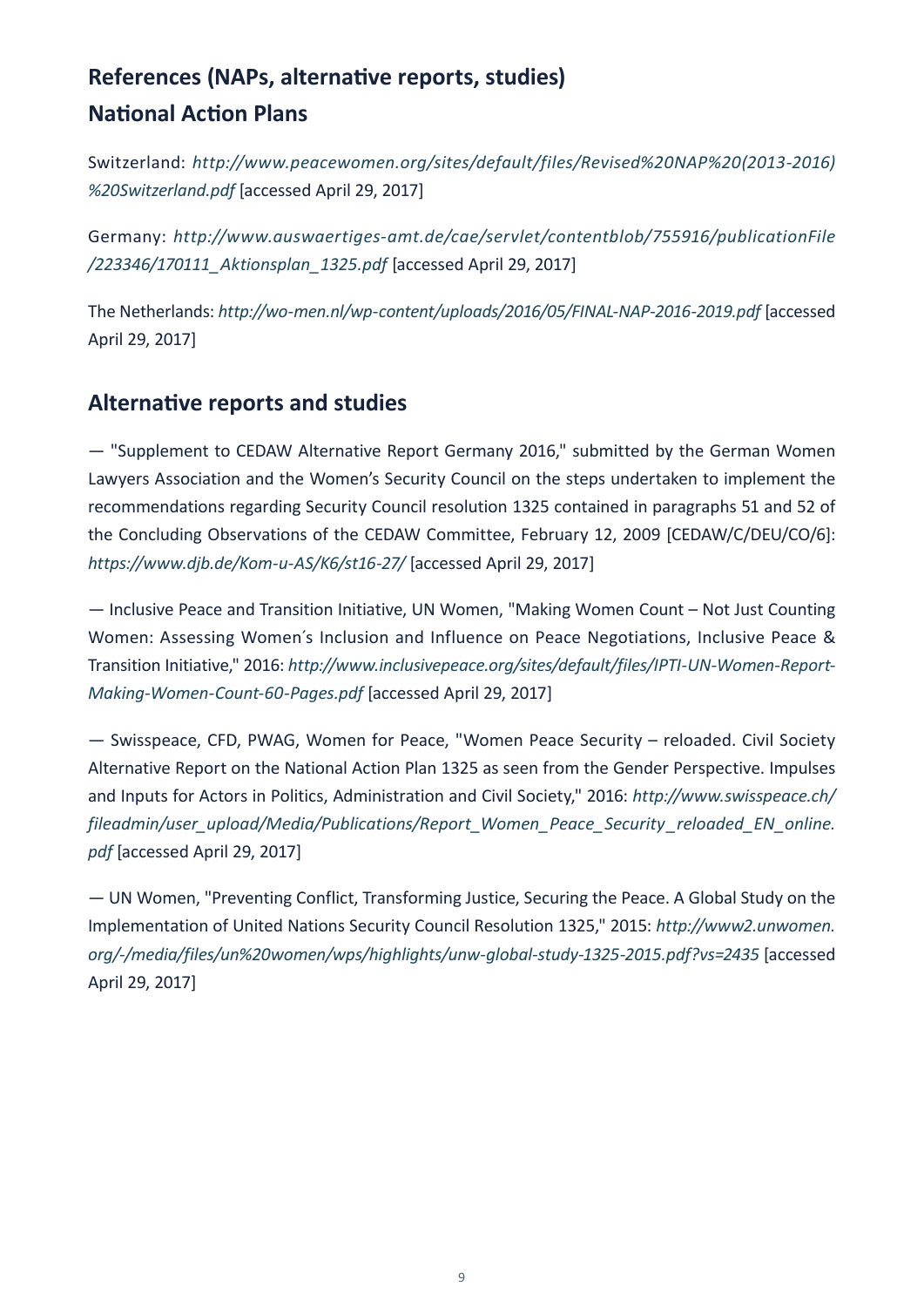# <span id="page-11-0"></span>**Co-optation of feminism: Gender, Militarism and the UNSC Resolution 1325**

#### **Anna Nikoghosyan**

*Program Director, Society Without Violence NGO Erevan, Armenia Anna.nik.swv@gmail.com*

### **Introduction**

United Nations Security Council Resolution 1325 (hereafter UNSCR 1325) is often referred as a landmark and a revolutionary resolution (Cohn, 2008; Shepherd, 2015). For the first time such a highly masculinised institution like the UN Security Council directly addressed the subjects of women and armed conflicts, putting them on the same level of hierarchy and recognising women's agency to participate – as decision makers in all levels – in conflict prevention, conflict resolution and peacebuilding processes (UNSCR 1325, 2000). In October 2015 on the occasion of the 15th Anniversary of the Resolution, the Global Study on 1325 was launched (UN Women, 2015). The page 191 of the Study states: 'Women, peace and security is about preventing war, not about making war safer for women' (Coomaraswamy, 2015). Despite this important claim, the debates around the Resolution show that the Resolution not only fails to advance anti-war feminist agenda, but also gets utilised for militarist purposes, transforming its radical potential into an instrumentalised, co-opted feminist agenda.

Reflecting on antimilitarist feminist debates, I focus on how gender security discourses within the United Nations (UN) 'do' the process of 'war'. Particularly, I argue in this essay that the UNSCR 1325 was developed through gendered discourses that allowed the use of the Resolution for militarist purposes. Informed by poststructuralist feminist theory, I refer to the Resolution as a discursive practice and claim that the ways in which the UN conceptual apparatus understands and interprets gender and security concepts open up possibilities for states to co-opt the very radical meaning of the Resolution by legitimising and normalising militarist practicing and silencing anti-militarist critique.

In order to support my argument, I first examine the gendered discourses behind the creation of the Resolution. The next two parts are devoted to the analysis of two major ways by which, I argue, the Resolution is being militarised  $-1$ ) the association of gender with 'women in need of protection' that justifies foreign militarist interventions and 'ensures' protection by enhancing military, and 2) the increase of women's inclusion into security sector and armed forces in the name of women's 'participation' in post-conflict reconstruction. I conclude by arguing that discursive analysis of the Resolution is crucial as it reveals how a Resolution that had a subverting potential to challenge militarised patriarchy reinforces exactly those power structures it was called to dismantle.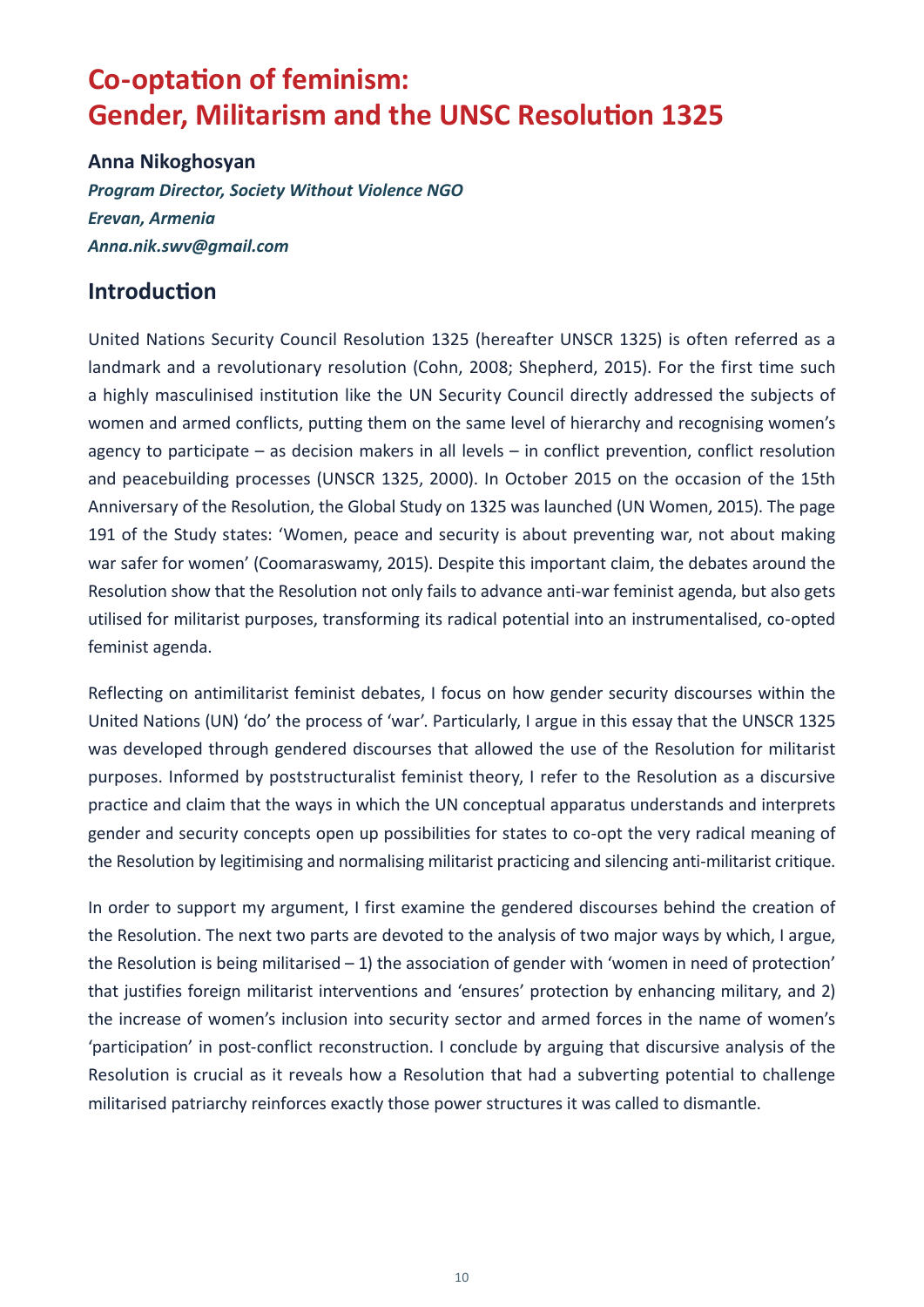### **Gender, war and militarism in a discursive terrain**

I first propose stepping outside of the conventional polarised understanding of war and peace; suggesting instead to focus on militarisation as a broader and more complex process of 'doing' war. I then claim that paying attention to discourses is important in order to understand how the way through which United Nations interprets gender security gives room to militarisation practices.

Christine Sylvester suggests that 'war is a politics of injury: everything about war aims to injure people and/or their social surroundings' (Sylvester, 2012: 3-4). War as a 'politics of injury' is a deeply gendered activity (Parashar, 2015: 100) and invokes political nurturing of some kind of 'militarised masculinity' (Enloe, 2000: 100). War is systemic and exists in a continuum (Cockburn, 2015: 114). This continuum entails a cycle from militarism, the process of militarisation, the episodes of 'hot war' and the agreement on a ceasefire followed by an unsteady peace with sustained military investment and continued violence (Cockburn, 2004). Recognising the complex, blurred and diverse expressions and experiences of war, this essay positions itself outside of the traditionally circumscribed bipolar interpretation of war and peace. Informed by the conceptualisation of Cynthia Enloe on militarism (Enloe, 2014; Enloe, 2000), this essay analyses the gender security discourses that sustain militarisation rather than war, viewing militarisation as a set of interwoven processes that make war a legitimate never-ending phenomenon.

Cynthia Enloe (2000: 3) suggests that militarism is a 'step-by-step process by which a person or a thing gradually comes to be controlled by the military or comes to depend for its well-being on militaristic ideas'. As Laura Sjoberg and Sandra Via claim, 'militarism is the extension of war-related, war-preparatory and war-based meanings and activities outside of 'war proper'' (Shepherd, 2016: 2).In moulding a culture of war and peace, militarisation entails various different, yet not so obvious forms and manifestations; therefore, this essay argues that the UNSCR 1325, although initially appearing to subvert patriarchal configurations, has become one of those hidden strategies of masculinised militarisation.

This essay is interested to explore how the meanings of gender and gender security have been produced in relation to development and implementation processes of the UNSCR 1325. The essay approaches the concept of gender as performative and as an inherently unstable notion (McLeod, 2016: 17).It is inspired by Judith Butler's (2006) theorising of gender as a 'doing' rather than a 'being'. As Butler puts it, gender is 'always a doing, though not a doing by a subject who might be said to preexist the deed' (Butler, 2004). Gender performativity entails that gender is a result of discourses rather than deriving from the materiality of the body. Human beings produce certain practices and knowledge through gendered discourses that have a productive force of power, which means that these very discourses produce and shape the subjects themselves. Therefore, the way gender is interpreted within the UN's conceptual apparatuses is crucial to understand how discursive policies are being developed and implemented in practice. In other words which actions do those discourses naturalise and which ones do they leave untackled?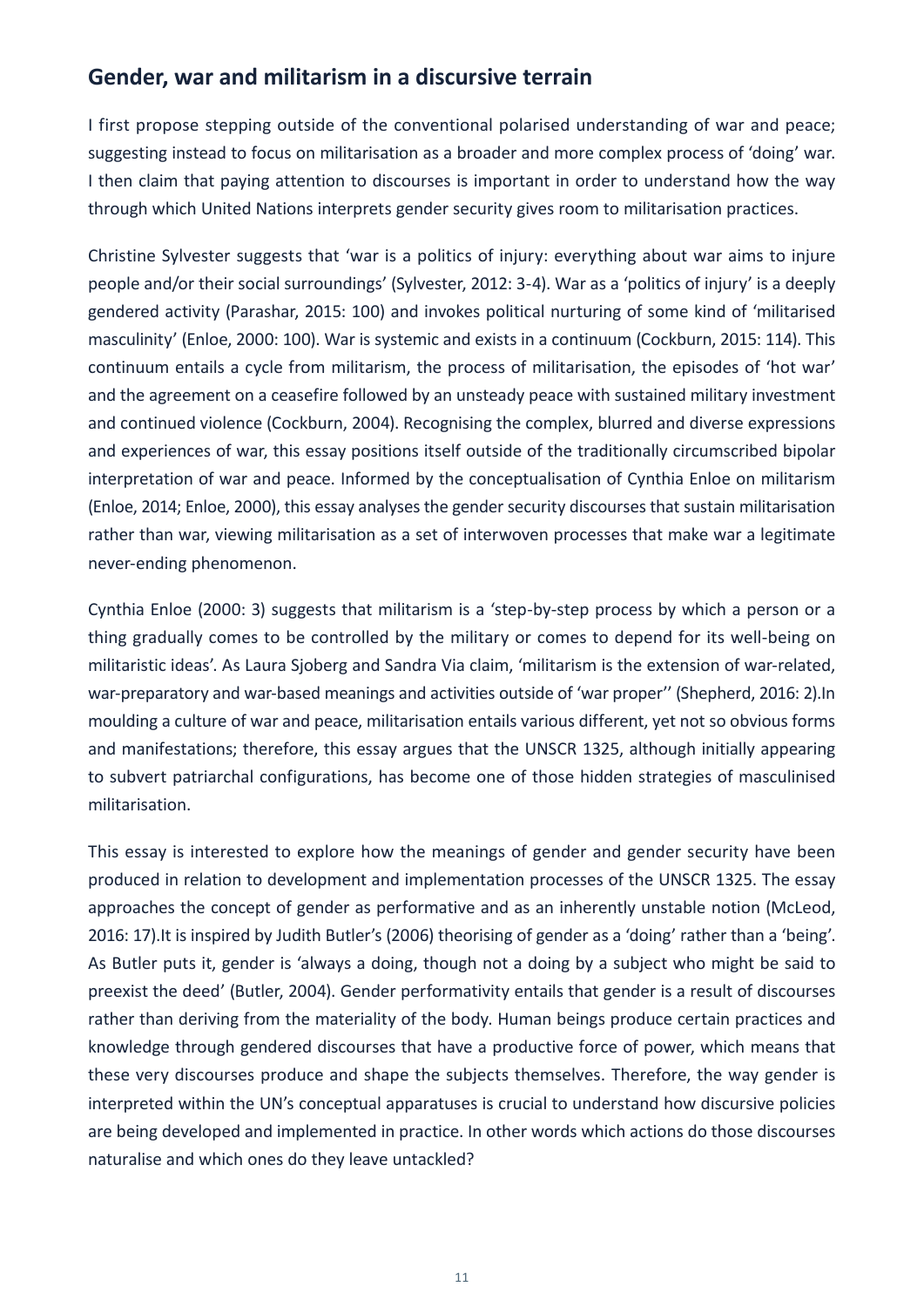Discourses in the UN matter as much as 'language matters in politics'(Shepherd, 2010b: 144). Laura Shepherd finds that in order to understand how best to implement a policy we need to understand not only how a policy means but also 'how' it comes to mean(Shepherd, 2010b: 144). She finds that discourses are 'systems of meaning production rather than simply statements or language' (Shepherd, 2010b: 156). Following that logic, I suggest that the conceptual organisation of the Resolution prescribes and proscribes certain normative understandings of 'security' and 'doings' of gender. The value-laden meanings attached to the UNSCR 1325 have profound implications for its implementation. Consequently, we should first critically engage with how the UN's understanding of gender and security has shaped the development and implementation of the Resolution, viewing the Resolution as a discursive practice that implies and proscribes certain kinds of understanding of gender, war and peace.

As Laura McLeod suggests, the specific performance of gender security relies upon a particular logic of 'gender' and 'security' (McLeod, 2011: 595). It is 'inherently political' which means that certain actors can use the conceptualisation of gender and opportunities deriving from a specific discourse for their particular goals, achieving specific political translations of UN policies and documents. In this essay I argue that the ways in which gender and gender security are represented in UN peacebuilding architecture discourse permit and legitimise certain types of actions by the states (support ongoing process of militarisation) and preclude the others (silence anti-war and anti-militarist critique). In order to support my argument, in the following sections I analyse the particular gender politics that shaped the gender security discourses during the process of the Resolution's development and then proceed to examine two major ways by which, I claim, the Resolution is being co-opted and militarised by the states.

### **Making war safer for women: Resolution 1325 and herstory**

Since 2000, there have been six further resolutions adopted by the Security Council after the UNSCR 1325 that together shaped the 'women, peace and security' (WPS) agenda in the United Nations (Shepherd, 2015: 273). The WPS agenda contains three main 'pillars': protection, prevention, and participation. In the next section of this essay I focus on two pillars and argue, that both 'protection' and 'participation' goals are being used by states to increase their industrial military complexes and include more people in militarised security institutions.

It has been argued that the UNSCR 1325 reproduced the conventional understanding of the UN on human security – that the state provides security, that security is the absence of conflict and that security is something that can be achieved (Shepherd, 2008b: 127; McLeod, 2016: 37;Zajović, 2010). As highlighted in the Resolution, the Security Council's primary responsibility under the UN Charter is the 'the maintenance of international peace and security' (UNSCR 1325).Within this logic, gender security in the Resolution is understood as an extension of human security, configured in a way that does not challenge conventional security ideas according to which militaristic institutions are guarantees of ensuring (state) security. Moreover, for many feminist-pacifists the UNSCR 1325 is problematic because it does not explicitly challenge the existing power structures and assumptions of the war system (Cohn, 2008; Cockburn, 2007). While the Resolution explicitly calls for women's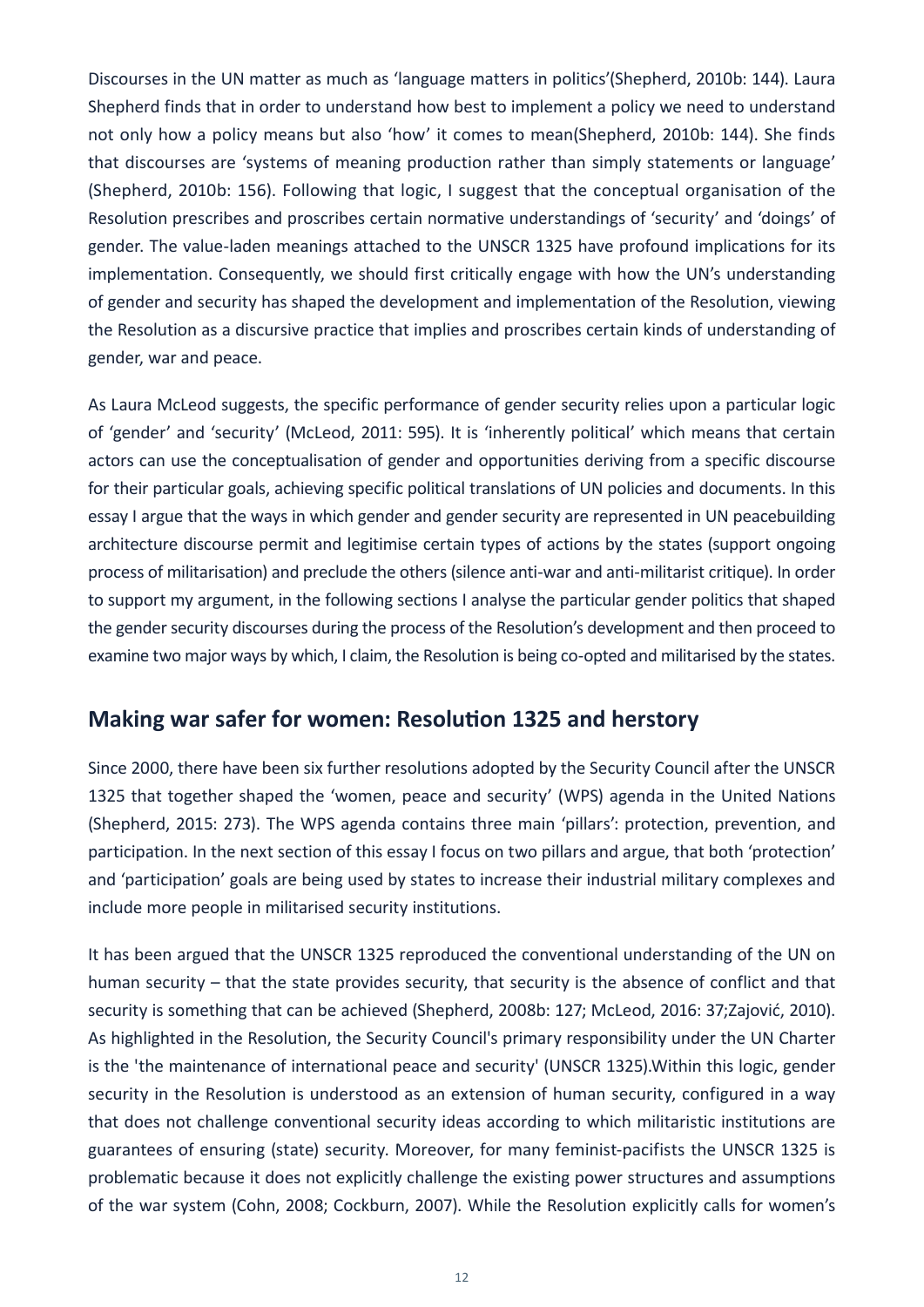protection from violence, their inclusion into peace operations and conflict resolution, there is no single paragraph in the Resolution's text that would tackle the prevention of wars or the militarism per se. With this, the Resolution accepts the a priori existence of war, naturalises the need of militarisation and leaves these phenomena unquestioned, instead deploying efforts to make inevitable wars at least safer for women. That 'gender security' is conceptualised in ways that do not challenge militarism and war becomes clear when we look into the herstory of the Resolution.

In 2000, during the UN Commission on the Status of Women the NGO Working Group on Women, Peace and Security was formed to advocate for the adoption of the Resolution (Cohn, 2008: 4). The drafting process implied a huge amount of work by many actors, notably by NGOs. Nevertheless, despite its exceptional drafting procedure that united different constituencies, the examination of the root values, original objectives behind the adoption of the Resolution unpacks a number of crucial facts.

It is interesting to notice that the majority of the Working Group members positioned themselves neither as 'anti-war' per se nor as feminist (Cohn, 2008: 12). Out of the six members only the Women's International League for Peace and Freedom (WILPF) explicitly identified itself as feminist, anti-war and anti-militarist and did not avoid talking about 'political' issues (Cohn, 2008: 12). The suggestion by WILPF to talk about the international arms trade, militarism and its relation to masculinities was deemed to be 'too political'. Hence, the causes of armed conflicts were assumed to be too radical to be integrated in the Resolution.

The absence of these logics from the Resolution talks about discursive practices of the WPS agenda which can be assumed to duplicate the conventional practices of international peace and security institutions where state security is exercised through military means. As a result, the Resolution protects women in war, highlighting that they now have an equal right to participate in ending particular wars, leaving war itself intact. The existence of war as a system and the operation of the military-industrial complex are not challenged in the UNSCR 1325 and thus are legitimised. At the same time, it would be too naive to think that Resolution could be able to challenge the existence of war per se. When more than 80% of the profits from the global arms trade go to the five permanent members of the Security Council (Cohn, 2008: 18) the question how the Security Council can practically be against wars becomes inane.

Not only war, but also militarised masculinities are not a subject for the Resolution. Nothing is said in the Resolution about men and masculine culture of violence (Cockburn, 2013: 444). The Resolution is developed by normalising the understanding that violence against women and girls will always happen, so there is a great need to 'protect the rights of women and girls during and after conflicts', to 'protect women and girls from gender-based violence, particularly rape and other sexual abuse'. With this, the Resolution does not challenge the patriarchy; the patriarchal system of male dominance is left out from the agenda of the Resolution. The next two sections of this essay show two major ways through which militarisation of the Resolution takes place  $-1$ ) through the association of gender with 'women in need of protection' (the 'protection' pillar of UN WPS agenda) and 2) through ensuring women's 'participation' in post-conflict reconstruction via their inclusion into military and security sector (the 'participation' pillar).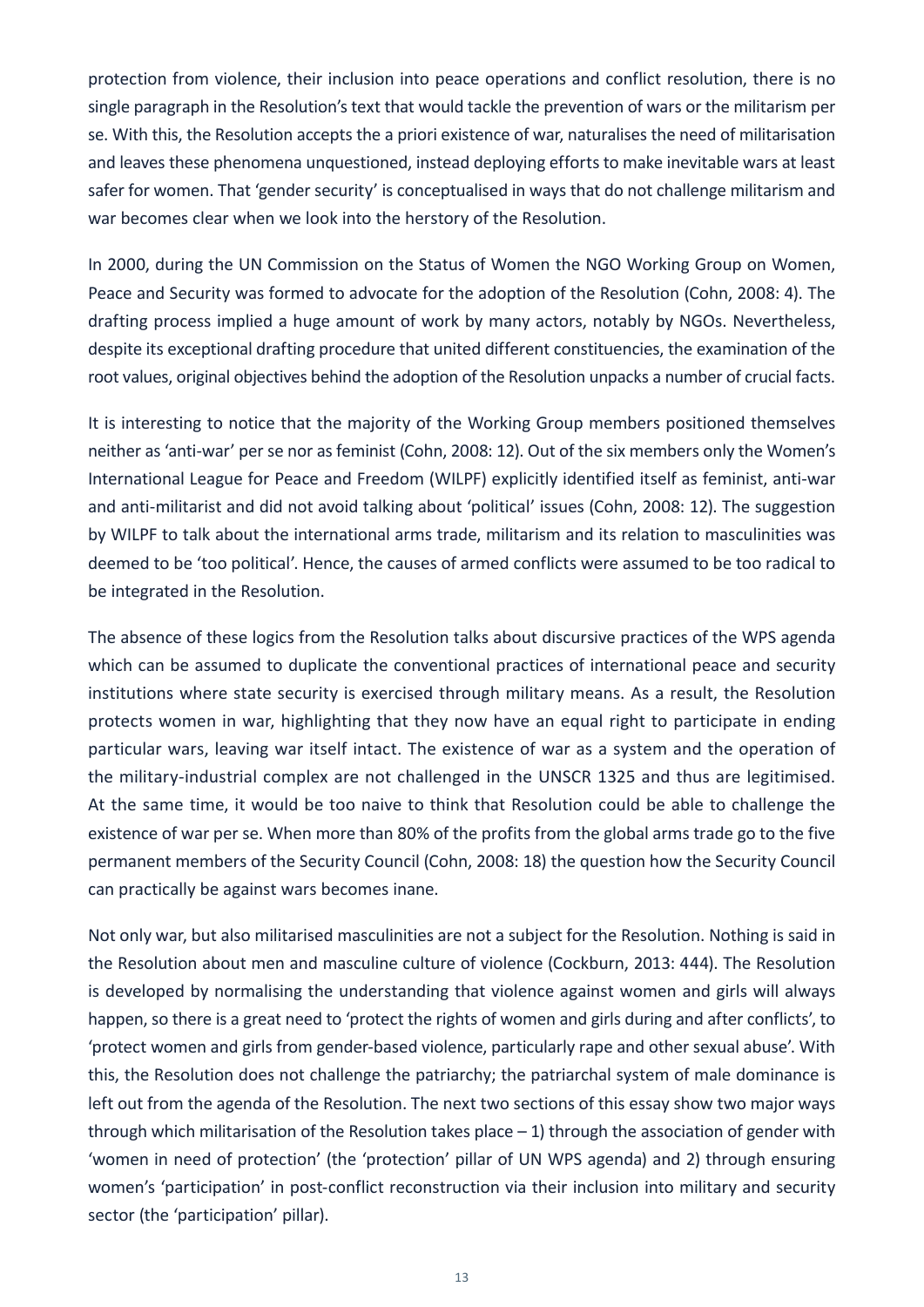### **"They will save you with their weapons": gender as 'women in protection'**

As Nadine Puechguirbal points out, in the UN language women are mainly portrayed as victims in need of protection (Puechguirbal, 2015: 254). Despite its groundbreaking approach, the Resolution 1325 still uses the language of victimisation. 'Expressing concern that civilians, particularly women and children, account for the vast majority of those adversely affected by armed conflict' and recognising the impact of 'effective institutional arrangements to guarantee [women's] protection', the Resolution calls on measures to 'ensure the protection of and respect for human rights of women and girls', to 'protect women and girls from gender-based violence, particularly rape and other forms of sexual abuse, and all other forms of violence in situations of armed conflict 'as well as calls upon to 'take into account the particular needs of women and girls' (UNSCR 1325).Women in the Resolution are also associated with children, defining them as helpless vulnerable individuals. Indeed, as Cynthia Enloe puts it, 'militaries rely both on women and on presumptions about femininity' (Enloe, 2000: x; Enloe, 2010: 3). So the Resolution reinforces the idea that (militarised) men are perceived as the norms of reference and the 'protectors' while women constitute the 'others' – the helpless, the 'protected', 'the women and children'.

One of the ways the UNSCR 1325 is implemented is through the development of National Action Plans (NAPs). Laura Shepherd has analysed the NAPs developed in six countries – Australia, Georgia, Germany, Italy, the UK and the USA. Her findings show that the NAPs predominantly focus on 'protecting women' and 'making war safe' for them. A number of NAPs such as those adopted by the USA, UK and Australia also represent war and insecurity 'overseas' rather than in their respective countries (Shepherd, 2016: 1), upholding the idea of extra-territorial engagement (Kronsell and Kronsell, 2012: 5) that opens up possibilities for foreign (military) interventions.

Drawing on Michel Foucault's concept of governmentality, Audrey Reeves highlights that within governmentalised UN peacekeeping discourses certain rationales for military intervention in the postcolonial world are justified (Reeves, 2012: 350). Hence, the discourse of women in need of protection may maintain global hierarchies and uphold 'colonial feminism'(Al-Ali and Pratt, 2009). For instance, the UNSCR 1325 was used in the preamble of the Security Council Resolution 1483 on Iraq when, it can be argued, women's inclusion into reconstruction was used in the name of justifying military occupation and rhetoric on 'liberating' oppressed women (Cohn et al., 2004: 138). For Moghadam, too, the Resolution was side-lined in the name of the 'global war on terror' (Moghadam, 2015: 339). The colonial intelligibilities and practices thus still continue to work in the name of protection (Agathangelou and Turcotte, 2015: 43). Ignoring the intersections of class, ethnicity, nationality, sexual orientation, gender identity or other important aspects, the UNSCR 1325 continues to reproduce 'white western heterosexual feminism' (Santos et al., 2012; Pratt, 2013) failing to interrogate capitalism, neocolonialism or imperialism and integrate intersectional and postcolonial feminist approaches.

In the name of women's protection, the UNSCR 1325 and the 'protection' pillar of the WPS agenda are being deliberately used for states' militarist, imperialist or neo-colonial objectives. Gender is interpreted by the UN as 'women in need of protection' while gender security is seen within the prisms of conventional state-cantered militarised understanding of security. The way in which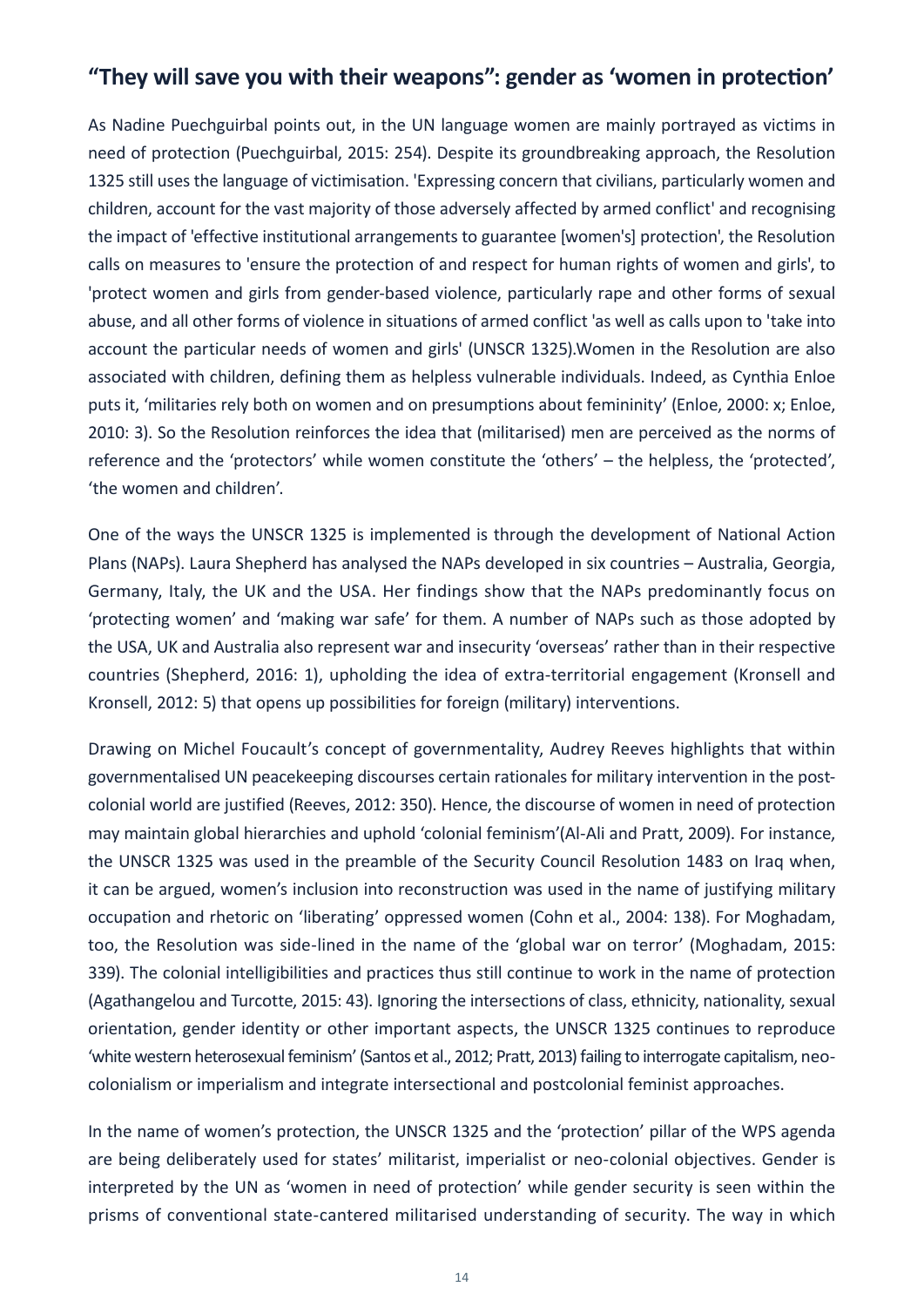gender and gender security logics work throughout the Resolution and how the UN interprets them is thus crucial because it is exactly due to these manipulations of discursive representations that the co-optation of the Resolution becomes possible. Protection, however, is not the only strategy deployed for militarisation of the Resolution. Focusing on the example of Armenia, the last section of the essay discusses how women's participation secures the militarist agenda of the states and leaves the masculine power paradigms unchallenged.

### **"We can do it!": women's inclusion into security sector and armed forces**

Recognising 'the need to increase [women's] role in decision-making with regard to conflict prevention and resolution', the Resolution 1325'urges Member States to ensure increased representation of women at all decision-making levels in national, regional and international institutions and mechanisms for the prevention, management, and resolution of conflict'. It also 'encourages the Secretary-General to implement his strategic plan of action *(A/49/587)* calling for an increase in the participation of women at decision-making levels in conflict resolution and peace processes'. It is interesting to observe the disproportionate ways in which the 'participation' of women in conflict resolution and post-conflict rehabilitation takes place in Armenia. Particularly, the inclusion of women in decisionmaking and peace negotiation processes can be compared to the proliferating increase of women's presence in the military institutions. The examination of extremely scarce data on the subject of 1325 in the country shows that women's participation in the security sector is the major 'implementation area' of the UNSCR 1325 and is highly disproportionate to the level of women's participation shift in other sectors.

Hence, as of 2016 there are only12 women out of 131 members in Armenia's National Parliament. Only two ministers are female and the percentage of women ministers never underwent any significant changes in recent years (Shahnazaryan, 2015).Women are excluded from any formal peace negotiation efforts and their peace efforts remain on a marginal non-formal level (Kvinna till Kvinna,2012; The Global Network of Women Peacebuilders, 2013).The same tendency, however, is not observed when it comes to women's participation in the security sector. Armenia is undergoing security sector reforms, one of the components of which is to encourage the engagement of more women into the security sector(Armenpress,2015b).Hence, in June 2013 Armenia's Defence Ministry announced that women became eligible for admission at two major military institutes of the country (Abrahamyan, 2013) which was later on reported as a big step towards the implementation of the Resolution. In Armenia the implementation of the UNSCR 1325 thus is equated to women's participation in Armenian defence and military structures which suggests that women can be secured through equalising opportunities. It also suggests that gender security is viewed within the militarised vision of security.

The most vivid example of how Armenia complies with its commitments against the Resolution is the strengthening of partnership between Armenia and NATO aimed at successful implementation of the Resolution 1325 (NATO,2016). In fact, a close look into the set outcomes and the actions by the NATO/ EAPC Action Plan 2014-2016 is enough to understand the massive scope of militarisation in the name of the Resolution (NATO, 2014). As stated in the policy, 'NATO's fundamental and enduring purpose is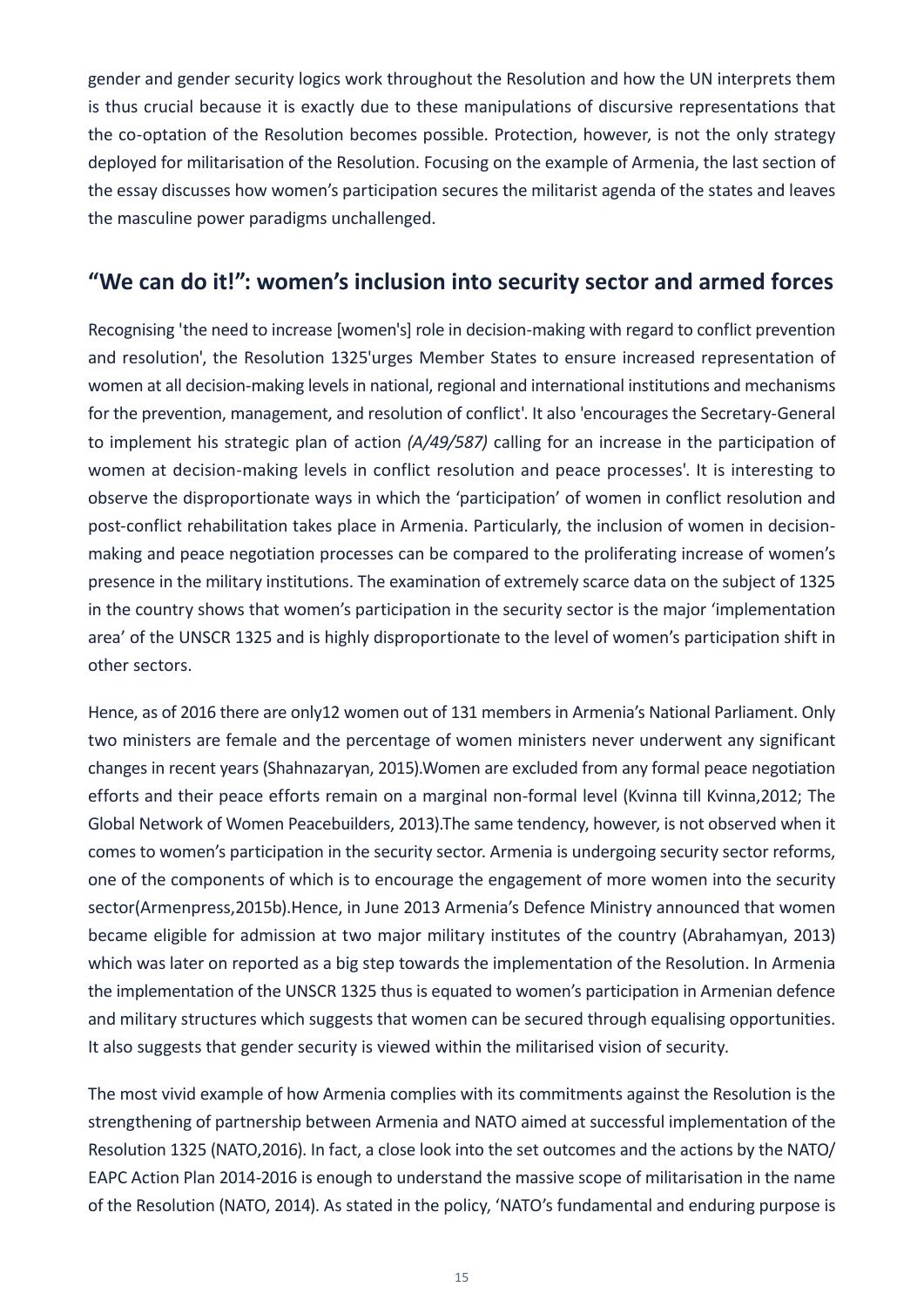to safeguard the freedom and security of all its members by *political* and *military* means (NATO, 2014), emphasis is added). Meanwhile, the co-optation of the Resolution by NATO in different countries is not a new phenomenon and was observed by a number of anti-militarist feminists (Cockburn, 2009).

In order to strengthen NATO-Armenia alliances, in November 2014 a 'NATO week 'was organised in Armenia one of the themes of which was the UNSCR 1325's implementation in Armenia (Leach, 2014;UNFPA, 2015). Not surprisingly, the official event held in the frames of the Resolution was organised by the Ministry of Defence, the Ministry of Foreign Affairs and UNFPA Armenia which once again emphasised Armenia's militarist and liberal approach to the implementation of the Resolution. Similar events were organised in 2015 and 2016 respectively.

Hence, on April 3th, 2015, RA Ministry of Defence hosted NATO Secretary General's Special Representative of Women, Peace and Security, Ambassador Marriët Schuurman. During the meeting the Resolution 1325 was discussed. As stated by the Ministry of Defence, the strategy deployed by the Republic of Armenia towards the implementation of the Resolution is successful the indicators of which are women's inclusion into the security sector and security politics as well as the increasing number of females in military institutions (A1plus.am, 2015).

In November of the same year, UNFPA Armenia, RA Ministry of Defence and RA Ministry of Foreign Affairs organised a workshop on the implementation of the Resolution 1325 where representatives from the NATO, different international organisations and diplomatic agencies, civil society and academia were present. Mr. Vahan Asatryan, Senior Expert at the International Center for Human Development spoke about the study supported by UNFPA on the inclusion of women in the sphere of defence in Armenia. Mr. Artur Atanesyan, Head of Chair of Applied Sociology at Yerevan State University presented the upcoming book 'Woman and the Army 'that covers the involvement of women in the armed forces (UNFPA, 2015).

Not surprisingly, during the 'NATO week' 2016 in Yerevan the NATO Liaison Officer in the South Caucasus William Lahue has noticed at an event entitled 'Women in the military forces' that 'Women's role and significance in the military forces has been neglected for many years, however the United Nations and the NATO do acknowledge and recognise them' (Mediamax.am, 2016).These examples show how women's inclusion in security is interpreted as the Resolution's ultimate goal. Women's growing participation in the military and the misuse of the Resolution 1325 is not, however, an external intervention from the global militaries but rather a reciprocal, mutually beneficial process of ongoing militarisation. Under the 'Nation-Army' paradigm adopted by the Armenian ruling elite(News. am, 2017) according to which the nation is equalised to the army and Armenian society is transformed into an army-society, women's agenda becomes just another area of co-optation for nationalist militarist purposes.

It can be stated that the inclusion of women in militaries suggests that WPS agenda should be implemented because it enables states to make war *better* (Shepherd, 2016). In fact, adding more women into an institution whose *raison d'être* is to use violence against the 'other' in order to uphold the security of 'another' (Al-Ali, 2009) is not a radical action. It is problematic to think that 'add women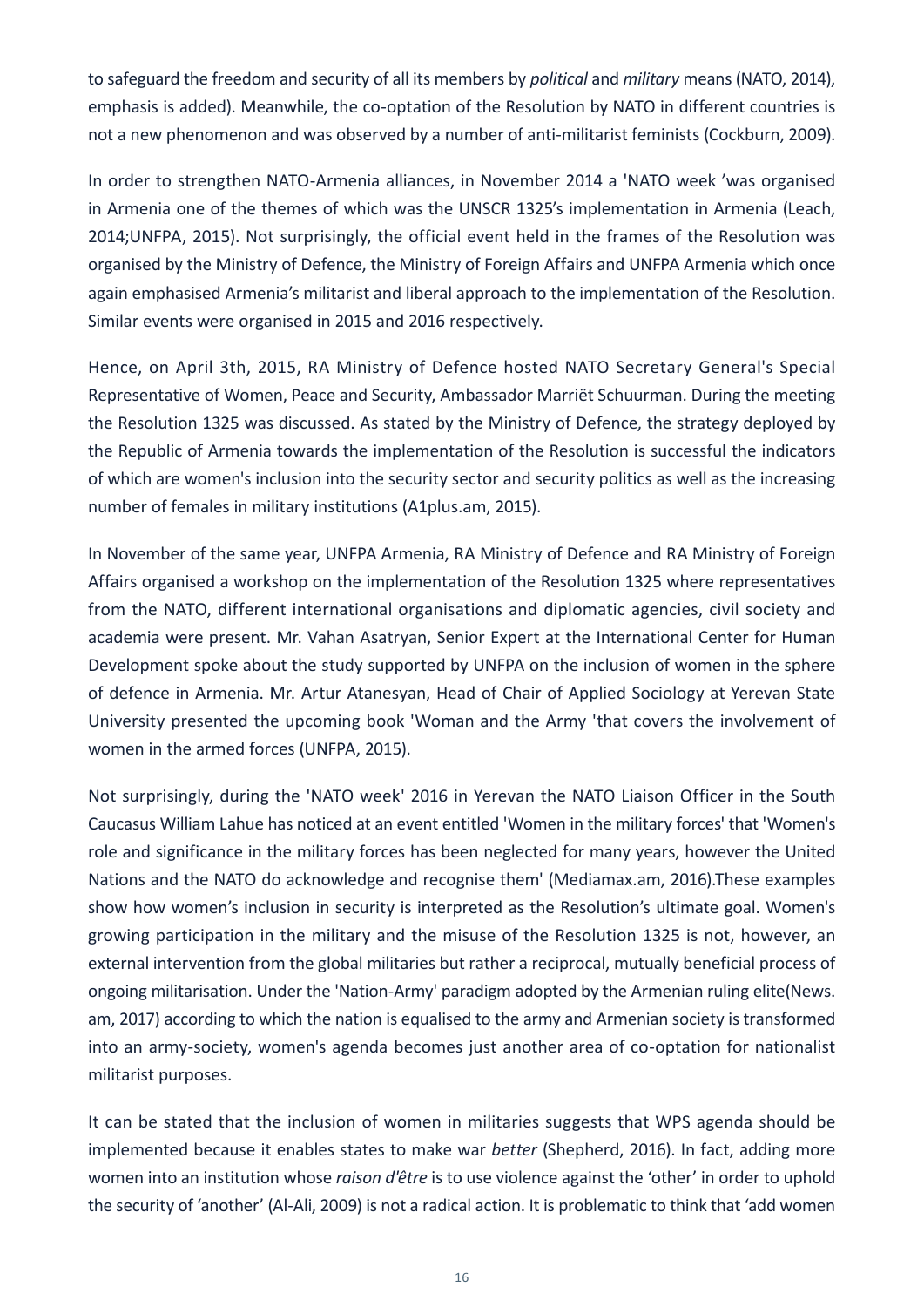and stir' strategy can help to change the militarised masculinity. As Hannah Wright (Wright, 2015: 505) puts it, "are calls to recruit more women really feminizing the military, or just militarizing feminism"? This rhetoric question leads to the idea that the power structures that feminists want to dismantle are the very structures that condition the women's entry (Cohn et al., 2004: 138). Therefore, within the UNSCR 1325 women are included into security sector and the armed forces in ways that do not subvert the fundamentally masculinised culture of the military, leaving the unequal power structures and war system unquestioned.

#### **Conclusion**

The UNSCR 1325 has a potential to subvert hegemonic gender norms and support the critical reconceptualization of gender security. However, in this essay I argued that despite its revolutionary potential, the UNSCR 1325 continues to perpetuate the war system which it is supposed to dismantle, transforming women's agenda into another instrument to achieve political goals defined by and for men. The lack of interrogations on how 'gender' and 'gender security' are understood and applied by the UN does not merely leave the war system intact but also normalises war for militarised actors in power. It harnesses women's agency in the reproduction of power structures within the neo-liberal imperium in the name of women's 'protection' and 'participation' and thus not only fails to challenge the militarisation but also militarises feminism itself.

Questioning the operation of the UN security apparatus and dismantling its conventional interpretation of gender and gender security is a daring strategy. However, it is important to critically reflect on the language the UN uses because the discourses that it produces shape the implementation of its Resolutions. Jacques Derrida (1989) claims that there is nothing '*beyond* the text'; our actions come to a meaning through words. Discursive practices construct, produce and legitimise certain meanings and actions, and it is these practices that we need to interrogate. The UNSCR 1325 should not normalise war and increase militarisation processes; it should be used to encourage demilitarisation, development of anti-militarist policies of peace and ensure discursive shift from the conventional understanding of militarised and state-cantered security into a feminist conceptualisation of peace.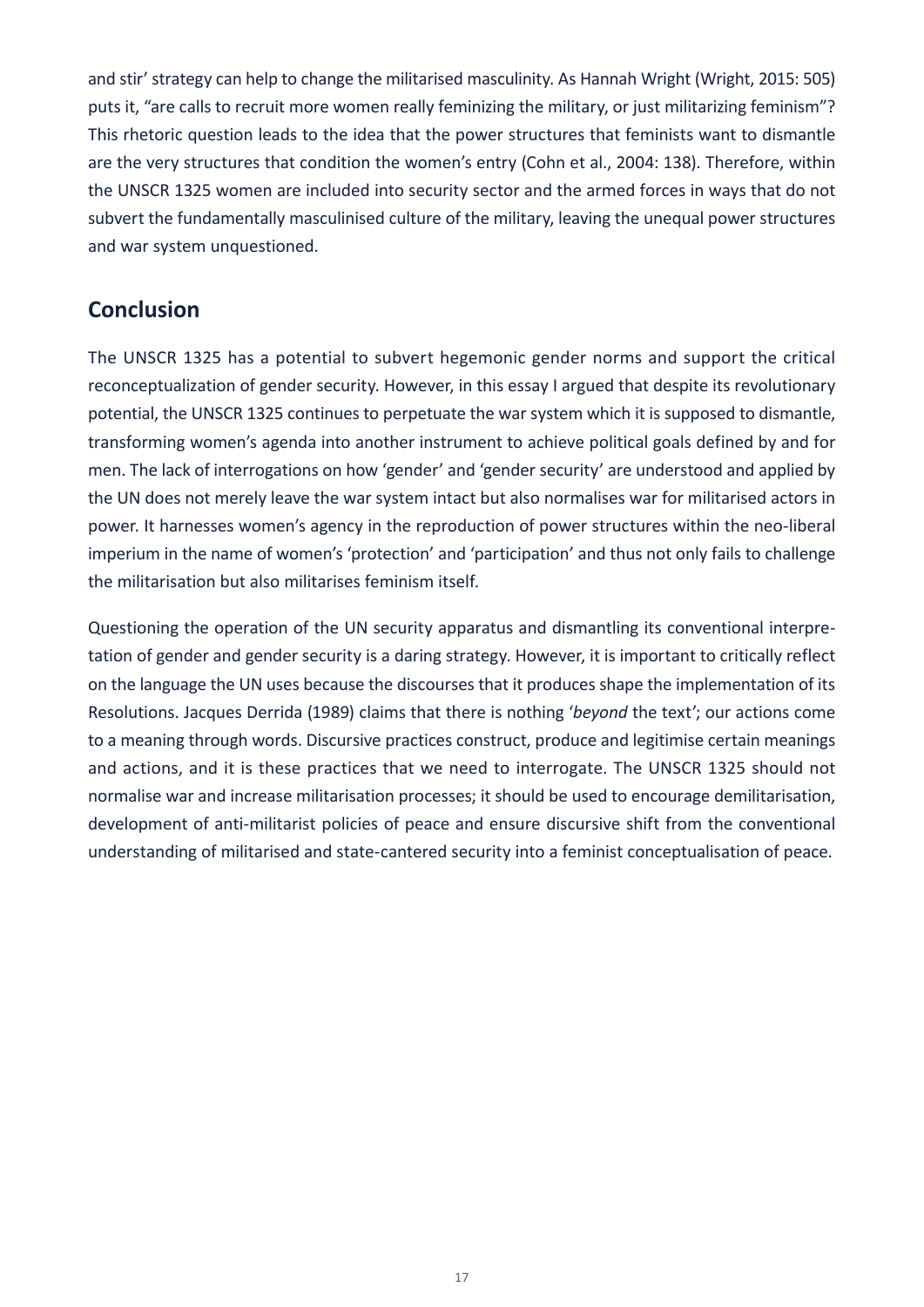#### **Bibliography**

- (1989). Jacques Derrida, Of Grammatology (1970). Minneapolis: Minneapolis: University of Minnesota Press.
- (2000). UNSCR 1325. Available: *[https://documents-dds-ny.un.org/doc/UNDOC/GEN/N00/720/18/PDF/](https://documents-dds-ny.un.org/doc/UNDOC/GEN/N00/720/18/PDF/N0072018.pdf?OpenElement
) [N0072018.pdf?OpenElement](https://documents-dds-ny.un.org/doc/UNDOC/GEN/N00/720/18/PDF/N0072018.pdf?OpenElement
)*
- (2012). Armenia and Azerbaijan: Stuck in conflict over Nagorno-Karabakh. The Kvinna till Kvinna Foundation.
- (2013). 2013 Civil Society Monitoring Country Report on Implementation of United Nations Security Council Resolution 1325 "Women, peace and security". Goris Women's Development "Resource Center" Foundation, Society Without Violence, Democracy Today, Women's Resource Center, Peace Dialogue, Women's Rights Center, Armenian Young Women's Association.
- (2015). Մարիետ Շուրմանի գլխավորած պատվիրակությունը 33 ՊՆ-ում. Available: *[http://www.a1plus.am/1375173.html \[Accessed 01/05/2017\]](http://www.a1plus.am/1375173.html [Accessed 01/05/2017])*
- (2015). Workshop on implementation of UNSC Resolution 1325: Experience of Armenia. Available: *[http://armenia.unfpa.org/en/news/workshop-implementation-unsc-resolution-1325-experience](http://armenia.unfpa.org/en/news/workshop-implementation-unsc-resolution-1325-experience-armenia#sthash.kfmalN7g.dpuf)[armenia#sthash.kfmalN7g.dpuf](http://armenia.unfpa.org/en/news/workshop-implementation-unsc-resolution-1325-experience-armenia#sthash.kfmalN7g.dpuf)* [Accessed 01/05/2017].(2015a). High-level Review on Women, Peace and Security: 15 years of Security Council resolution 1325. Available: *<http://wps.unwomen.org/en/highlights/15th-anniversary-of-1325>*[Accessed 30/05/2016].
- (2015b). Ministry of Defense encourages women's military service in the army. Available: *[https://armenpress.am/eng/news/816061/ministry-of-defense-encourages-women%E2%80%99s](https://armenpress.am/eng/news/816061/ministry-of-defense-encourages-women%E2%80%99s-military-service-in-the-army.html)[military-service-in-the-army.html](https://armenpress.am/eng/news/816061/ministry-of-defense-encourages-women%E2%80%99s-military-service-in-the-army.html)* [Accessed 30/05/2016].
- (2016). NATO and Armenia committed to partnership. Available: *[http://www.nato.int/cps/en/](http://www.nato.int/cps/en/natohq/news_129110.htm) [natohq/news\\_129110.htm](http://www.nato.int/cps/en/natohq/news_129110.htm)* [Accessed 30/05/2016].
- (2016). ԿանայքՀՀզինվածուժերում. առկաիրավիճակնուխնդիրները. Available: *[http://www.](http://www.mediamax.am/am/news/armypolice/20583/#sthash.aE4yWEUh.dpuf) [mediamax.am/am/news/armypolice/20583/#sthash.aE4yWEUh.dpuf](http://www.mediamax.am/am/news/armypolice/20583/#sthash.aE4yWEUh.dpuf)* [Accessed 01/05/2017].
- (2017). Armenia MOD: Nation, army concepts need to be associated with one another. Available: *<https://news.am/eng/news/351167.html>* [Accessed 01/05/2017]
- Abrahamyan, G. (2013). Armenia: Military Academies Opening Doors to Women. Available: *<http://www.eurasianet.org/node/67254>*[Accessed 16/07/2013].
- Agathangelou, A. M. & Turcotte, H. M. (2015). Postcolonial theories and challenges to 'first worldism'. In: Shepherd, L. J. (ed.) *Gender Matters in Global Politics: A Feminist Introduction to International Relations.* New York: Routledge.
- Al-Ali, N. & Pratt, N. (2009). *Women and war in the Middle East*: Zed Books.
- Al-Ali, N. S. a. (2009). *What kind of liberation?: women and the occupation of Iraq*: Berkeley: University of California Press.
- Cockburn, C. (2004). *The Continuum of Violence: A Gender Perspective on War and Peace*: University of California Press.
- Cockburn, C. (2007). From where we stand: *War, women's activism and feminist analysis*: Zed Books.
- Cockburn, C. (2009). Uncovering the falsehoods of NATO's "security": Steps along the road of a feminist peace activism. [Accessed 05/05/2016].
- Cockburn, C. (2012). *Antimilitarism: Political and Gender Dynamics of Peace Movements*: Palgrave Macmillan.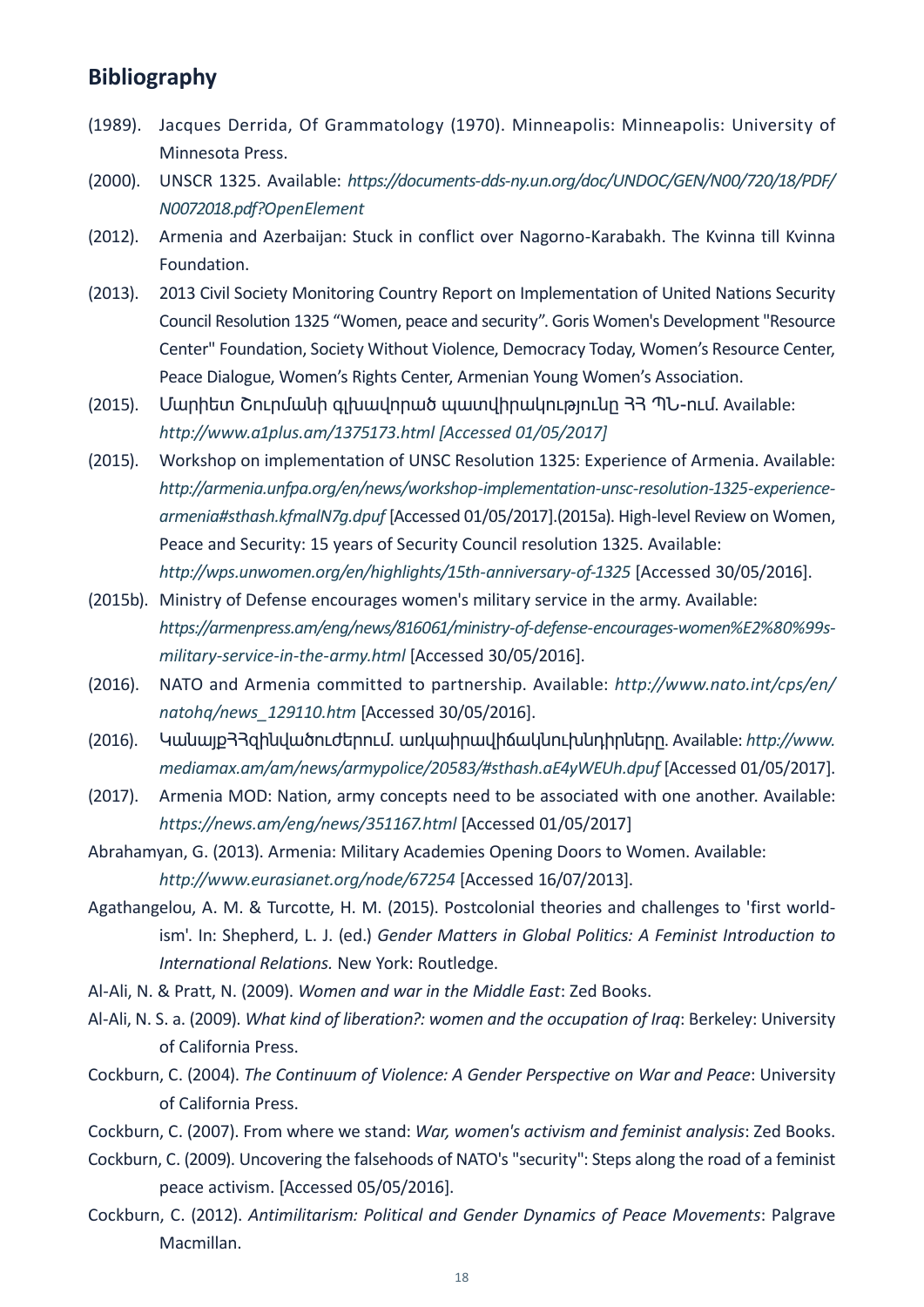- Cockburn, C. (2013). War and security, women and gender: an overview of the issues. *Gender & Development*, 21(3), 433-452.
- Cockburn, C. (2015). Militarism. In: Shepherd, L. J. (ed.) *Gender Matters in Global Politics: A Feminist Introduction to International Relations.* New York: Routledge.
- Cockburn, C. & Enloe, C. (2012). Militarism, Patriarchy and Peace Movements: CYNTHIA COCKBURN AND CYNTHIA ENLOE IN CONVERSATION. *International Feminist Journal of Politics,* 14(4), 550-557.
- Cockburn, C. & Zarkov, D. (2002). *The postwar moment: militaries, masculinities and international peacekeeping, Bosnia and the Netherlands.* London: London: Lawrence & Wishart.
- Cohn, C. (2008). Mainstreaming gender in UN security policy: A path to political transformation? *Global Governance. Springer.*
- Cohn, C., Kinsella, H. & Gibbings, S. (2004). Women, Peace and Security Resolution 1325. *International Feminist Journal of Politics,* 6(1), 130-140.
- Coomaraswamy, R. (2015). Preventing Conflict Transforming Justice Securing the Peace: A Global Study on the Implementation of United Nations Security Council Resolution 1325. UN Women.
- Enloe, C. (2010). *Nimo's War, Emma's War Making Feminist Sense of the Iraq War:* Berkeley; Los Angeles; London: University of California Press.
- Enloe, C. (2014). *Bananas, Beaches and Bases Making Feminist Sense of International Politics* (2nd ed. ed.). Berkeley: Berkeley: University of California Press.
- Enloe, C. H. (2000). *Maneuvers: the international politics of militarizing women's lives.* Berkeley, Calif.; London: Berkeley, Calif.; London: University of California Press.
- Kronsell, A. & Kronsell, A. (2012). *Gender, Sex, and the Postnational Defense: Militarism and Peacekeeping:* Oxford University Press.
- Leach, K. (2014). UNSCR 1325 in practice: Women in the military. *[http://blogs.fco.gov.uk/](http://blogs.fco.gov.uk/katherineleach.
) [katherineleach.](http://blogs.fco.gov.uk/katherineleach.
)*
- McLeod, L. (2011). Configurations of Post- Conflict: Impacts of Representations of Conflict and Post-Conflict upon the (Political) Translations of Gender Security within UNSCR 1325. *International Feminist Journal of Politics,* 13(4), 594-611.
- McLeod, L. (2015). A Feminist Approach to Hybridity: Understanding Local and International Interactions in Producing Post-Conflict Gender Security. *Journal of Intervention and Statebuilding,* 9(1), 48-69.
- McLeod, L. a. (2016). *Gender politics and security discourse: personal-political imaginations and feminism in "post-conflict" Serbia:* Abingdon, Oxon; New York, NY: Routledge.
- Moghadam, V. M. (2015). Transnational activism. In: Shepherd, L. J. (ed.) *Gender Matters in Global Politics: A Feminist Introduction to International Relations.* New York: Routledge.
- NATO (2014). NATO/EAPC ACTION PLAN FOR THE IMPLEMENTATION OF THE NATO/EAPC POLICY ON WOMEN, PEACE AND SECURITY. North Atlantic Treaty Organization.
- Parashar, S. (2015). War. In: Shepherd, L. J. (ed.) *Gender Matters in Global Politics: A Feminist Introduction to International Relations.* New York: Routledge.
- Pratt, N. (2013). Reconceptualizing Gender, Reinscribing Racial–Sexual Boundaries in International Security: The Case of UN Security Council Resolution 1325 on "Women, Peace and Security". *International Studies Quarterly,* 57(4), 772-783.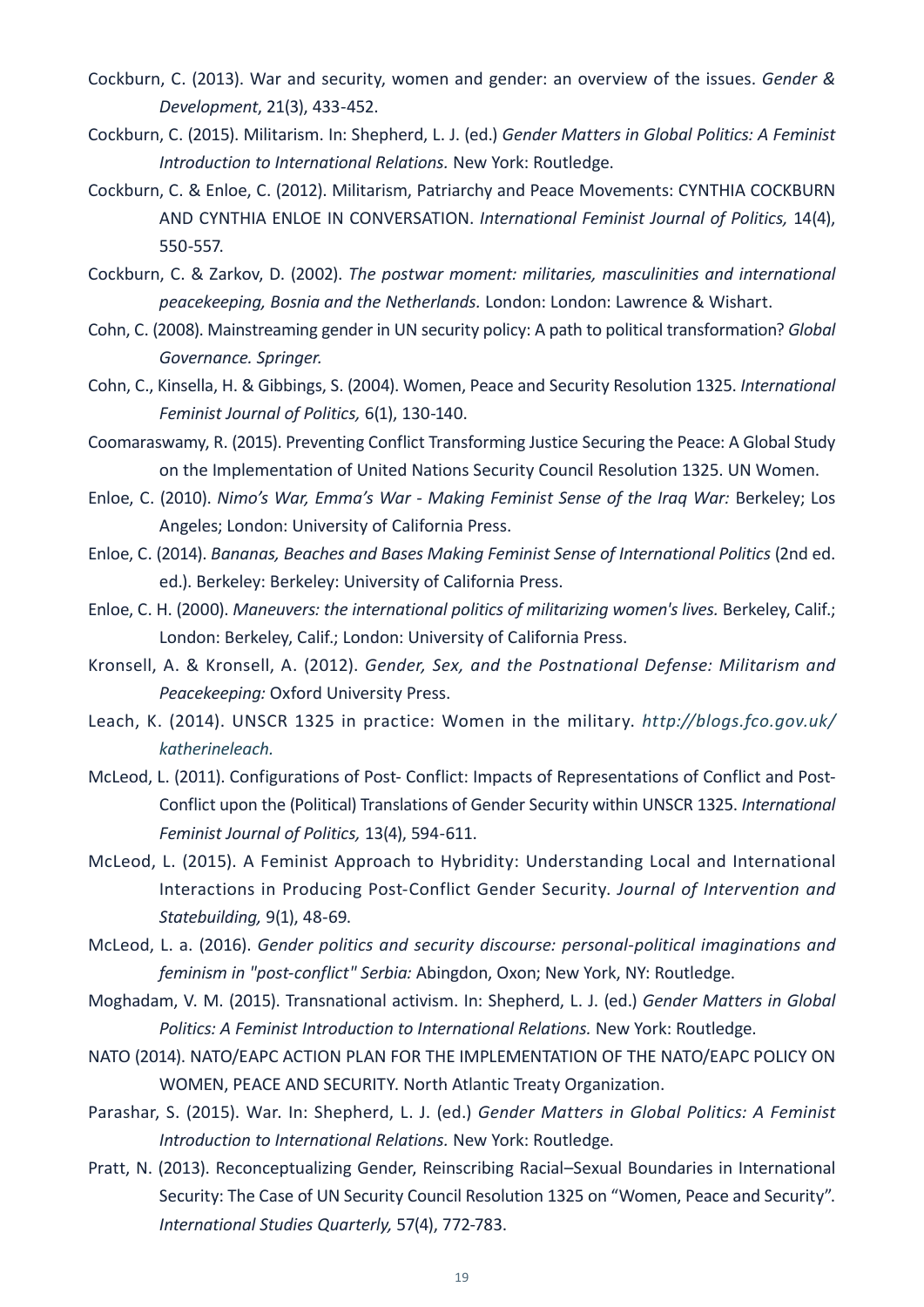- Puechguirbal, N. (2015). Peacekeeping. In: Shepherd, L. J. (ed.) *Gender Matters in Global Politics: A Feminist Introduction to International Relations.* New York: Routledge.
- Reeves, A. (2012). Feminist Knowledge and Emerging Governmentality in UN Peacekeeping: PATTERNS OF CO-OPTATION AND EMPOWERMENT. *International Feminist Journal of Politics,* 14(3), 348-369.
- Santos, R., Roque, S. & Moura, T. (2012). Lost Connections: Representations of Gender, (Armed) Violence and Security in Resolution 1325. *Revista Critica de Ciencias Sociais,* (96), 165-196.
- Shahnazaryan, G. (2015). Women's Political Participation in Armenia: Institutional and Cultural Factors. *CAUCASUS ANALYTICAL DIGEST,* 71, 9-13.
- Shepherd, L. (2008a). 'To save succeeding generations from the scourge of war': the US, UN and the violence of security. *Review of International Studies,* 34(2), 293-311.
- Shepherd, L. J. (2008b). *Gender, Violence and Security Discourse as Practice.* London: London: Zed Books Ltd.
- Shepherd, L. J. (2010a). *Gender matters in global politics: A feminist introduction to international relations.*
- Shepherd, L. J. (2010b). Women, armed conflict and language *Gender, violence and discourse. International Review of the Red Cross,* 92(877), 143-159.
- Shepherd, L. J. (2015). *Peacebuilding.* In: Shepherd, L. J. (ed.) *Gender Matters in Global Politics: A Feminist Introduction to International Relations.* New York: Routledge.
- Shepherd, L. J. (2016). Making war safe for women? National Action Plans and the militarisation of the women, peace and security agenda. *International Political Science Review.*
- Sylvester, C. (2012). *War as Experience Contributions from International Relations and Feminist Analysis. Hoboken:* Hoboken: Taylor and Francis.
- UNFPA. (2015). Workshop on implementation of UNSC Resolution 1325: Experience of Armenia [Online]. UNFPA Armenia. Available: *<http://www.unfpa.am/en/news-1325-2015>* [Accessed 25/05/2016].
- Väyrynen, T. (2004). Gender and UN peace operations: The confines of modernity. *International Peacekeeping,* 11(1), 125-142.
- Wright, H. (2015). Ending Sexual Violence and the War System Or Militarizing Feminism? *International Feminist Journal of Politics,* 17(3), 503-507.
- Zajović, S. (2010). *Women, peace, security: Resolution 1325 10 years.* Belgrade: Women in Black Belgrade.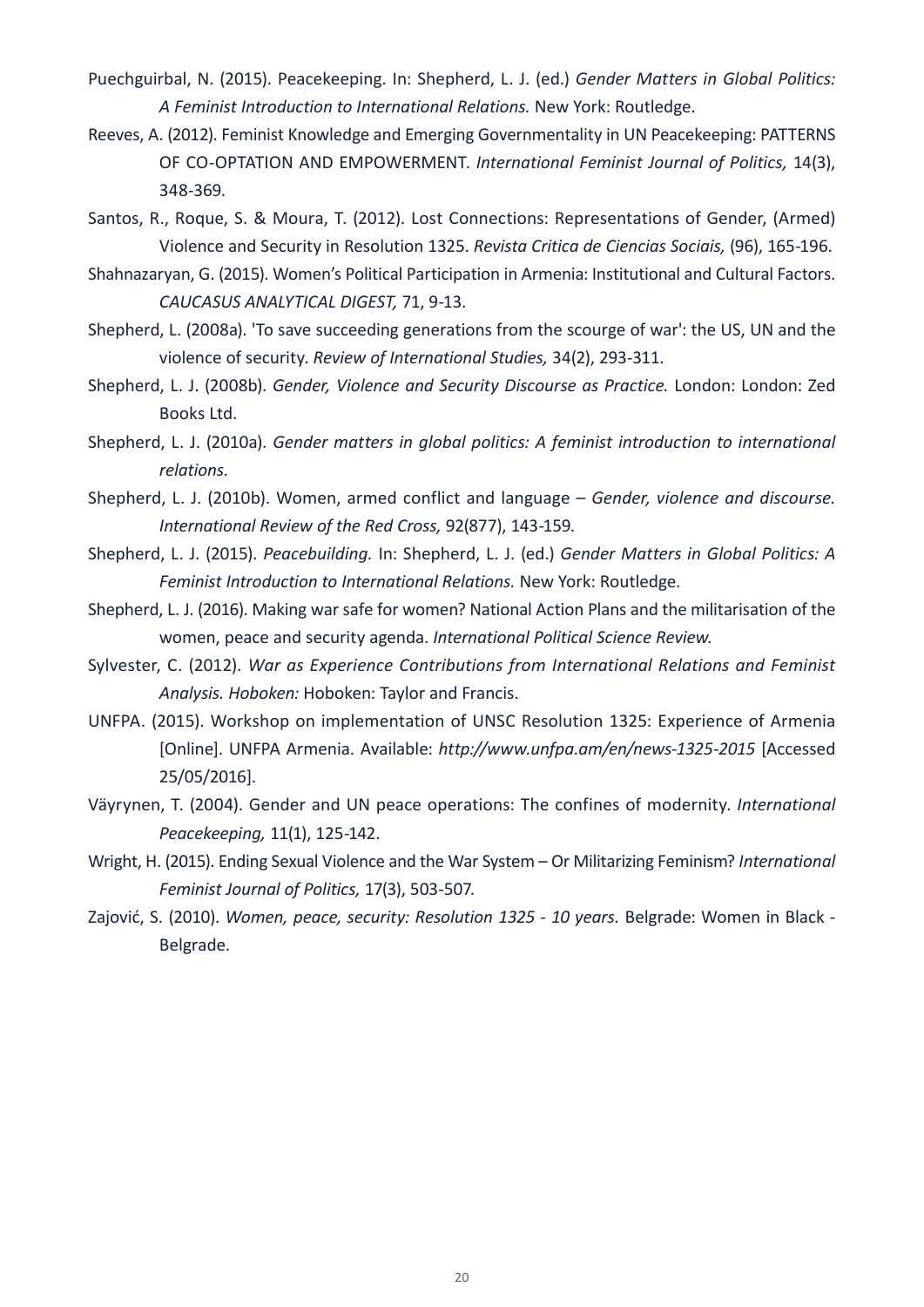# <span id="page-22-0"></span>**Experiences of protracted displacement in narratives of Internally Displaced women from Abkhazia**

#### **Nargiza Arjevanidze**

*Visiting PhD student at the Department of Gender Studies within the Swedish Institute (SI) Visby Programme Tbilisi, Georgia nargiza.arjevanidze@gmail.com*

*The following paper is based on the narratives of internally displaced women who were forced to flee from Abkhazia within the territory of Georgia18 in the beginning of nineties. It focuses on women's experiences of forced displacement and is based on the preliminary results of a larger research project.19 Based on life history interviews with internally displaced women, my goal is to understand how displaced women remember, revisit and construct their past prior to the armed conflict and in relation to their present circumstances, how they experienced and describe violent events and the aftermath, how they reflect on and make sense of their lives in protracted displacement up to the present time.*

Since gaining its independence in 1991, Georgia has experienced dramatic transformations, several waves of armed conflict and forced displacement. In 1991-1994, and later in 2008, thousands of ethnic Georgians were forced to flee their homes and relocate within the territory of Georgia, as a result of armed conflicts in South Ossetia and Abkhazia. According to some estimates, these conflicts resulted in the forced displacement of more than 370,000 people (IDMC/NRC 2012). According to more recent figures there are approximately 232,000 conflict-induced IDPs in Georgia (IDMC 2014), amounting to 6 percent of the country's population (Ferris, Mooney, and Stark 2011).

Both refugees and IDPs are forced to leave their homes, unexpectedly and in large numbers. Though, unlike refugees, IDPs do not cross the international border, they rather stay within the borders of their home country and remain under the protection of their own government. Both refugees and IDPs "begin from a position of loss, including the loss of assets, family and community, and often emotional and physical health'' (Jacobsen 2014); the key difference lies in the fact that IDPs are citizens, while refugees are 'foreigners' in a hosting society. Although, despite living in their own country, IDPs have experienced isolation, stigma and marginalization and felt like outsiders in their own society (Mitchnek et al. 2009, Rekhviashvili 2015), which has also been voiced by women in this study.

Regardless of being the citizens of the same country within which they have been displaced, IDPs, as Lundgren puts it, are not in the 'right' place; they "both belong and do not belong; they are simultaneously *insiders* and outsiders'' (Lundgren 2016:19). Turner's conceptualization of *liminality* and *transitional beings* can also be useful to describe the condition of limbo in which IDPs in Georgia have been trapped for over 2 decades; In Turner's words "transitional beings, or liminal personae

<sup>18</sup> The route of their journey was not linear: most interlocutors in this study had to relocate from one destination to another multiple times in order to escape from war and survive. Some of them spent first days after the flight in neighboring Russia and then returned back to Georgia, where eventually they were provided with the 'temporary' shelter/accommodation either by the state, or by their relatives.

<sup>19</sup> Between December 2015 and February 2017 I conducted in-depth interviews and follow-up conversations with 14 women from Abkhazia for my PhD research. The women ranged in age from fifty-five to seventy years old. Empirical data gathered in 2015 and 2016 was analyzed and incorporated as a book chapter in a volume *Gender in Georgia* to be published by Berghahn Books in Autumn, 2017.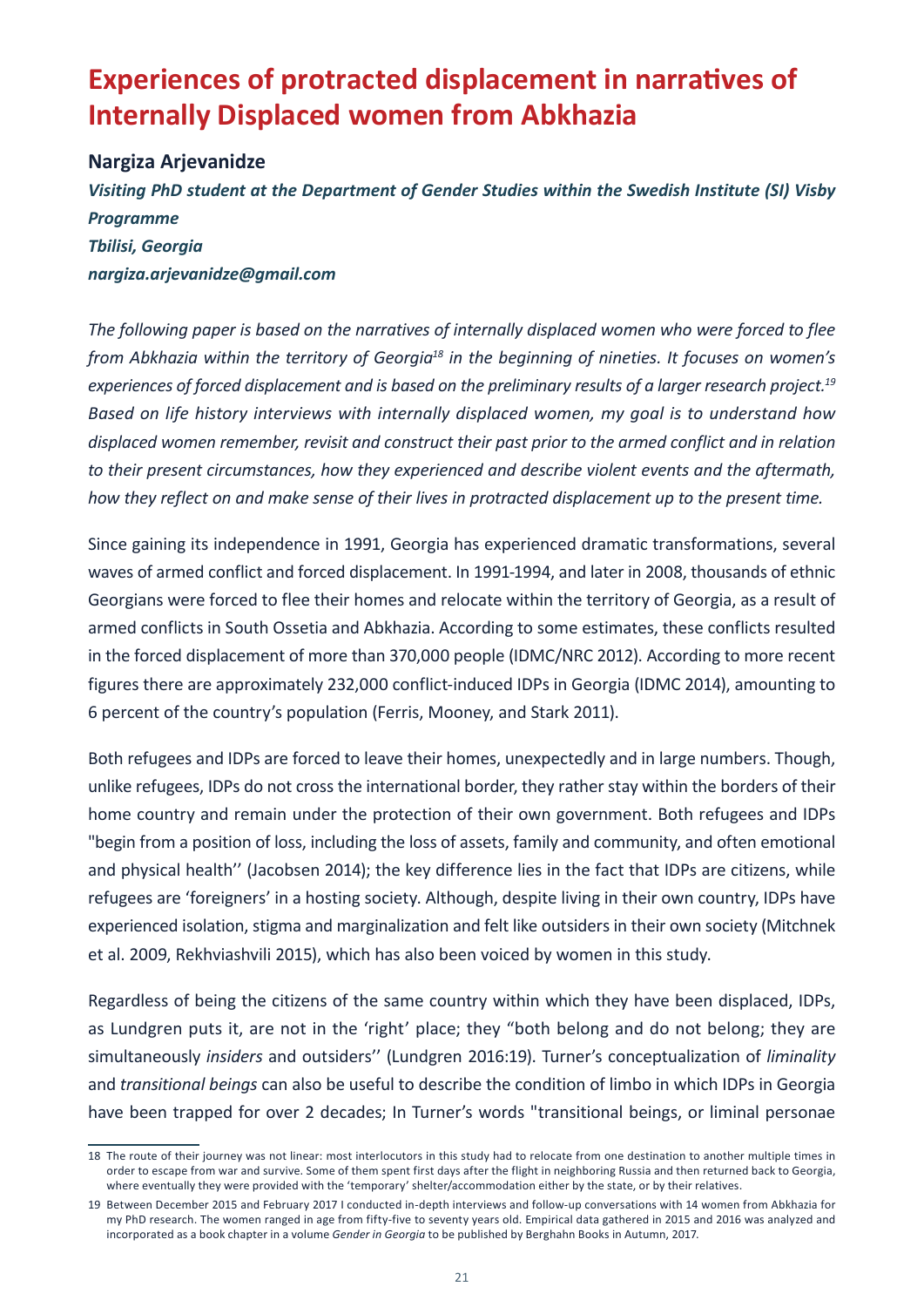[...] are neither here nor there, or maybe even nowhere [...] and are at the very least 'betwixt and between' all the recognized fixed points in the space-time or cultural classification'' (Turner 1967:236). Under the circumstances of prolonged displacement, IDPs feel caught up between their lost homes, present 'temporary' homes and imagined future homes. (Kabachnik et al.2010, Lundgren 2016)

Contributors in the volume *The aftermath* – *Women in Post-conflict Transformation* emphasize that challenges of rebuilding lives in war-torn societies are "much more complex and difficult than the task of putting an end to fighting''. In individual chapters they illustrate that "there is no one aftermath because the scenarios following the war are as various as the conflicts themselves'' (Meintjes et al. 2002) Furthermore, the conflict and its aftermath is experienced and remembered in different ways by men and women. The growing body of literature in feminist memory studies has emphasized "the ways in which the past shapes the present, and all of 'us' in the present, in multiple and deeply gendered ways'' (Altinay and Peto 2016). Women I interviewed do not belong to the single group, therefore "not only their experiences differ but also their connections to the conflict, and these experiences and connections determine their position in the aftermath'' (Bop 2002). Nevertheless, there are certain similarities in their experiences of living in exile. For example, memories of their lost homes and recollections of their lives in pre-war, peaceful Abkhazia take up enormous space in stories they share. These memories are all positive and evoke nostalgic sentiments, which is in consistence with similar research that has emphasized that positive remembrance of the past and nostalgia as an emotional experience present in post-socialist, post-conflict countries like Georgia, is very strongly linked to the loss of the social trust, as well as the present social insecurity, which strengthen the feeling of longing for the past (Light and Young 2015, Petrović 2008, Palmberg 2013, Velikonja 2005, Kabachnik et al. 2013, Dunn 2014, Arjevanidze 2017). At the same time it can also be read as an expression of criticism of the present condition. While in post-conflict settings, in recollections of IDPs, whose feeling of belonging to the lost home and the land is stronger, the normalcy, safety, security of the past is defined against the present situation, constructed in relation to the current harsh circumstances and continuous uncertainty (Toria 2015, Kabachnik et al. 2013, Lundgren 2016, Dunn 2014).

As stated earlier, IDPs from Abkhazia have been trapped in uncertainty regarding the possibilities of return to their former homes in the situation of protracted displacement. The idea of the aftermath and the post-conflict stage becomes even more ambiguous and complex when they are stuck in the waiting that never ends, in the meantime living in the so-called 'temporary' accommodations for indefinite time. Emotional distress and memories of the war, coupled with economic instability and harsh living conditions renders lives of most IDPs particularly vulnerable. Thus, living in uncertainty and open-endedness of protracted displacement has become a chronic condition for many IDPs in Georgia, which can be characterized as an experience of continuous crisis.

Hence, the concept of *crisis* as an experiential domain conceptualized by Vigh (2008) as a chronicity, is key to my research in terms of theory. *Crisis*, in case of protracted displacement is understood as the open-ended rupture of the everyday and abnormality in contrast to normalcy of past times. By drawing on the quote<sup>20</sup> by Walter Benjamin on the 'state of emergency', Vigh views *crisis* that is either

<sup>20</sup> ''The tradition of the oppressed teaches us that 'the state of emergency' in which we live is not the exception but the rule'' (Benjamin 1999: 248 cited in Vigh, 2008)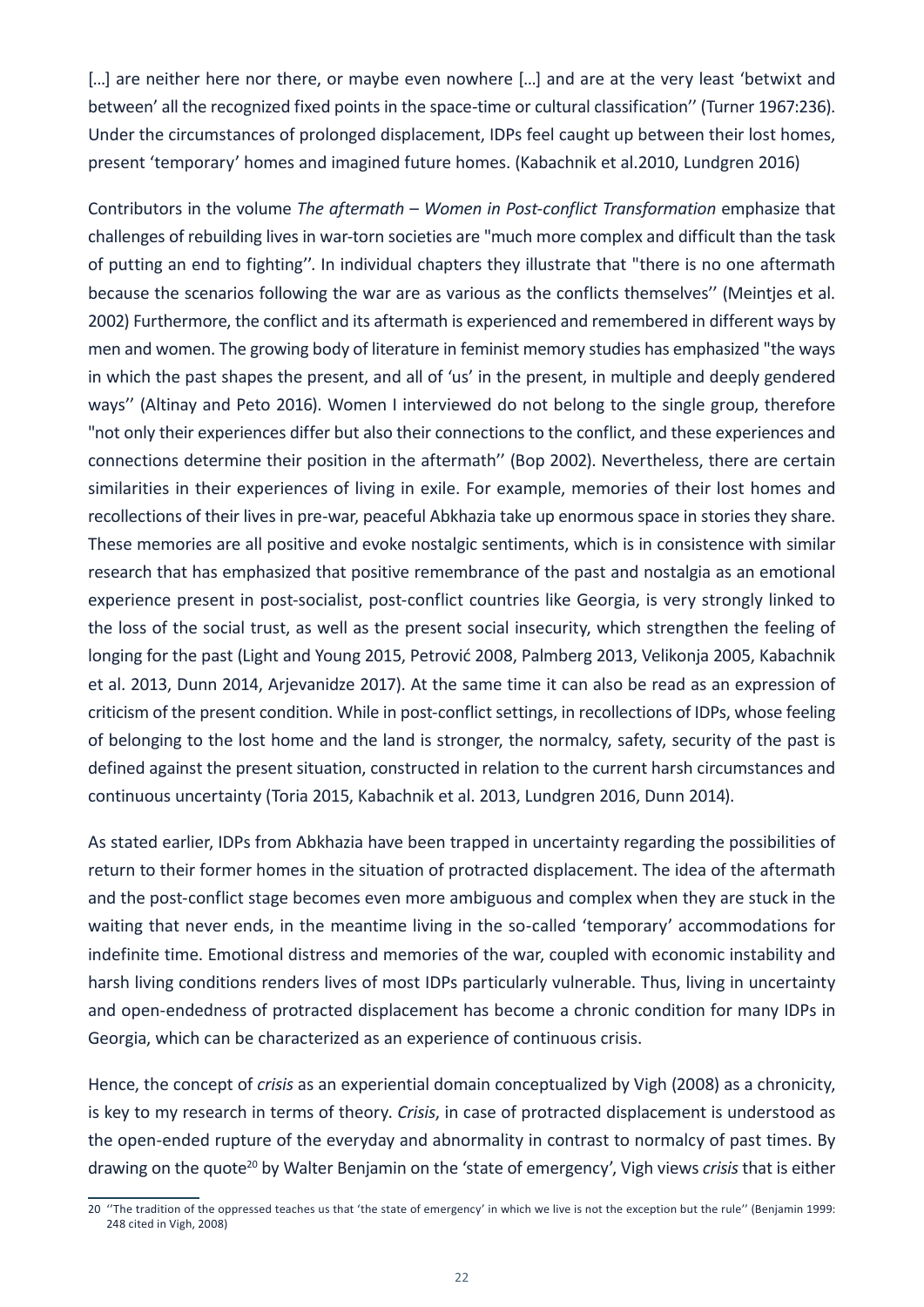social, political or existential, as a chronic and constant condition of the lives of increasingly many people in the world. He suggests to understand crisis not as a temporary experience of abnormality and rupture caused by a wide array of traumatic events at a definite period of time, but rather as a constant state of affairs and the situation of abnormality in which "the chronically ill, the structurally violated, socially marginalized and poor'' continue to live and try to manage their lives (Vigh 2008:7).

Apart from chronic uncertainty and instability, trauma and memories of violent events have to be given due consideration when we speak about individuals living in the aftermath of the war. As Rydrstrom notes, it is important to consider the ways in which the 'memories about war […] are engraved in the social and individual body' and the ways in which individuals witnessing violent events try to "come to terms with the pain caused by war, heal their wounds and move forward'' (Rydstrom 2009). Trauma of war in war-affected societies in Hirsh's words is experienced as "a sense of inexorable repetition of the past in the present and future in which injury cannot be healed or repaired, but lives on, shattering worlds in its wake" (Hirsch 2016). Women in my study<sup>21</sup>, revisit the war memories in distance to the violent event, rather than in proximity, nonetheless these memories do not cease to be experienced as an anthropologist Veena Das puts it, as a kind of an embodied 'poisonous knowledge', the knowledge that cannot easily be erased (Das 2000, Rydstrom 2009).

As noted by Vigh, living under extreme circumstances for increasingly many people around the world is 'unpleasant but not impossible', which is true for displaced women in this study. Experience of fragmentation or disruption of unity in times of crisis has not necessarily led them to human passivity. (Vigh 2008) To follow Das, individuals have managed to recover from extreme violence through a 'descent into the ordinary' and not by the escape from it. In her words "there is a mutual absorption of the violent and the ordinary […] and the event as always attached to the ordinary and the everyday and anchor the event to it in some specific ways" (Das 2006). In the similar vein, women in this study, after witnessing armed conflict, experiencing extreme emotional damage, loss and trauma, have not only survived but strived, to develop what anthropologist Nancy Shepherd-Hughes calls 'the talent for live' (Scheper-Hughes 2008). And through this very descent into the ordinary life of new, previously unimaginable realities, through increased everyday responsibilities as caretakers, some of them as sole breadwinners in their households, after losing their husbands to the war, these women have manifested incredible strength, resilience and various tactics of dealing with the post-war realities.

In their recollections of war and reflections on their post-displacement lives, women I interviewed shared stories which revealed their extraordinary strength and 'human hardiness', in the form of everyday tactics of resilience that "allow individuals and communities to cope with and survive traumatic conditions'' (Scheper-Hughes 2008). At the same time their stories are filled with pain and emotions such as regret and shame: they feel regretful for wasting and losing their most valuable years to the war; they feel regretful and sad for not being able to adequately provide for their children, for being unable to pay for their proper education, they feel unhappy for having the status of an IDP for more than 2 decades, they feel miserable for living in the same 'temporary' accommodation provided for IDPs almost 26 years

<sup>21</sup> I conduct this research as a native participant observer and draw on intimate ethnography and life story in oral history as approaches to data gathering and interpretation. Anthropologists Alisse Waterston and Barbara Rylko-Bauer developed intimate ethnography to "enter a deeply private and interior place as ethnographers" (Waterston and Rylko-Bauer 2006:405). Waterston and Rylko-Bauer had close connections with their informants, likewise, my informants are people with whom I have close relations (Arjevanidze 2017).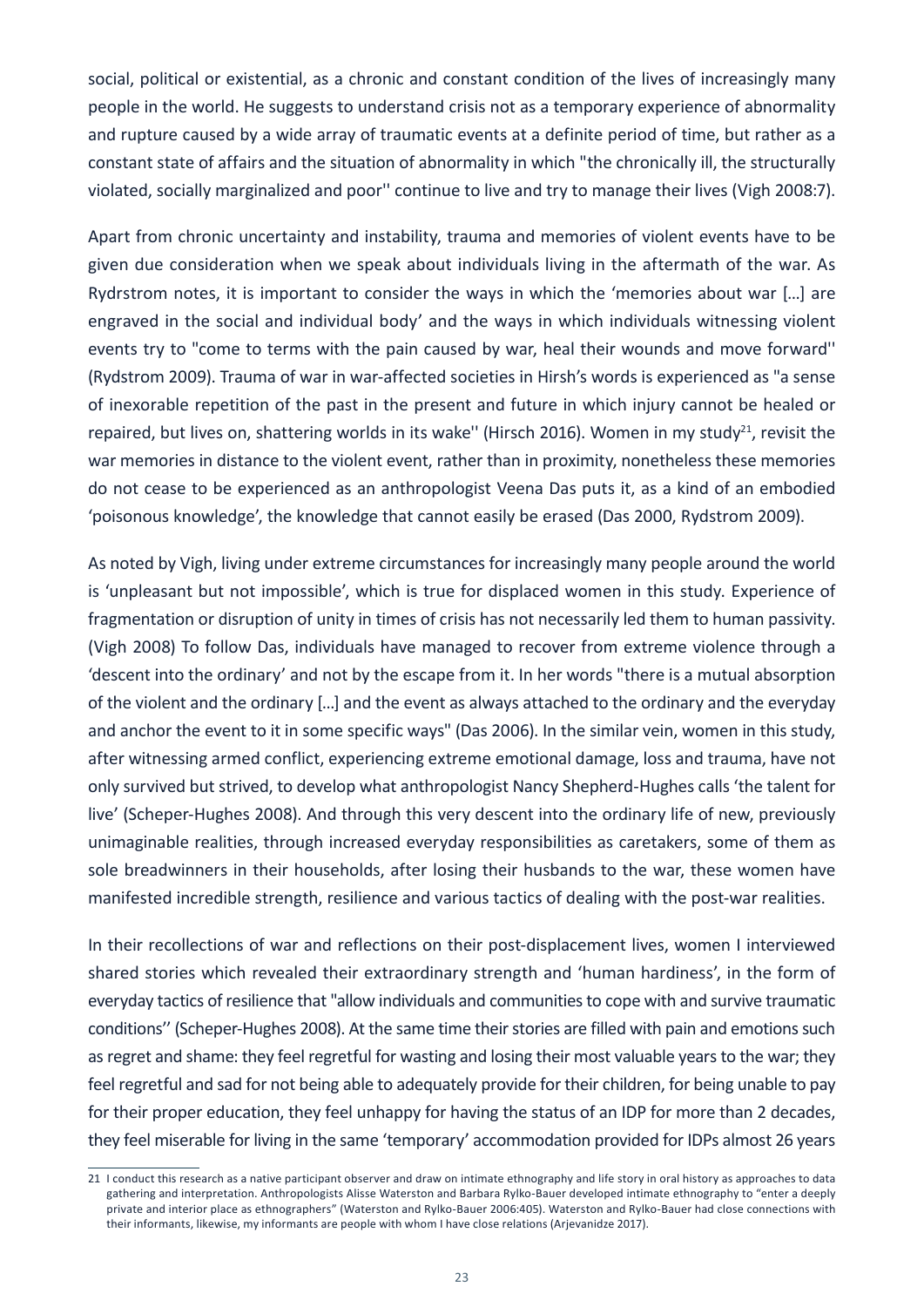ago, which, in the words of one of interlocutors in this study 'persists as a constant reminder of being a refugee in your own country, and a reminder of horrible years in the immediate aftermath of the war'.

To sum up, we need to consider the ways in which to approach the lives of thousands of individuals living and striving in war-torn societies; insistence on their resilience in times of chronic crises should not disregard their vulnerability, which would mean dismissing severe circumstances under which lives of socially disadvantaged groups become livable. At the same time admission of vulnerability for these women should not be read as "a plea for protection that potentially signals weakness and the perpetuation of disempowerment'' (Hirsch 2016:82). Instead, as proposed by Scheper-Hughes, on the one hand we should not "underestimate the human capacity not only to survive, but to thrive, during and following states of emergency, extreme adversity, and every day as well as extraordinary violence'' (Scheper-Hughes 2008:42), and on the other hand we need to consider the ways in which individuals can be both 'resilient and frail' and acknowledge the human vulnerability in this very manifestation of extraordinary human resilience.

#### **References:**

- Arjevanidze, N. 2017. Remembering the Past: Narratives of Displaced Women from Abkhazia In *Gender in Georgia:Feminist Perspectives on Culture, Nation and History in the South Caucasus.* Edited by Maia Barkaia and Alisse Waterston. Berghahn Books. Forthcoming 2017.
- Bop, C. 2002. Women in Conflicts, Their Gains and Their Losses. In Women in Post-conflict Transformation. Edited by Meintjes, S. Pillay, A. and Turshen, M.
- Buck, T. et al. 2000. Aftermath: Effects of Conflict on Internally Displaced Women in Georgia. Washington, DC: Working Paper 310 USAID.
- Das, V. 2000. The act of witnessing: Violence, poisonous knowledge, and subjectivity. In Violence and subjectivity, edited by V. Das, A. Kleinman, M. Ramphele and P. Reynolds, 205–26. Berkeley: University of California Press.
- Das, V. 2006. Life and Words: Violence and the Descent into the Ordinary. University of California Press.
- Dunn, E. 2014. *Humanitarianism, Displacement, and the Politics of Nothing in Postwar Georgia.* Slavic Review,#2.
- Ferris, E., E. Mooney and C. Stark. 2011. "From Responsibility to Response: Assessing National Approaches to Internal Displacement." The Brookings Institution and London School of Economics.
- Hirsch, M. 2016. Vulnerable Times. In Vulnarability in Resistence, edited by Judith Butler, Zeynep Gambetti, Leticia Sabsay.
- IDMC . 2014. Georgia: Internal displacement in brief, summary. Retrieved 29 March 2017 from *[http://](http://www.internal-displacement.org/europe-the-caucasus-and-central-asia/georgia/figures-analysis) [www.internal-displacement.org/europe-the-caucasus-and-central-asia/georgia/figures-analysis](http://www.internal-displacement.org/europe-the-caucasus-and-central-asia/georgia/figures-analysis)*
- IDMC/NRC. 2012. "Georgia: Partial Progress towards Durable Solutions for IDPs Internal Displacement Monitoring Centre/Norwegian Refugee Council." *Retrieved 29 March 2017 from [http://](http://georgia.idp.arizona.edu/docs/idmc_georgia_3_12.pdf) [georgia.idp.arizona.edu/docs/idmc\\_georgia\\_3\\_12.pdf](http://georgia.idp.arizona.edu/docs/idmc_georgia_3_12.pdf).*
- Kabachnik, P. et al. 2013. *"Traumatic masculinities: the gendered geographies of Georgian IDPs from Abkhazia." Gender, Place & Culture: A Journal of Feminist Geography.*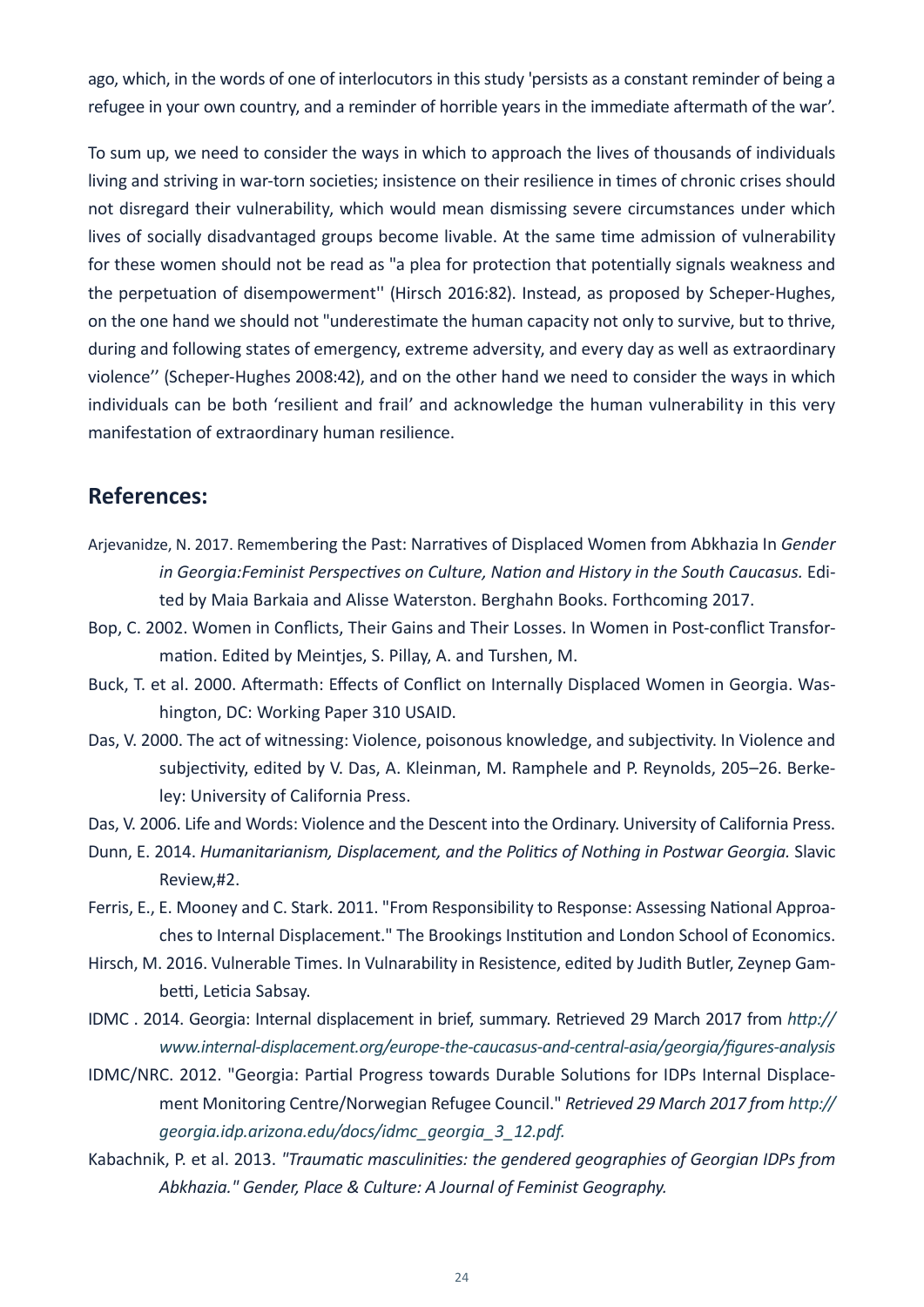- Kabachnik, P., Regulska, J. and Mitchneck, B. 2010. *"Where and When is Home? The Double Displacement of Georgian IDPs from Abkhazia."* The Journal of Refugee Studies. 23 (3): 315-336.
- Light, D. and Young, C. 2015. *Local Memories in a Nationalizing and Globalizing World In*: Beyen, M. and Deseure, B. (eds), Palgrave, Basingstoke pp 221-243
- Lundgren, M. 2016. *Boundaries of displacement: belonging and return among forcibly displaced young Georgians from Abkhazia. Mid Sweden University doctoral thesis (Mittuniversitetet)*
- Meintjes,S. Pillay,A. and Turshen,M. 2002. There is No Aftermath for Women. In The Aftermath: Women in Post-conflict Transformation. Zed Books.
- Mitchnek,B. Mayorova,V. and Regulska,J. 2009. Post-Conflict Displacement: isolation and Integration in Georgia. Annals of the Association of American Geographers 99:1022-1032
- Rekhviashvili, L. 2012 "Survival Strategies of the Poor and Marginalised The Case of Internally Displaced People in Georgia." *SEER: Journal for Labour and Social Affairs in Eastern Europe 15,* no. 1 pp.123-35.
- UNHCR. 2009. Protection of Internally Displaced Persons in Georgia: A Gap Analysis
- Petrović, T. 2008. "Nostalgia matters. Nostalgia for Yugoslavia as Potential Vision for a Better Future". Sociologija 50.4 pp. 355–370.
- Palmberg, M. 2013. "Ruptured pasts and captured futures: Life narratives in postwar Mostar". *Focaal—Journal of Global and Historical Anthropology* 66 pp.14–24
- Peto, A. and Altinay, A.G. 2016. Introduction. Uncomfortable Connections:Gender, Memory, War. In Gendered Wars, Gendered Memories: Feminist Conversations on War, Genocide and Political Violence. Routledge.
- Scheper-Hughes, N. 2008. A Talent for Life: Reflections on Human Vulnerability and Resilience, Ethnos, 73:1, 25-56
- Toria, M. 201. "Remembering Homeland In Exile: Recollections of IDPs from the Abkhazia Region of Georgia *Journal on Ethnopolitics and Minority Issues in Europe*" Vol 14, No 1, 48-70
- Turner, V. 1967 (1987). Betwixt and Between: The Liminal Period in Rites of Passage. In: Louise Carus Mahdi, Steven Foster & Meredith Little (ed) *Betwixt and Between - Patterns of Masculine and Feminine Initiation.* La Salle, Illinois: Open Court.
- Vigh, H. 2008. Crisis and Chronicity: Anthropological Perspectives on Continuous Conflict and Decline, Ethnos, 73:1, 5-24
- Waterston, A. and Rylko-Bauer,B. 2006. *"Out of the Shadows of History and Memory: Personal Family Narratives in Ethnographies of Rediscovery."* American Ethnologist Volume 330, No. 3: 397-412.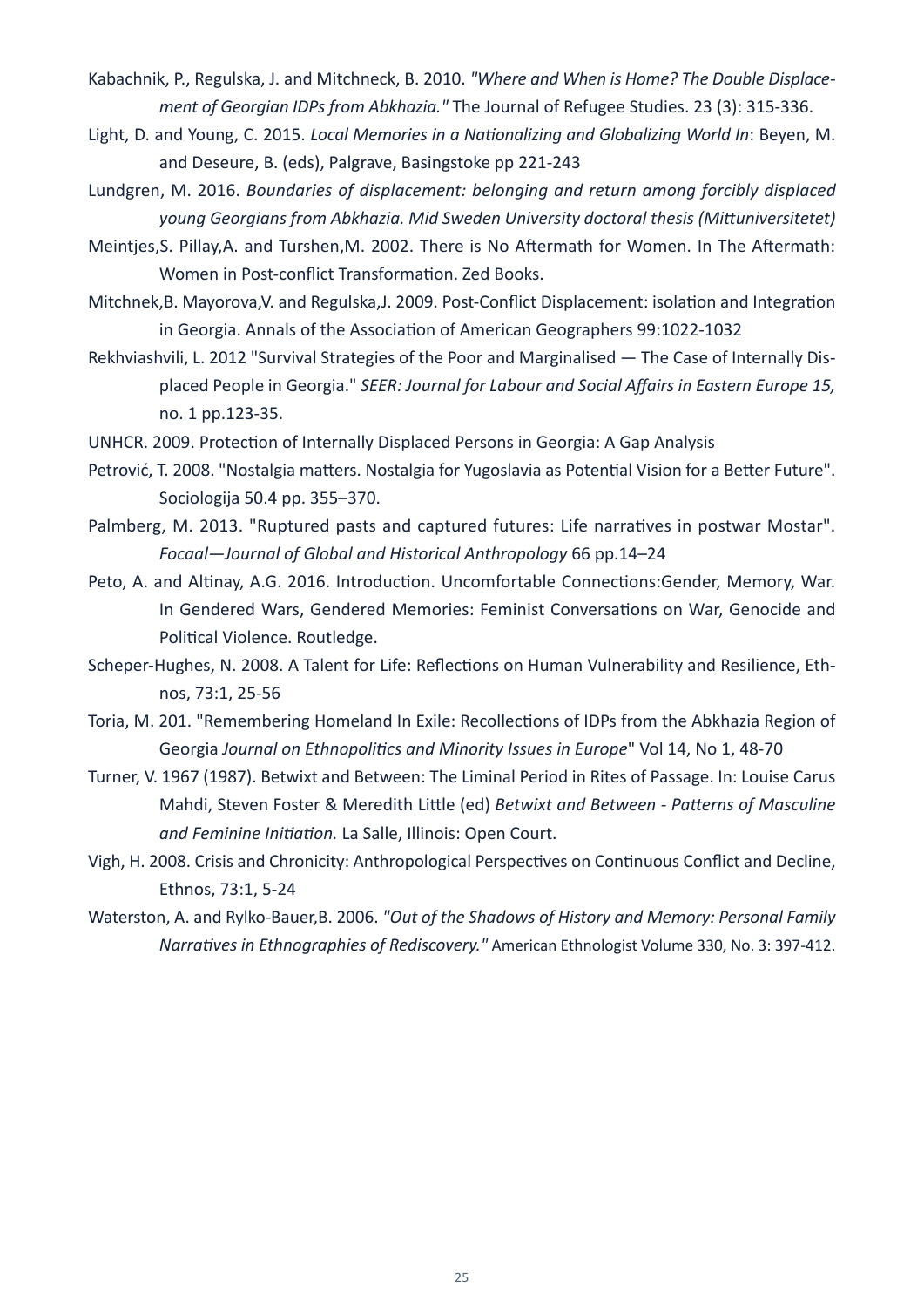# <span id="page-27-0"></span>**Interplay of Gender and Nationalism Case study: War Crimes in Bosnia & Herzegovina 1992-1995**

**Dr. Zarije Seizović**

*Professor of International Law Faculty of Political Sciences Sarajevo Bosnia and Herzegovina*

#### **1. Introduction to gender-based war crimes**

The development of international military and *ad hoc* tribunals has allowed the international community to prosecute suspects responsible for crimes that occurred in specific regions of the world, but gender-based war crimes were largely ignored until the International Criminal Tribunal for the Former Yugoslavia (ICTY) and the International Criminal Tribunal for Rwanda (ICTR), had been put in place. *Rape* as the most severe gender-based crime had been prescribed as a crime in the International law, but its definition is a bit vague: it is considered to be a violent act of sexual nature committed against a certain person. IV Geneva Convention (Art. 27) states that "[w]omen shall be especially protected against any attack on their honour, in particular against rape, enforced prostitution, or any form of indecent assault". Furthermore, has been forbidden by the Article 26 of the Protocol I to Geneva Conventions. Rape is explicitly included in article 5(g) of the Statute of the ICTY as a *crime against humanity,*22 There is a number of occasions wherein, during the armed conflict, women can be put at risk of gender-based violence at the hands of the ethnic Other Being one of them "rape comes to be interpreted as means of humiliating the Other and destroying a society's cultural, traditional, and religious integrity."23

In the national and international context, gender/based war crimes have been recognised since long time in several form. During the history, prosecution has not been focused either on criminal liability or the real victims of the crime. Nowadays, gender-based crimes include but are not limited to rape, sexual slavery, forced prostitution, forced pregnancy/childbirth and forced sterilization.<sup>24</sup>Those crimes to be assessed proved and established need a specific evaluation as the crimes are seen as

<sup>22</sup> *Statute of the International Tribunal for the Prosecution of Persons Responsible for Serious Violations of International Humanitarian Law Committed in the Territory of the Former Yugoslavia Since 1991,* Report of the Secretary-General Pursuant to Paragraph 2 of Security Council Resolution 808 (1993), art. 5(g), U.N. Doc S/25704/Annex (1993).

<sup>23</sup> Patricia Albanese, *Nationalism, War, and Archaization of Gender Relations in the Balkans,* Violence Against Women, Vol 7. No. 9 September 2001, Sage Publications, p. 1007. Rape was a category of crime that was not clearly defined in international law until a Trial Chamber of the ICTR set out a rather concise definition in *Akayesu case* (§597). "The Chamber defines rape as a physical invasion of a sexual nature, committed on a person under circumstances which are coercive." This definition was taken up by the ICTY Trial Chamber in *Delalić at al case.* (§479). Analysing the national criminal legislation of a number of countries, the ICTY in the Furundžija case (§185) developed the criteria set out by the mentioned Akayesu case and confirmed by the ICTY in the Delalić case. It concluded that the objective elements of rape are as follows: (i) the sexual penetration, however slight: (a) of the vagina or anus of the victim by the penis of the perpetrator or any other object used by the perpetrator; (b) of the mouth of the victim by the penis of the perpetrator; (ii) by coercion or force or threat of force against the victim or a third person. Also coercive circumstances need not be evidenced by a show of physical force. Threats, intimidation, extortion and other forms of duress which prey on fear or desperation may constitute coercion, and coercion may be inherent in certain circumstances, such as armed conflict or the military presence. The UN Special Rapporteur on the Situation of Systematic Rape, Sexual Slavery and Slavery-Like practices during Armed Conflict (Ms. Gay J. McDougall) (1998) defined 'sexual slavery' as the status or condition of a person over whom any or all of the powers attaching to the right of ownership are exercised, including sexual access through rape or other forms of sexual violence. The perpetrator of 'sexual slavery' exercise (1) any or all of the powers attaching to the right of ownership over one or more persons, such as by purchasing, selling, lending or bartering such a person or persons, or by imposing on them a similar deprivation of liberty or (2) caused such person or persons to engage in one or more acts of a sexual nature.

<sup>24</sup> *See, e.g.,* Kelly D. Askin, *Developments in International Criminal Law: Sexual Violence in Decisions and Indictments of the Yugoslav and Rwandan Tribunals: Current Status,* 93 AM. J. INTL L. 97, 109 (1999) ("Rape and other forms of sexual violence have never been defined under international law. Also see Angela M. Higgins, *"Else We Are Condemned to Go from Darkness to Darkness",* Victims of Gender-Based War Crimes and the Need for Civil Redress in U.S. Courts, 70 UMKC L. REV. 677, 679 (2002) pp. 695-96.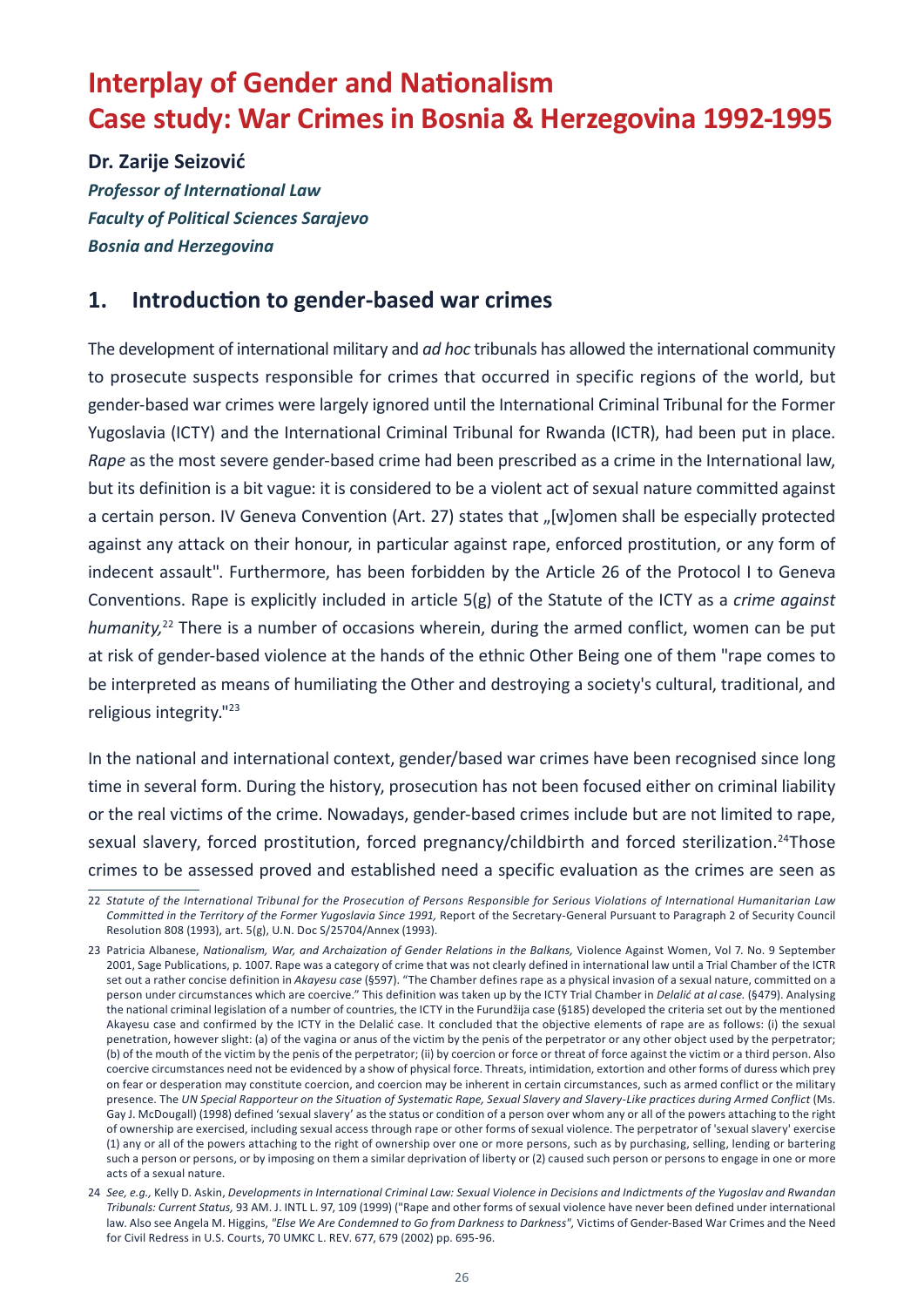both distinctive from other war crimes and are being paid no adequate attention to in post-conflict times.<sup>25</sup> For centuries, wartime rape of women was considered an inevitable consequence of war, necessary to boost soldiers' morale, and was lumped together with property crimes. Later, rape was considered a *crime against family honour.* Not until the last half century was rape understood to be an offense against the woman, against her dignity, instead of against her family's or her husband's honour.<sup>26</sup> "The image of women as sluts or whores in times of war is linked to the view of women as the property of men. If the duty of men was to fight for their country, the duty of women was to be sexually available in order to boost the morale of the troops.<sup>27</sup> It is evident how gender intersected with ethnicity - women were raped because they were women and because of their ethnicity.<sup>28</sup>

War crimes disproportionately impacting women are known as *gender-based war crimes.*29 The very crime and particularly the victims are being typically ignored or marginalized.<sup>30</sup> In times of war, women and girls are being targeted for sexual abuse on the basis of their gender, irrespective of their age, ethnicity, or political affiliation. By virtue of their gender, women become the target of one of the most serious violations that occur during the war [...] although there are a broad range of gender-based war crimes, each crime possesses a common element - women are exclusively or disproportionately the victims.<sup>31</sup> Moreover, tragically, sexual violence toward women can be described as an authentic *tool (weapon) of war.*<sup>32</sup>

As for the ICTY, it had been partially effective in prosecuting gender-based war crimes. "At least half of the public indictments in the ICTY have brought charges, either separately or in connection with other charges, alleging some form of gender-based violence, particularly sexual violence."33

To endorse the hypothesis, the research shall encompass academic and professional papers, as well as jurisprudence of the *International Criminal Tribunal for the Former Yugoslavia (ICTY)* whose Statute includes rape as a crime against humanity, alongside other crimes such as torture and extermination, when committed in armed conflict and directed against a civilian population.

The establishment of the International Criminal Court (ICC) had represented a very important step forward in implementation of *retributive justice* as well as the accomplishment of other aims of international criminal prosecution of gender-based war crimes.<sup>34</sup>

<sup>25</sup> *See, e.g.,* Stephanie K. Wood, *A Woman Scorned for the ' least Condemned" War Crime: Precedent and Problems with Prosecuting Rape as a Serious War Crime in the International Criminal Tribunal for Rwanda, 13* Colum. J. Gender & L. 274, 275 (2004).

<sup>26</sup> Rana Lehr-Lehnardt, *One Small Step for Women: Female-Friendly Provisions in the Rome Statute of the International Criminal Court,* 16 BYUJ. PUB. L. 317, 317-18 (2002), p. 317.

<sup>27</sup> Sara Arvidsson and Roza Nermany (2007), *Gendered Dimensions of Identity Wars - The Case of the Former Yugoslavia,* Linköping University Department of Management and Economics Political Science 3, p. 20.

<sup>28</sup> *Ibidem, p.* 34.

<sup>29</sup> Jocelyn Campanaro, Note, *Women, War, and International Law: The Historical Treatment of Gender-Based War Crimes,* 89 GEO. L.J. 2557, 2560- 64 (2001), p. 500.

<sup>30</sup> *See, e.g.,* John Simpson, *War Crimes-Have We Learned Anything?,* BBC NEWS, Apr. 20, 2005.

<sup>31</sup> Campanaro, *supra note* 8, pp. 2557-58.

<sup>32</sup> While rape has historically been used as a 'weapon of war' to terrify, humiliate, degrade, destroy, and subordinate, the rapes committed during these conflicts took things one step further - they were committed as part of a deliberate system of ethnic cleansing. Women were subjected to horrifying and violent sexual abuses; often committed at the hands of men they or their families knew (Campanaro, *supra note* 8, pp. 2569- 70.

<sup>33</sup> Askin, *supra note* 3, pp. 99-100. See Prosecutor v. Tadic, Case No. IT-94-1-I, Indictment (Amended), Dec. 14, 1995).

<sup>34</sup> Ibid. p. 517.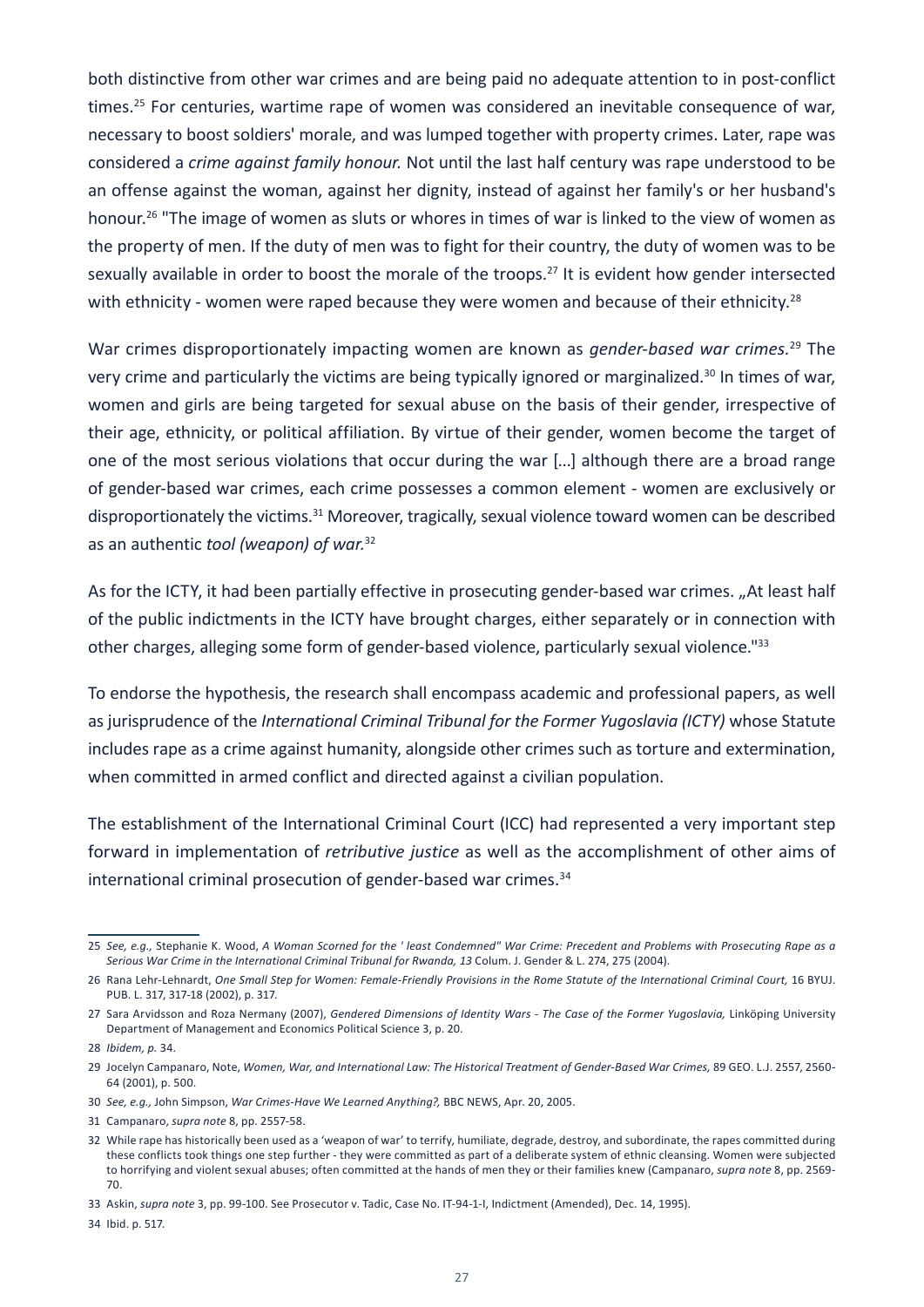The ICC offers several potential benefits to the incidence and effectiveness of gender-based war crimes prosecution, but it remains to be seen whether the potential benefits will translate into a viable outcome of the ICC when trying cases. Significantly, gender based war crimes are specifically included within the list of crimes the ICC can prosecute. Another benefit to prosecuting gender-based war crimes established by the ICC is the protections for victims. The ICC's rules concerning how and when victims testify are purposely loose in order to accommodate as many victims as possible without further traumatizing them.35

#### **2. Gender Relations in the Balkans' War 1992-1995**

The Balkans conflicts, among other things, were attempts to shift social values back to more patriarchal forms of authority. "The rise of nationalism often involves a revival of patriarchal values and attitudes that work to legitimize male control, sexual entitlement and power."36 With the rise of nationalism and militarization, there are institutionalized attempts to revive patriarchal social forms and relations that place women at and increased risk of violence.<sup>37</sup> Nationalism has been a distinctly gender-biased ideology, wherein the family becomes the source of the nation's continuity in the time where men are seen as martyrs and women as mothers.<sup>38</sup> "In the societies charged with ethnic nationalism, women are often seen as biological reproducers of the nation and carriers of culture. Thus, control over women in the domestic sphere becomes one of the prime ways of preserving cultural traditions that are perceived to be threatened in times of ethnic conflict".39 Without her nationality a [Serbian, Croatian, Muslim, etc.] mother ceases to be a mother; her very identity is her [ethnic] nationality, which is the precondition of her motherhood".<sup>40</sup> Women are obliged to 'transfer blood in a pure manner, and that (ethnic) purity is interpreted as being 'natural', which represents "the ultimate criterion for membership in an ethnic community [and thus creating] a specific place for female sexuality and the maintenance of the boundaries of the group<sup>141</sup> As such, representing ", one of the most powerful metaphors in the violent production of collective identities", $42$  "the raped woman dually symbolizes her nation's misfortune as well as provides the rationale and opportunity for national revenge."43

When nationalists come to power in the Balkans, women became symbols of nationalist politics. To promote popular devotion, ideological discourses and propaganda of the Balkans' nationalistic governments "celebrated the warrior who selflessly defends the nation's future and the mother who ensures its survival as the biological regenerator of the nation.<sup>44</sup> The point is the following: in former Yugoslavia one can find attempted archaization of gender relations in everyday life that (re)

<sup>35</sup> Andrea R. Phelps, *supra note* 10, p. 516.

<sup>36</sup> Patricia Albanese, *supra note* 2, p. 1000.

<sup>37</sup> *Ibidem,* p. 999.

<sup>38</sup> Craig Calhoun, Nationalism and Ethnicity, Annual Review of Sociology, Volume 19 (1993), pp. 211-239.

<sup>39</sup> Patricia Albanese, supra note 2, p. 1007.

<sup>40</sup> Dubravka Žarkov, "Gender, Orientalism and the History of Ethnic Hatred in the Former Yugoslavia" in Helma Lutz, Ann Phoenix and Nira-Yuval Davis (Eds), Crossfires: Nationalism, Racism and Gender in Europe, London: Puto Press, 1995, p. 139.

<sup>41</sup> Ibidem, p. 113.

<sup>42</sup> Ibidem, p. 177.

<sup>43</sup> Nastasja Vojvodić, Gender Analysis in Ethnic Conflict: Causes & Consequences in the Case of Yugoslavia, School of Slavonic and eastern European Studies, University College London, p. 11. (available at *[http://www.academia.edu/1644292/Gender\\_Discourse\\_and\\_Ethnic\\_Nationalism\\_The\\_](http://www.academia.edu/1644292/Gender_Discourse_and_Ethnic_Nationalism_The_Case_of_Yugoslavia)) [Case\\_of \\_Yugoslavia\)](http://www.academia.edu/1644292/Gender_Discourse_and_Ethnic_Nationalism_The_Case_of_Yugoslavia))*

<sup>44</sup> Ibidem, p. 1009.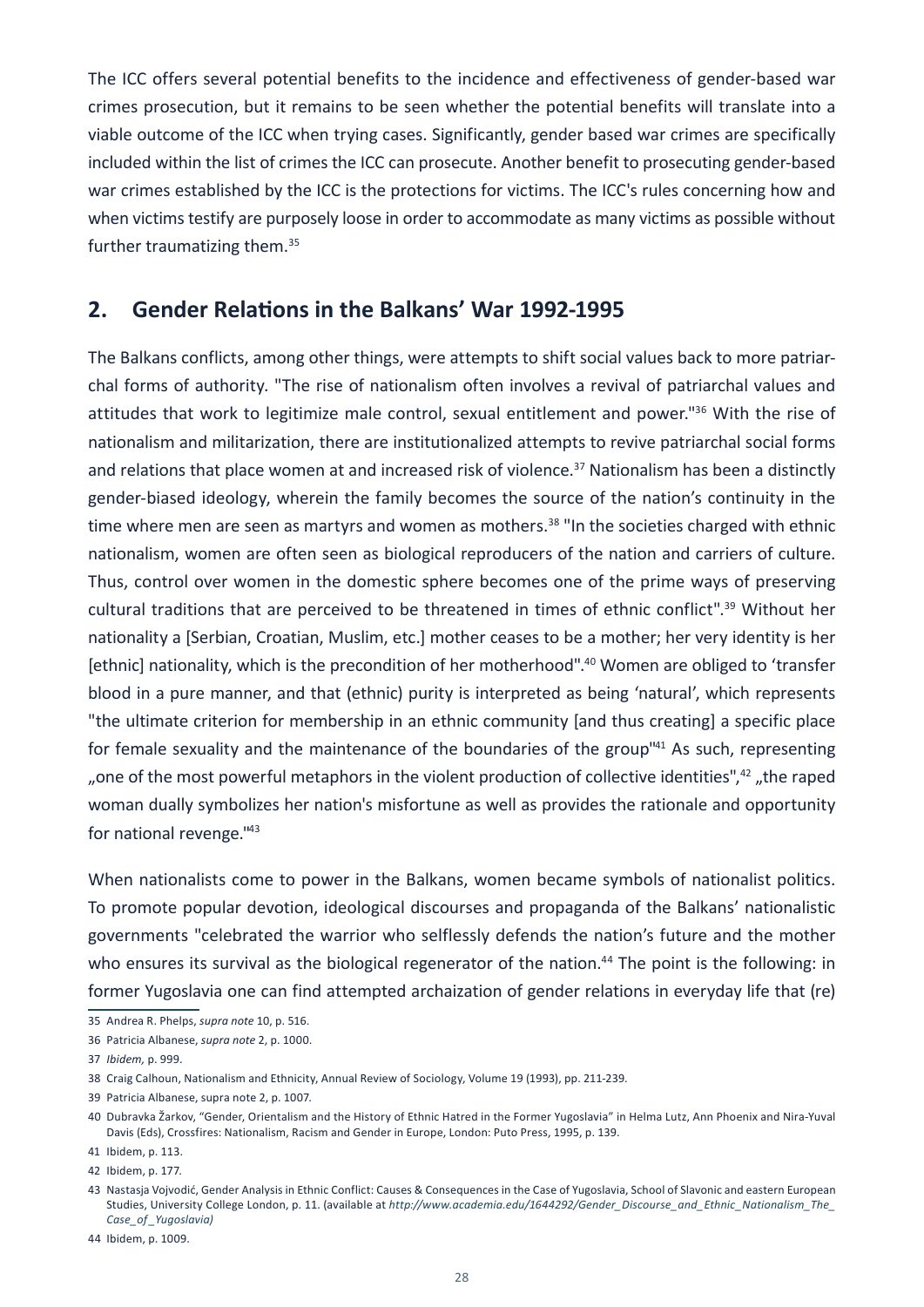institutionalizes patriarchal domination. On top of this, there is militarization and war, which celebrates hyper-masculinity and socially sanctions violence, what results in an enormously heightened sense of male empowerment and entitlement. The patriot and war her is merely filling his socially prescribed gender role as defender of blood and soil. To protect his blood, he protects his women. By protecting women, he defends his blood. By cleansing the enemy, he defends and purifies his soil. To do both, amounts to victory. To do neither may result in humiliation and defeat.<sup>45</sup>

Rape was "an official policy of war' in the ethnic fighting and ethnic cleansing. As a tactic of intimidation and terror, Serbian forces raped Muslim women to humiliate and demoralize them and their communities... Serbians used rape to "pollute and water down" the bloodline of their enemies. [They] held their female victims captive in "rape camps" for months, until they were confirmed to be pregnant and it was too late to abort the foetuses, in an effort to "wipe out the Muslim blood" of their enemies by forcing them to bear Serbian children.<sup>46</sup>

Rape was "an official policy of war" in the ethnic fighting and ethnic cleansing. As a tactic of intimidation and terror, Serbian forces raped Muslim women to humiliate and demoralize them and their communities... Serbians used rape to "pollute and water down" the bloodline of their enemies. [They] held their female victims captive in "rape camps" for months, until they were confirmed to be pregnant and it was too late to abort the foetuses, in an effort to "wipe out the Muslim blood" of their enemies by forcing them to bear Serbian children.<sup>47</sup>

Gender-based nationalism, striving for elusive ethno-biological purity, exposes women to sexual abuse. Women become attractive targets of sexual violence to hatred-driven nationalists. On the other, more human side of the problem, rape victims become bare figures, a statistic, while their psycho-social, human trauma turns into an item in the national political cause.<sup>48</sup> During the war, a male victims become heroes, whereas a female victims become 'damaged goods', at least until the time comes that nation decides to treat them otherwise. "In the course of war, the raped women go from being virgins, to being victims, to being damaged goods, to being forgotten. Unless this is recognized as a recurrent pattern found in many ethnic conflicts the problem will not go away, and many more women will become cases in a war-rape statistics"<sup>49</sup> Eventually, when woman is seen solely as a victim of nationalism, war and violence (especially sexual violence and rape) it produces ", woman's relationship to ethnicity, nation and the state, empirically and conceptually [...] The 'ethnic war' in Balkans should not even be conceptualized as a *war between ethnic groups, but rather as a war that produced ethnic groups.*<sup>50</sup>

<sup>45</sup> Ibidem, p. 1011.

<sup>46</sup> See Higgins, supra note 3, pp. 695-96.

<sup>47</sup> Ibidem.

<sup>48</sup> Ibidem, p. 1018.

<sup>49</sup> Ibidem.

<sup>50</sup> Dubravka Žarkov, "Feminism and the Disintegration of Yugoslavia: On the politics of Gender and Ethnicity", International Institute of Social Studies of Erasmus University (ISS), p. 14. (Emphasis partially added).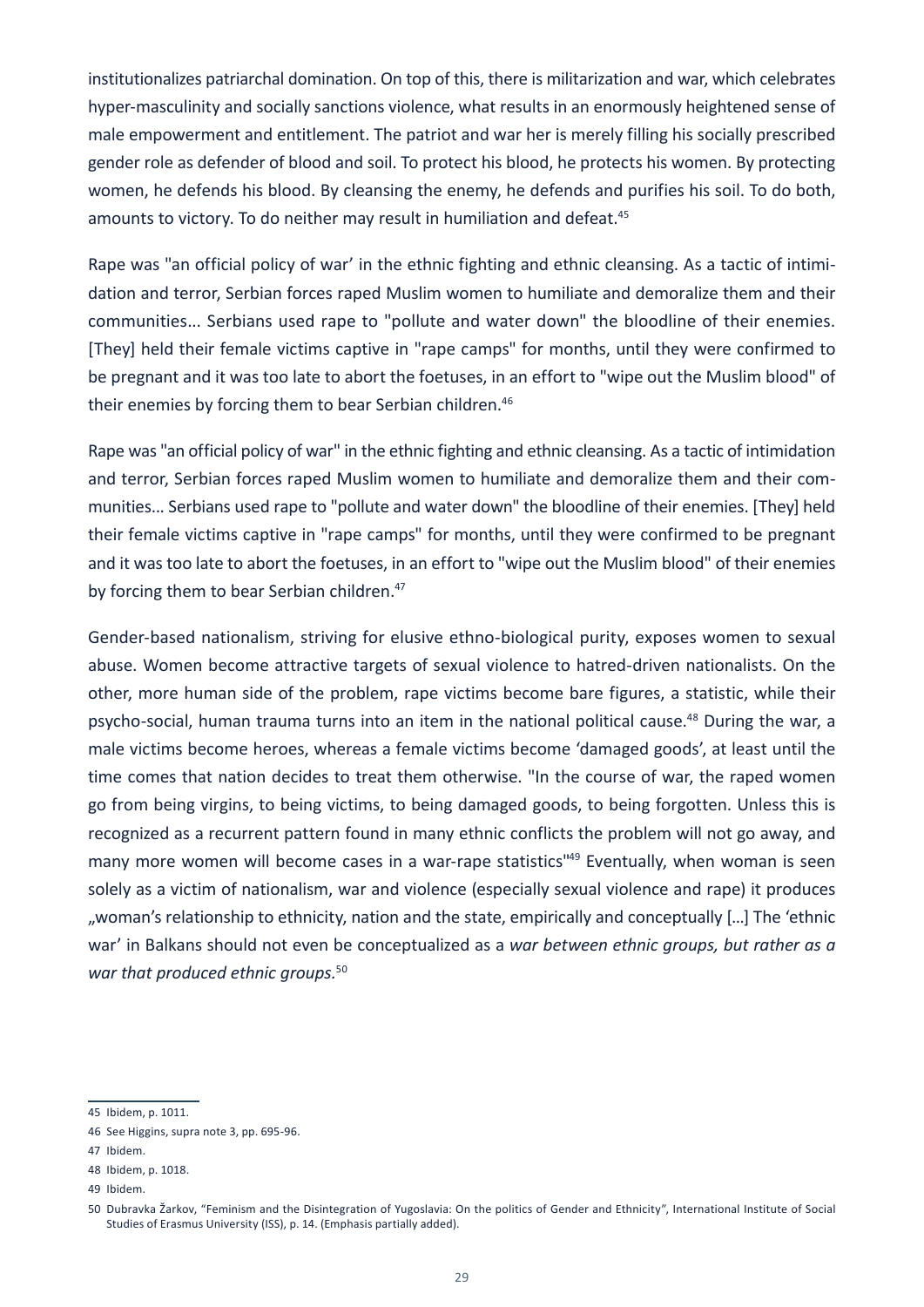### **3. ICTY and Masculine Gender-Based War Crimes**

A number of investigations being carried out so far pointed at systematic detention and rape of women even children. It sounds almost fictitious to state that more than a third of those convicted by the ICTY have been found guilty of crimes involving sexual violence (gender-based war crimes). "Yet, the narrative about Bosnian mass rapes is not simply a story of the final vindication of the gendered subject of security. It involves a much more complicated account of the construction of this very subject along gendered as well as national terms. The large-scale raping of Bosnian women – commonly suggested to be as many as 20,000 – and the perceived inability of the Bosnian men to provide protection were part of Serbian attempts to constitute the entire Bosnian nation as humiliated, inferior, weak and feminine."51

The ICTY has indicted 161 people for serious violations of international humanitarian law committed in the territory of the former Yugoslavia. Proceedings were concluded for 154 accused of which 83 were sentenced, 19 acquitted while 17 cases were transferred to national jurisdictions. For the time being, there is an Appeal case to be conducted by the Mechanism for International Criminal Tribunals (MICT) – Case of Radovan Karadzic. Ongoing proceedings are being conducted against 7 accused.<sup>52</sup> Only one – Biljana Plavšić was convicted female war criminal.

Here are a few cases involving sexual violence. Apart from Krstić Case, which was by and large dealing with genocide – but was connected to sexual violence too - the rest of them deal with sexual violence itself.

### **3.1. Čelebići Camp Case<sup>53</sup>**

At the beginning, the ICTY was reluctant in prosecuting sexual violence crimes. However, in the *Čelebići Camp Case,* the ICTY prosecuted severe sexual abuse of prisoners in the Čelebići prison camp. The ICTY found the defendant guilty of rape as crime of torture (crime against humanity) and thereby made rape more than just a minor circumstance incident to other more monstrous crimes. Appeals Chamber decision affirmed the convictions and sentences to Mucić, Delalić and Landžo.

### **3.2. Furundžija Case<sup>54</sup>**

In this case, the ICTY broadened the prosecution of sexual violence crimes by expanding the definition of rape to include both oral and anal penetration. The ICTY additionally acknowledged that, though rape is covered under the ICTY Statute, other less grave forms of serious sexual assault are implicitly covered under the term 'other inhumane acts'. Appeals chamber rejected each ground of appeal, dismissed the appeal, and affirmed the convictions and sentences.

<sup>51</sup> Hansen, Lene (2000) "Gender, Nation, Rape: Bosnia and the Construction of Security, International Feminist Journal of Politics", 3:1, 55-75, DOI: 10.1080/14616740010019848, p. 56. Under the term "Bosniak" author assumes "Bosnian" i.e. Muslim women. See also on conceptualization of mass rape, rape, as 'normal/Balkan warfare' and/or 'rape as exceptional/Serbian warfare' pp. 59-65.

<sup>52</sup> State of affairs as of 2 August 2016, see: *<http://www.icty.org/en/cases/key-figures-cases>* (accessed on 26 March 2017).

<sup>53</sup> Čelebići prison camp was a prison camp run by Croat and Bosniak forces located in Čelebići, a village in the central Bosnian municipality of Konjic, during the Bosnian War. Prosecutor v. Delalić, Case No. IT-96-21-T, P 496, Judgment (Nov. 16, 1998).

<sup>54</sup> Prosecutor v. Furundžija, Case No. IT-95-17, PP 174, 185.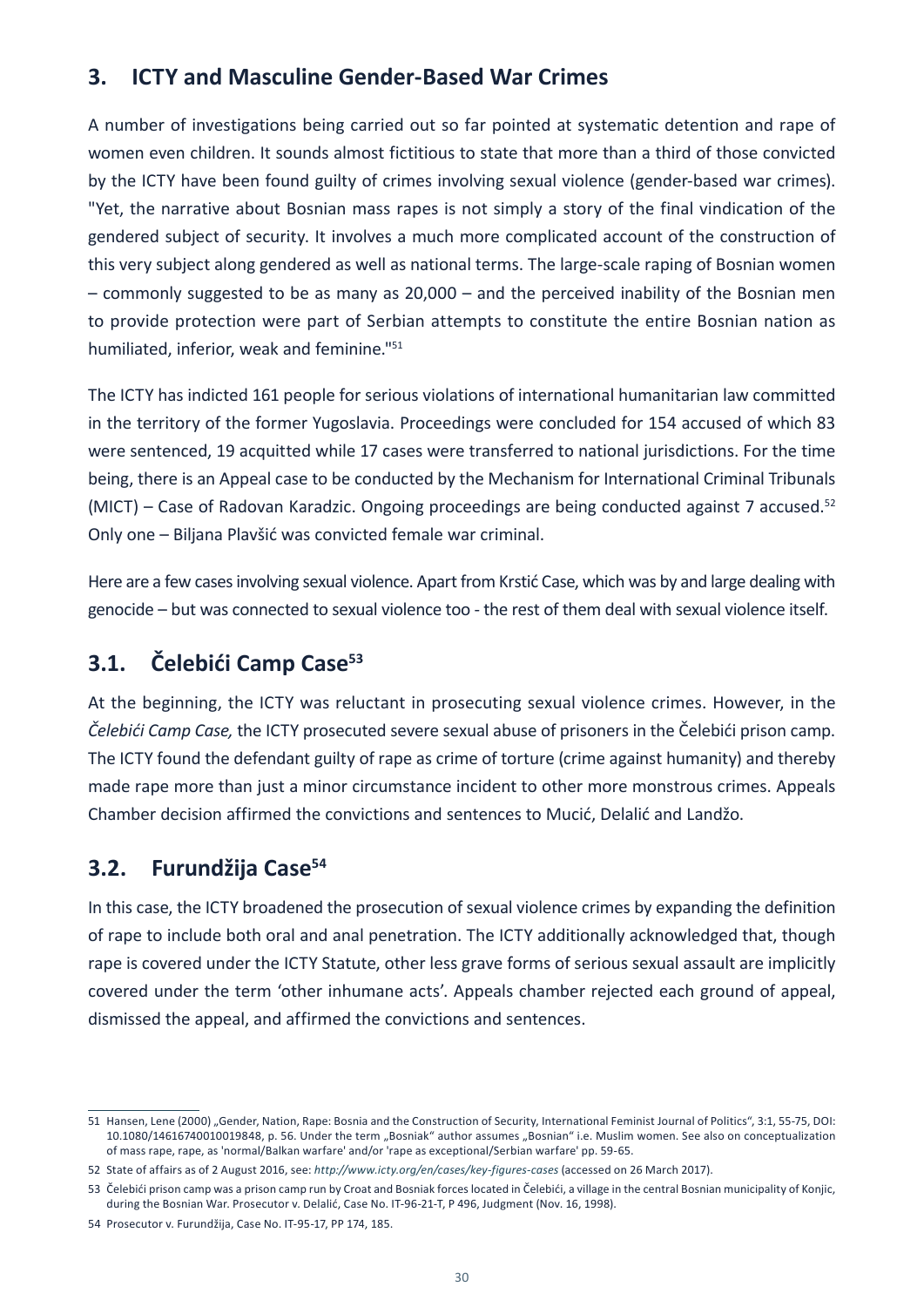### **3.3. Kunarac Case<sup>55</sup>**

This decision followed the pioneer indictment issued for prosecuting sexual violence. The ICTY found the defendant guilty of enslavement as a crime against humanity and convicted him for that crime. The crime took place in the town of Foča, where the Serbs created rape camps where women were subjected to multiple rapes, including gang rapes, and made to serve as sexual slaves to their Serb captors. Although the term was not used explicitly, the conviction was based primarily on 'sexual enslavement'. In this rape was charged as a crime against humanity before the ICTY. The Appeals Chamber dismissed the appeal brought by Kunarac and affirmed convictions entered by the Trial Chamber.

#### **3.4. Kvočka Case<sup>56</sup>**

This ICTY case involved prosecution relating to the Omarska Camp used to imprison torture, kill, and rape, humiliate, and otherwise abuse persons suspected of resisting Serbian authority. The Judgment convicted all five indicted of crimes against humanity for sex crimes they committed, as they knowingly and substantially participated in the enterprise. In brief, Kvočka's appeal was dismissed by the Appeals Chamber and the Trial Chamber sentence was affirmed.

# **3.5. Češić case<sup>57</sup>**

Ranko Češić was sentenced to imprisonment for crimes that took place in the Brčko municipality (North-East Bosnia), in May 1992. At this time, Češić was a member of the Bosnian-Serb Territorial Defence in Brčko. On 15 May 1992, he became a member of the Intervention Platoon of the Bosnian Serb Police Reserve Corps at the Brčko police station. The indictment is comprised of 12 counts. Six counts charge Ranko Češić with crimes against humanity. "Five of these charge murder and one charges rape. Six other counts, referring to the same events, charge Češić with violations of the laws or customs of war. Five of these charge murder and one charges humiliating and degrading treatment".58 According to court decision, the sentence was "proportional to the gravity of the crimes you committed. In addition to the gravity of the crimes […] victims were all detainees placed under the oversight of you and other Bosnian Serb soldiers or policemen: [Češić] knew that [his] victims were particularly vulnerable. These considerations constitute, in the Chamber's view, aggravating circumstances.

### **3.6 Krstić Case59**

Whereas the *Kunarac et al.* judgement clearly defined rape as a tool of war, the case of general Radislav Krstić established a link between rape and campaign of 'ethnic cleansing'. The campaign deployed in the Srebrenica area in July 1995 was closely associated with the crime of genocide. General major Radislav Krstić was commander of the Drina Corps of the Bosnian Serb Army during the operation which resulted in the execution of around eight thousand Bosnian Muslim boys and men from Srebrenica in July 1995. As Srebrenica fell under Bosnian Serb Army control, about 20-30.000 of its Muslim residents, mostly women, children and the elderly, fled to the nearby village Potočari. Several

<sup>55</sup> Prosecutor v. Kunarac, Kovac and Vukovic, Case No. IT-96-23-PT & IT-96-23/1-PT.

<sup>56</sup> Prosecutor v. Kvočka, et al., Case No. IT-98-30/1.

<sup>57</sup> Prosecutor v. Ranko Češić, Case No: IT-95-10/1, Sentencing Judgement, (11 March 2004).

<sup>58</sup> Prosecutor v. Ranko Češić, Case No: IT-95-10/1, Summary of Judgement, 5.

<sup>59</sup> Prosecutor v. Krstić, Case No: IT-98-33-A, Appeal Chamber Judgement (19 April 2014).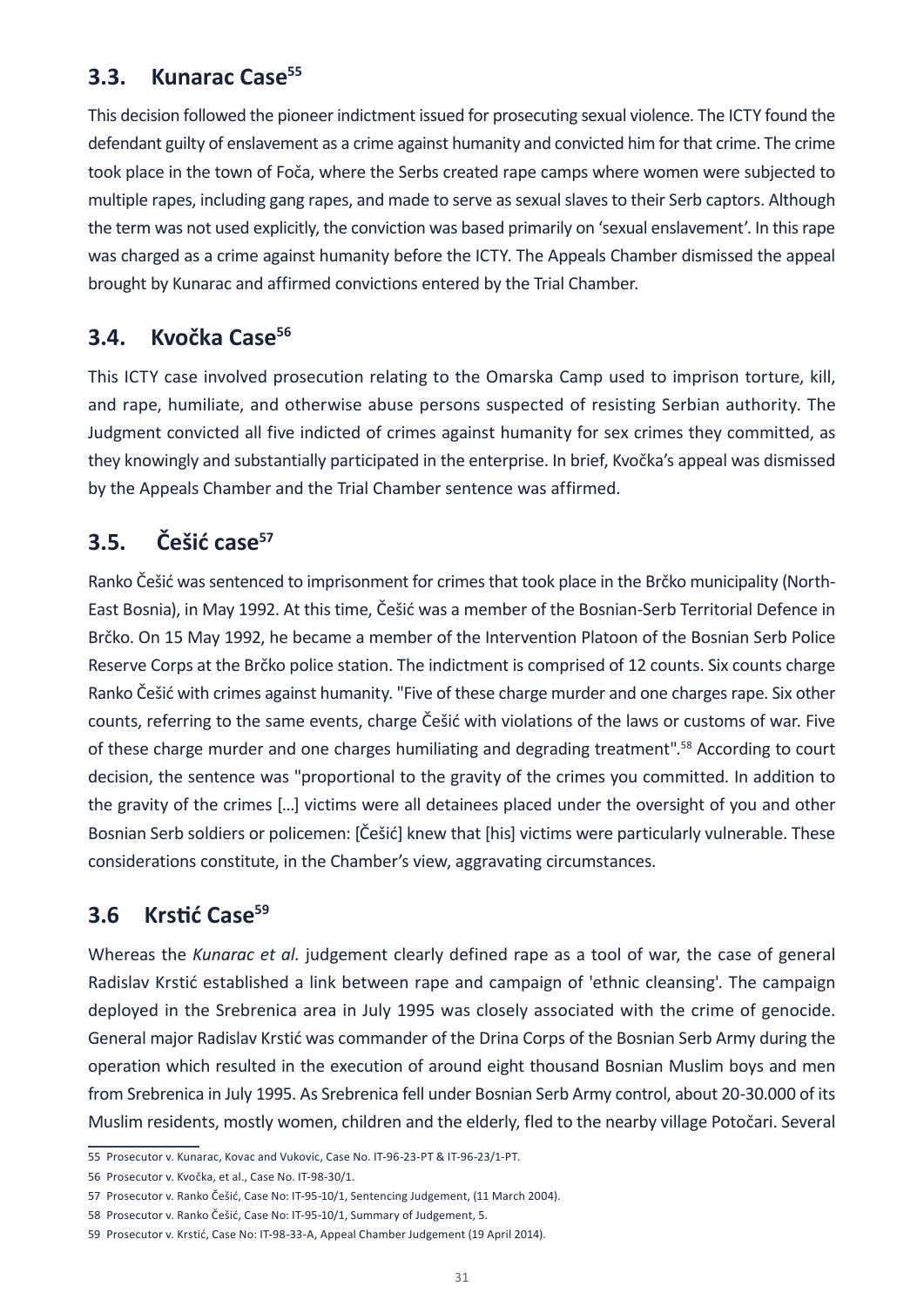thousand sought protection inside the UN military camp. Serb soldiers entered the compound, mingled in the crowd and threatened, beat and killed people. The soldiers also committed many acts of rape.

The Trial Chamber found Krstić guilty of crimes committed in Potočari, including the rapes that were deemed as "natural and foreseeable consequences of the ethnic cleansing campaign". The ICTY noted that there were "obvious similarities between a genocidal policy and the policy commonly known as ''ethnic cleansing", even though the later was not a legal term. The Appeal Chamber reduces the sentence from 46 to 35 years of imprisonment. It was first time that a person from Balkans' wars was found guilty and convicted of genocide – more precisely, the court established beyond reasonable doubt that genocide was committed in Srebrenica in July 1995 and that general Krstić was guilty of aiding and abetting genocide.<sup>60</sup>

#### **4. Feminine Perpetrators of War Crimes in BiH**

Here are cases where perpetrators of a war crime have been of female origin. Apart from these ones, it would be very difficult to find other cases with that make similar connection between war crimes and gender origin.

### **4.1. Plavšić case<sup>61</sup>**

The Trial Chamber sentenced war political leader of Bosnian Serbs Biljana Plavšić to eleven years' imprisonment. The importance of the conviction was in the very fact that Plavšić entered guilty plea agreement that had "given rise to a reduction in the sentence which the accused would otherwise have received for the following reasons: a) it demonstrates honesty; b) it contributes to the fundamental mission of the International Tribunal to establish the truth in relation to crimes within its jurisdiction; c) it provides a unique and unquestionable fact-finding tool that greatly contributes to peace-building and reconciliation among the affected communities: individual accountability leads to the return of the rule of law, reconciliation and the restoration of peace across the territory of the former Yugoslavia; d) it contributes to public advantage and the work of the International Tribunal by saving considerable resources for investigation, counsel fees and trial costs; and e) it may relieve some victim witnesses from the stress of giving evidence. Further, the Defence submits that an accused who pleads guilty prior to the commencement of trial will usually receive "full credit" for that plea. […] Her acknowledgement of the crimes and her personal accountability will contribute to rendering justice to victims, to deterring others, to providing a basis for reconciliation and to preclude revisionism.<sup>62</sup>

<sup>60</sup> Those are closed cases of sexual violence having been tried before the ICTY. There are many of them to be revealed and tried before the national judiciary in Bosnia and Herzegovina. Additionally, Appeal Chamber of the Court of Bosnia and Herzegovina affirmed verdict by which Marijan Brnjić, member of the HVO Odžak, was sentenced to 6 years imprisonment for war crime committed in 1993 in Odžak (Northern Bosnia). He raped Serb woman. V.B. The most recent one being case of Elvir Muminović, Samir Kešmer and Mirsad Menzilović, accused of rape of 16 year Serb female minor in Sarajevo settlement Velešići in 1993. According to indictment, as members of the Army of Bosnia and Herzegovina, in May 1993, raped and sexually abused the minor inflicting heavy bodily and mental trauma. Even thought those are terrible crimes against the minor and women, it seems that the crimes committed were not part of the massive rape campaign undertaken as tool of ethnic cleansing. It also proves that no ethnic group vas immune from such crimes committed by its members. As the latter case just commenced, no final verdict has been rendered so far.

<sup>61</sup> Prosecutor v, Plavšić, Case No. IT-00-39&40/1-S, Sentencing Judgement (27 February 2003).

<sup>62</sup> Ibidem, §68.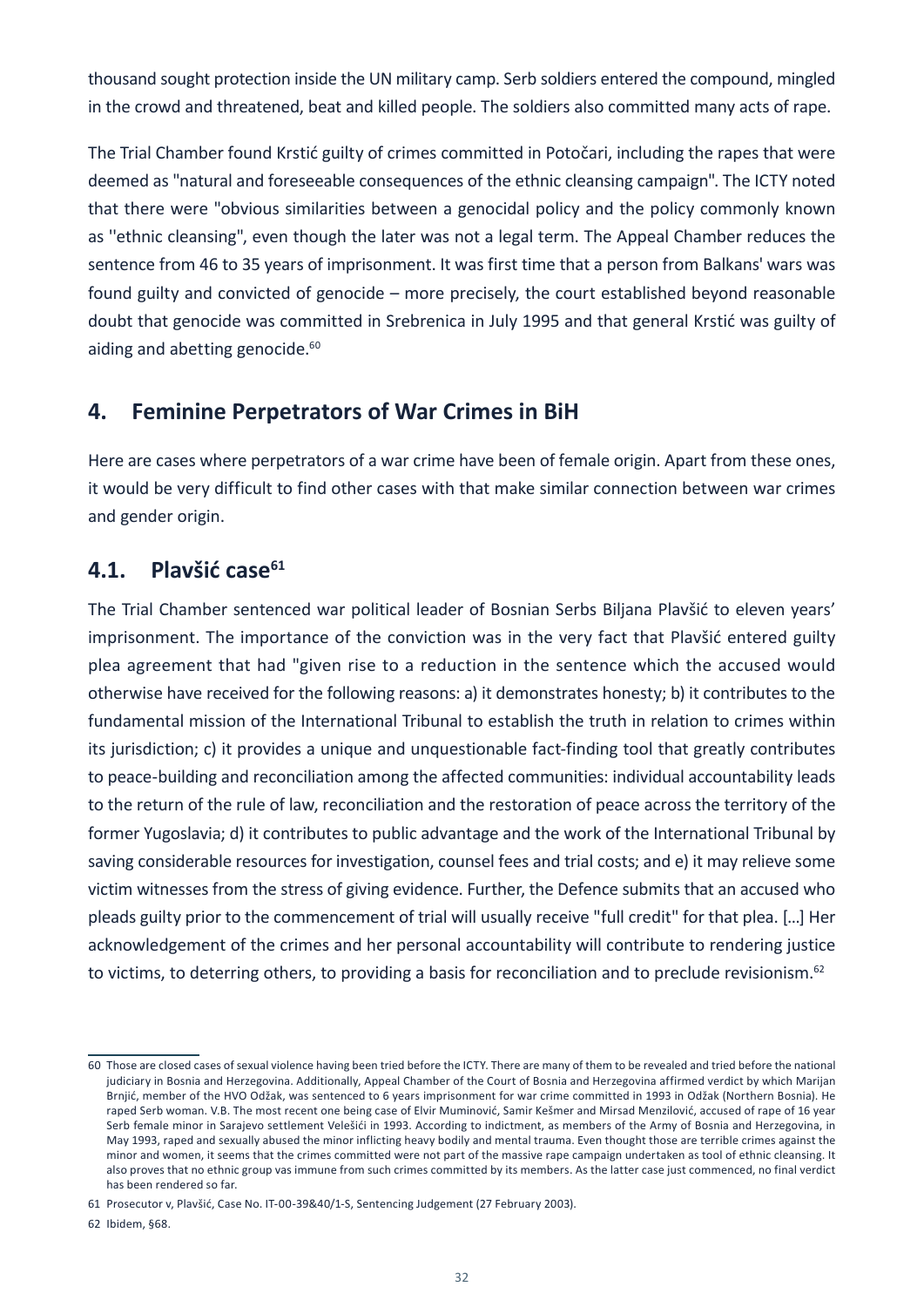## **4.2. Bašić Case:**

Azra Basic was arrested in March 2011 pursuant an international arrest warrant delivered by Bosnia and Herzegovina in 2006. She was charged back in 1993, but decade later she was located by Interpol in 2004. A formal extradition request to the United States was issued in 2007. Before arresting her, the United States authorities filed request for additional information pertaining to the alleged crimes the information was received in February and April 2010. Azra Basic was extradited to Bosnia and Herzegovina and stands trial before the War Crimes Chamber of the Court of Bosnia and Herzegovina. On 26 December 2016, the Court confirmed the Indictment under which the Accused Azra Bašić is charged with the criminal offense of War Crimes against Civilians and War Crimes against Prisoners of War. Namely, as member of *Croatian Defence Council (HVO),* she participated in murder, torture and inflicting heavy bodily injury to persons kept in the prison (Dom JNA) in Derventa (BiH).

#### **4.3. Handanović Case**

Handanović was a former member of the "Zulfikar squad" of the Bosnian army and was found guilty of participating in killing of three Bosnian Croat civilians and three soldiers of the Croatian Defence Council (HVO) who surrendered in the village of Trusina on April 16, 1993. Handanović was the first woman to be found guilty of war crimes before the Bosnian Court. Following the attack on the village of Trusina, the prisoners were shot, and Rasema Handanović took part in the killings. Handanović promised, as part of her plea bargain agreement, to testify in other cases connected to the Trusina killings in exchange for a lighter sentence and apologized to the victims' families. Handanović was extradited to Bosnia following her arrested in the United States of America in April 2011.

#### **4.4. Veseli Case**

She has been suspected of having committed grim murder of Serb boy in the village of Kamenica in the Municipality of Zvornik (BiH). On 24 March 2017 she has been extradited to Bosnia and Herzegovina from Switzerland. Deciding upon the Prosecution Motion to order the Suspect Elfeta Veseli into custody, on 24 March 2017 the Court of Bosnia and Herzegovina rendered the Decision declaring ineffective the Decision of the Court dated 27 November 2015, granting the Prosecution motion and ordering the Suspect Elfeta Veseli into custody. Reviewing the submitted evidentiary material, the Court has found the existence of grounded suspicion that the Suspect Elfeta Veseli committed the criminal offense alleged against her, and ordered her into custody due to the existence of circumstances that suggest the risk of flight.

#### **4.5. Simonović Case<sup>63</sup>**

'Woman-monster in the body of a little girl' was the most common description of Monika Simonović, given by survivors from the camp Luka in Brčko (BiH). Camp commander Goran Jelisić a.k.a. "Adolf" was found guilty and convicted to 40 years of imprisonment. During the proceedings, he showed no remorse. At that time sixteen year old Monika assisted in murders but was never indicted.

<sup>63</sup> It was not referred to as 'case' for the case file was never compiled.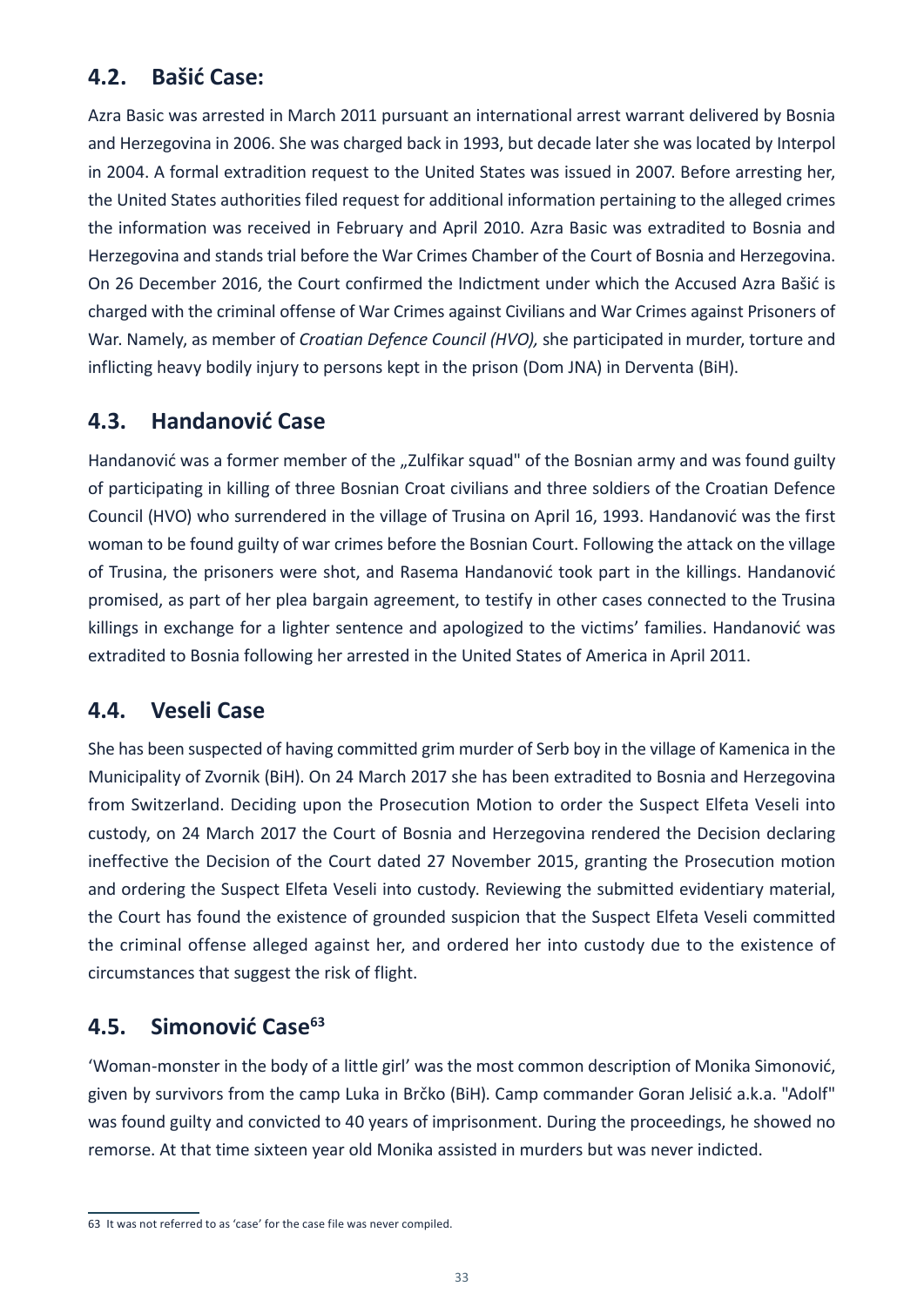### **5. Concluding Remarks**

The research presented relationship between gender and nationalism and intersection of gender and ethnic violence. It obviously confirmed a hypothesis that nationalism is a much more embodied, developed and exercised between the male populations, especially when it comes to its most severe forms such as committing war crime against "the Other". The *masculine nationalism,* as trigger of 'national mobilization' that took place in the late '80s and early '90s in Former Yugoslavia was a phenomenon that provoked and invoked all recent Balkan wars (including armed conflict in Bosnia and Herzegovina) and war crimes committed on an ethnic/national/religious base.

The connection of gender and nationalism was researched from the two different angles: one focusing on female population as major victim of 'sexual crimes' (*rape victim identity* devastatingly pertaining to women), while the other puts emphasis on the fact that sexual as well as all other forms of war crimes had been committed *primarily* by male population. Last but not least, the very rape and other humiliating treatment and sexual violence acts have been undertaken aiming to commit 'ethnic cleansing', ultimately crime of genocide, by infliction of such conditions of life to a specific group calculated to bring about its physical destruction in whole or in part. Eventually, as Dubravka Žarkov puts it, when woman is seen solely as a victim of nationalism, war and violence (especially sexual violence and rape) it produces "woman's relationship to ethnicity, nation and the state, empirically and conceptually […] The 'ethnic war' in Balkans should not even be conceptualized as a war between *ethnic groups, but rather as a war that produced ethnic groups.*<sup>64</sup>

As a final act of 'promotion' of one's national and/or ethnic affiliation, nationalism had been found an inspiration and endorsement of horrible atrocities that took place in the Balkans region, having been planed, organized and committed as 'heroic' achievement of distorted masculinity, confirming importance of gendered dimensions of *identity wars.*

<sup>64</sup> Dubravka Žarkov (2003), supra note 29.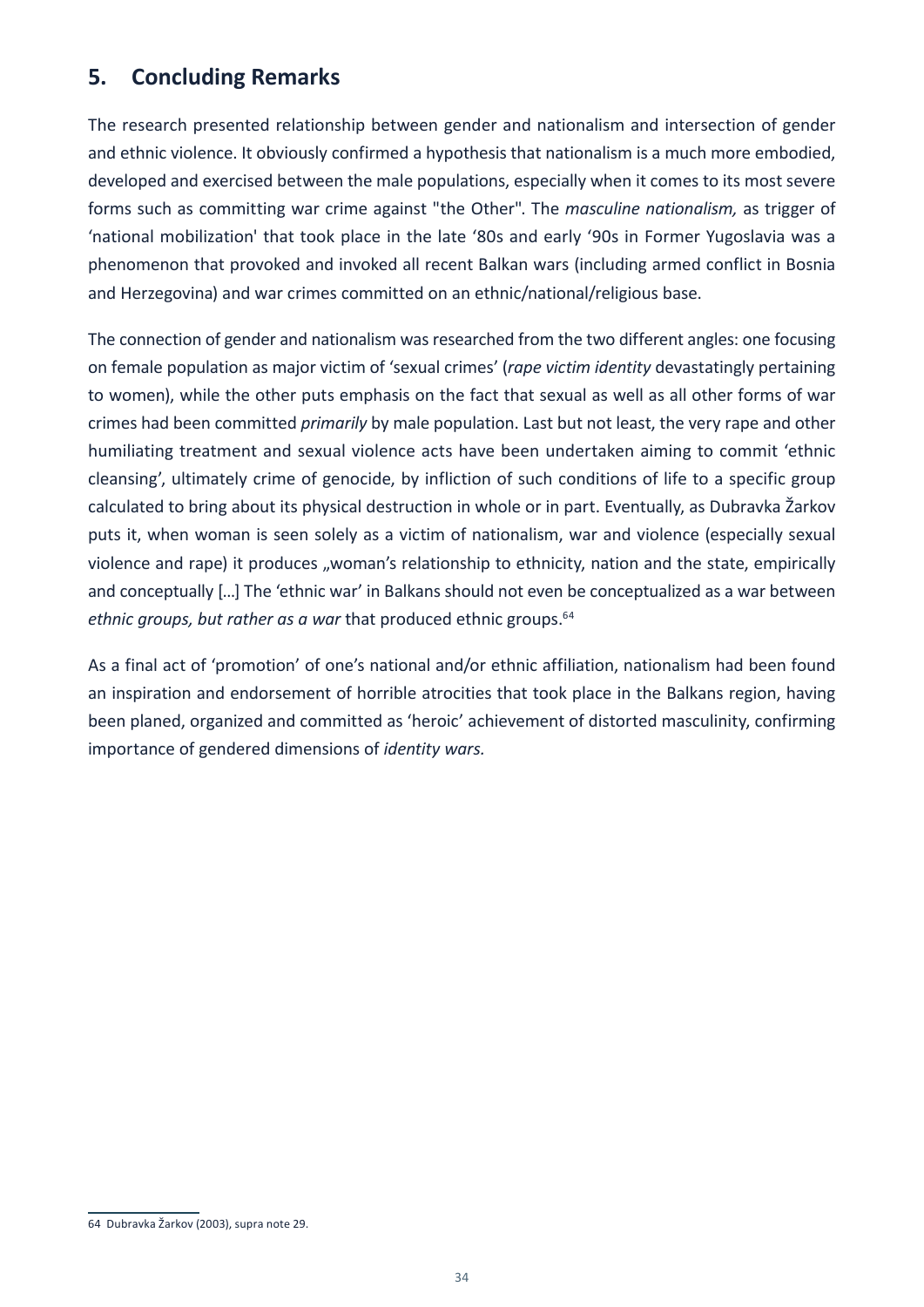### **Bibliography:**

- 1. Albanese, Patricia, *Nationalism, War, and Archalization of Gender Relations in the Balkans,* Violence Against Women, Vol 7. No.9 September 2001, Sage Publications;
- 2. Arvidsson, Sara Nermany, Roza (2007), *Gendered Dimensions of Identity wars The Case of the Former Yugoslavia,* Linköping University Department of Management and Economics Political Science 3;
- 3. Askin, Kelly D. *Developments in International Criminal Law: Sexual Violence in Decisions and Indictments of the Yugoslav and Rwandan Tribunals: Current Status,* 93 AM. J. INTL L. 97, (1999);
- 4. Calhoun, Craig, *Nationalism and Ethnicity,* Annual Review of Sociology, Volume 19 (1993),
- 5. Campanaro, Jocelyn, Note, *Women, War, and International Law: The Historical Treatment of Gender-Based War Crimes,* 89 GEO. L.J. 2557, 2560-64 (2001)
- 6. Higgins, Angela M., *"Else We Are Condemned to Go from Darkness to Darkness"*, Victims of Gender-Based War Crimes and the Need for Civil Redress in U.S. Courts, 70 UMKC L. REV. 677, 679 (2002);
- 7. International Criminal Tribunal for Rwanda, *Akayesu case,* No: ICTR-96-4;
- *8. International Humanitarian Law Committed in the Territory of the Former Yugoslavia Since 1991,*  Report of the Secretary-General Pursuant to Paragraph 2 of Security Council Resolution 808 (1993), art. 5(g), U.N. Doc S/25704/Annex (1993);
- 9. Lehr-Lehnardt, Rana, *One Small Step for Women: Female-Friendly Provisions in the Rome Statute of the International Criminal Court,* 16 BYUJ. PUB. L. 317, 317-18 (2002);
- 10. Lene, Hansen (2000) "Gender, Nation, Rape: Bosnia and the Construction of Security, International Feminist Journal of Politics", 3:1, 55-75, DOI: 10.1080/14616740010019848;
- 11. McDougall, Gay J., *UN Special Rapporteur on the Situation of Systematic Rape, Sexual Slavery and Slavery-Like practices during Armed Conflict* (1998);
- 12. Phelps, Andrea R., *Gender-Based War Crimes: Incidence and Effectiveness of International Criminal Prosecution,* 12 Wm. & Mary J. Women & L. 499 (2006),
- *13. Prosecutor v, Plavšić,* Case No. IT-00-39&40/1-S, Sentencing Judgement (27 February 2003);
- *14. Prosecutor v. Furundžija,* Case No. IT-95-17;
- *15. Prosecutor v. Krstić,* Case No: IT-98-33-A, Appeal Chamber Judgement (19 April 2014);
- *16. Prosecutor v. Kunarac, Kovac and Vukovic,* Case No. IT-96-23-PT & IT-96-23/1-PT;
- *17. Prosecutor v. Kvočka,* et al., Case No. IT-98-30/1.Prosecutor v. Ranko Češić, Case No: IT-95-10/1, Sentencing Judgement, (11 March 2004);
- *18. Prosecutor v. Ranko Češić,* Case No: IT-95-10/1, Summary of Judgement;
- 19. Simpson, John, *War Crimes-Have We Learned Anything?,* BBC NEWS, Apr. 20, 2005;
- 20. Vojvodić, Nastasja, *Gender Analysis in Ethnic Conflict:* Causes & Consequences in the Case of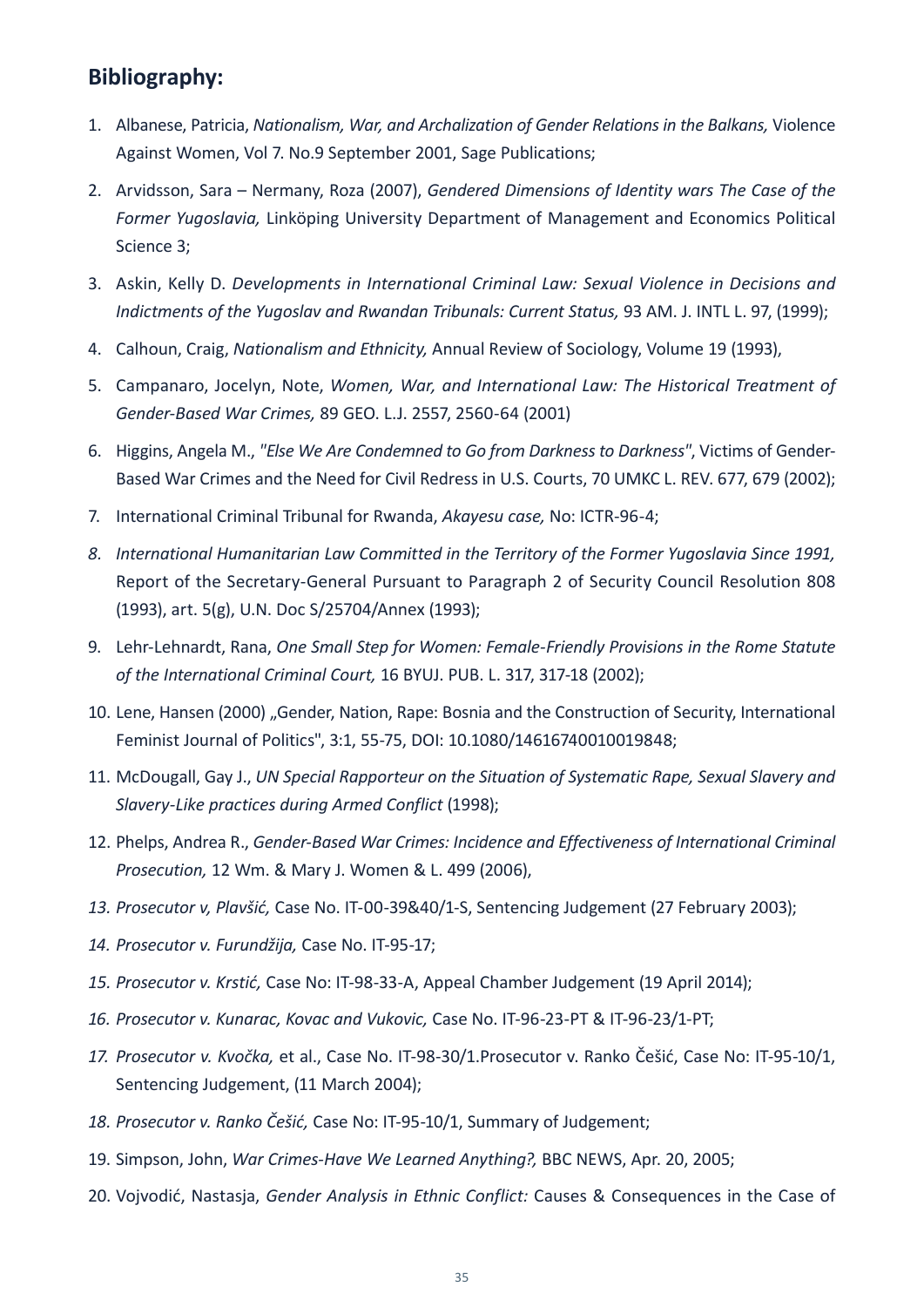Yugoslavia, School of Slavonic and eastern European Studies, University College London;

- 21. Wood, Stephanie K., *A Woman Scorned for the ' least Condemned" War Crime: Precedent and Problems with Prosecuting Rape as a Serious War Crime in the International Criminal Tribunal for Rwanda,* 13 Colum. J. Gender & L. 274, 275 (2004);
- 22. Žarkov, Dubravka, "Feminism and the Disintegration of Yugoslavia: On the politics of Gender and Ethnicity", International Institute of Social Studies of Erasmus University (ISS);
- 23. Žarkov, Dubravka, "Gender, Orientalism and the History of Ethnic Hatred in the Former Yugoslavia' in Helma Lutz, Ann Phoenix and Nira-Yuval Davis (Eds), Crossfires: Nationalism, Racism and Gender in Europe, London: Puto Press, 1995.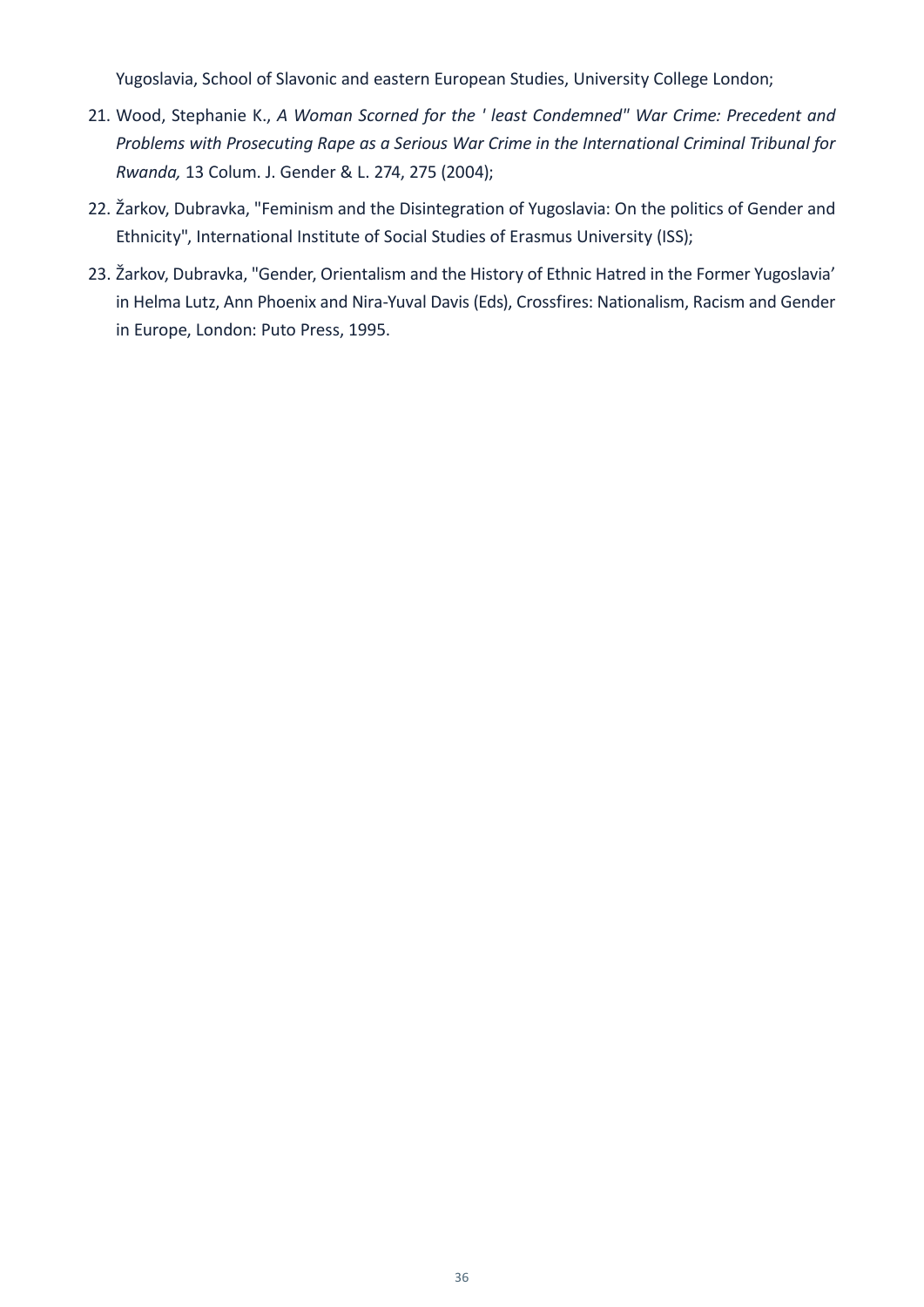# <span id="page-38-0"></span>**Ticking off the Czech Republic's UN Commitment as Completed: Reflecting on the First Czech National Action Plan on Women, Peace and Security<sup>65</sup>**

**Mila O'Sullivan, Researcher, Institute of International Relations** *Prague, Czech Republic, osullivan@iir.cz*  **Blanka Šimůnková, Consultant in Gender Justice and Development** *Prague, Czech Republic*

In January 2017, the Czech Republic introduced its first National Action Plan on UNSCR 1325<sup>66</sup> on women, peace and security (NAP 1325)<sup>67</sup>, adopting it as the 64th country in the world, as the 18th EU Member State and as the first country in Central Europe to do so.<sup>68</sup> Notwithstanding its status as a country unaffected by direct conflict, the Czech Republic is obliged to pursue a gender, peace and security (GPS) agenda through its foreign policy, just as other EU member state signatories to UNSCR 1325 are expected to do so. The country's very recent engagement with gender, peace and security can be seen as a major shift in Czech foreign policy. Yet, the next question is whether the Czech government's initial steps will deliver changes on the ground in favour of women, girls and societies in conflict-affected areas, or whether they should rather be seen as a ticking the box exercise with little actual impact. The following reflection on the Czech response to UNSCR 1325 indicates that the latter is more probable.

#### **Including Gender in Foreign Policy**

The Czech Republic only began to incorporate a gender equality perspective more actively into its foreign policy in recent years. Until then, the foreign policy was literally gender-blind, exemplified in the case of its human rights promotion. After a political regime shift in 1989, the Czech Republic developed a strong foreign policy tradition of promoting human rights internationally, including, for example, through the support of dissidents in Belarus, Burma or Cuba. Nonetheless, the country's emphasis on human rights was for a long time focused mainly on civil and political rights, and less so on social, cultural and economic rights. Consequently, women's rights and gender equality were neglected at both the policy level and in practice.

On the policy level, a gender perspective was first incorporated in the Czech Republic's *Development Cooperation Strategy 2010 – 2017.* The document adopts a twin-tracked approach to gender mainstreaming, including, firstly, mainstreaming in the programming of development cooperation and in various stages of the project cycle, and secondly via a thematic approach supporting specific projects aimed at empowering women.<sup>69</sup> There is also a reference made to UNSCR 1325 in a footnote stating

O'Sullivan, Míla – Šimůnková, Blanka. České bázlivé nakročení k celosvětové podpoře ženských práv *Mezinárodní politika. ČR,* 2017. *<http://www.iir.cz/article/ceske-vahave-nakroceni-ke-globalni-podpore-zenskych-prav>*

O'Sullivan, Míla – Šimůnková, Blanka. Mezinárodní dimenze naplňování Pekingské akční platformy - Ženy, ozbrojený konflikt a mezinárodní rozvoj. In: Kubálková, Petra (ed.): *Ženy a česká společnost: Hodnocení implementace pekingské akční platformy na národní a mezinárodní úrovni (Peking +20).* Cats2cats, ČR, 2016. *[http://cats2cats.org/wp-content/uploads/2016/04/zeny-a-ceska-spolecnost-Peking20\\_final.pdf](http://cats2cats.org/wp-content/uploads/2016/04/zeny-a-ceska-spolecnost-Peking20_final.pdf)*

<sup>65</sup> This text is partially based on the authors' previous analyses:

<sup>66</sup> United Nations Security Council Resolution 1325

<sup>67</sup> Akční plán ČR k implementaci rezoluce o ženách, míru a bezpečnosti. ČR, 2017. *[http://www.mzv.cz/jnp/cz/udalosti\\_a\\_media/tiskove\\_zpravy/](http://www.mzv.cz/jnp/cz/udalosti_a_media/tiskove_zpravy/x2017_01_11_akcni_plan_cr_k_implementaci_rezoluce.html) [x2017\\_01\\_11\\_akcni\\_plan\\_cr\\_k\\_implementaci\\_rezoluce.html](http://www.mzv.cz/jnp/cz/udalosti_a_media/tiskove_zpravy/x2017_01_11_akcni_plan_cr_k_implementaci_rezoluce.html)*

<sup>68</sup> This text refers to Central Europe as to the countries of the Visegrad 4: the Czech Republic, Hungary, Poland and Slovakia.

<sup>69</sup> *Development Cooperation Strategy of the Czech Republic 2010 – 2017.* Czech Republic, 2010, p. 20 – 21. *[http://www.mzv.cz/file/762314/FINAL\\_\\_](http://www.mzv.cz/file/762314/FINAL__Development_Cooperation_Strategy_2010_2017.pdf) [Development\\_Cooperation\\_Strategy \\_2010\\_2017.pdf](http://www.mzv.cz/file/762314/FINAL__Development_Cooperation_Strategy_2010_2017.pdf)*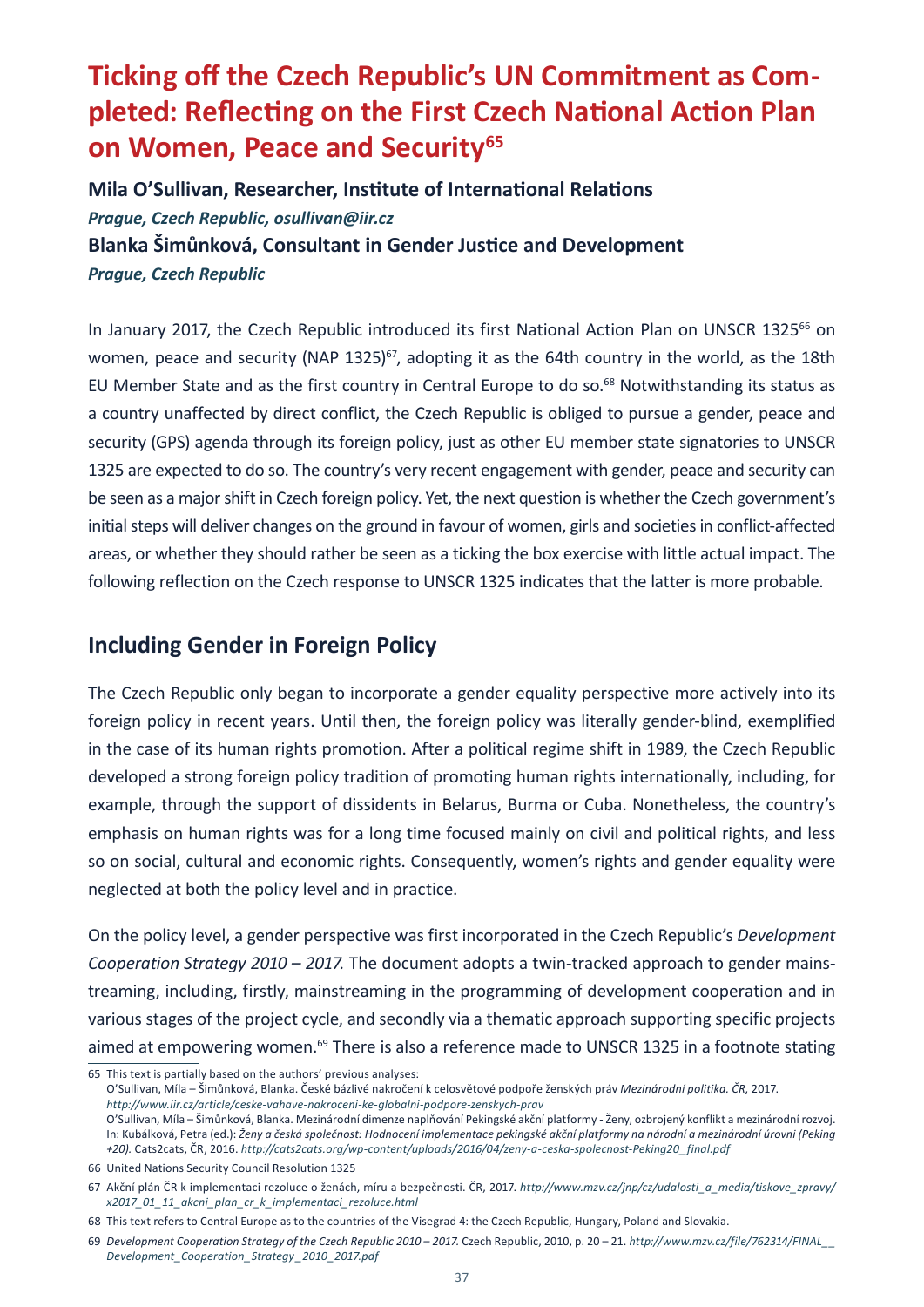that its principles are "designed to enhance the effectiveness of development projects in conflict and post-conflict areas and ensure the more effective stabilization and reconstruction of society whilst empowering women. The Czech Republic will seek to reflect these practices in development cooperation".70

Since 2010, a gender perspective has been gradually incorporated into several other policy documents such as the Human Rights and Transition Promotion Policy Concept of the Czech Republic 2015.<sup>71</sup> With a new government assuming power in 2013, $72$  a more proactive approach towards gender in foreign policy became apparent, evidenced by the documents *'The Concept of the Czech Republic's Foreign Policy 2015'* and the National Action Plan 1325.

#### **The New Concept of the Czech Republic's Foreign Policy 2015**

The new Concept of the Czech Republic's Foreign Policy 2015 places a clear emphasis on supporting women and their rights. The document states:

*"The Czech Republic will also work towards the global strengthening of women's place in*  society. Although this assistance will typically be provided as part of the general promotion of *human rights, the Czech Republic will raise this issue more actively within the United Nations because it considers it to be a serious global problem that cannot be reduced to human rights or development issues. The Czech Republic will concentrate in particular on matters related to women's participation in public life".73*

This text cannot be accepted without reservation, as it is included in the document's reference to vulnerable and marginalized people and in doing so, supports the language of victimization. In spite of this, the Concept can be seen as an advancement, generating a previously absent policy coherence. Moreover, the document is based on an inclusive process of consultation with civil society.

However, it is obvious that two years after the adoption of this improved foreign policy, gender equality and women's rights have simply remained meaningless rhetoric, especially when looking at the key areas of development cooperation, transition promotion and humanitarian aid. It should be noted that a significant part of these programmes cover conflict-affected countries, among them Afghanistan, Georgia, Kosovo, South Sudan, Syria, Serbia and Ukraine. For now, gender equality has not been anchored systematically, there continues to be a lack of human capacity, and supporting mechanisms for practical implementation, together with an absence of adequate monitoring and evaluation concerning policy implementation. Even though the government approved the NAP 1325 in 2017 and prior to that the Ministry of Defence developed its own Action Plan on UNSCR 1325 in 2015, the real impact of these documents remains questionable.

<sup>70</sup> *Development Cooperation Strategy of the Czech Republic 2010 – 2017.* Czech Republic, 2010, p. 20 – 21. *[http://www.mzv.cz/file/762314/FINAL\\_\\_](http://www.mzv.cz/file/762314/FINAL__Development_Cooperation_Strategy_2010_2017.pdf) [Development\\_Cooperation\\_Strategy \\_2010\\_2017.pdf](http://www.mzv.cz/file/762314/FINAL__Development_Cooperation_Strategy_2010_2017.pdf)*

<sup>71</sup> *Human Rights and Transition Promotion Policy Concept of the Czech Republic 2015.* Czech Republic, 2015. *[http://www.mzv.cz/file/583273/Human\\_](http://www.mzv.cz/file/583273/Human_rights_and_transition_promotion_policy_concept_of_the_Czech_Republic_.pdf) [rights\\_and\\_transition\\_promotion\\_policy \\_concept\\_of \\_the\\_Czech\\_Republic\\_.pdf](http://www.mzv.cz/file/583273/Human_rights_and_transition_promotion_policy_concept_of_the_Czech_Republic_.pdf)*

<sup>72</sup> It is a coalition government led by the Social Democrats.

<sup>73</sup> *Concept of the Czech Republic's Foreign Policy.* Czech Republic, 2015. *[http://www.mzv.cz/jnp/en/foreign\\_relations/policy \\_planning/concept\\_](http://www.mzv.cz/jnp/en/foreign_relations/policy_planning/concept_of_the_czech_republic_s_foreign.html) [of \\_the\\_czech\\_republic\\_s\\_foreign.html](http://www.mzv.cz/jnp/en/foreign_relations/policy_planning/concept_of_the_czech_republic_s_foreign.html)*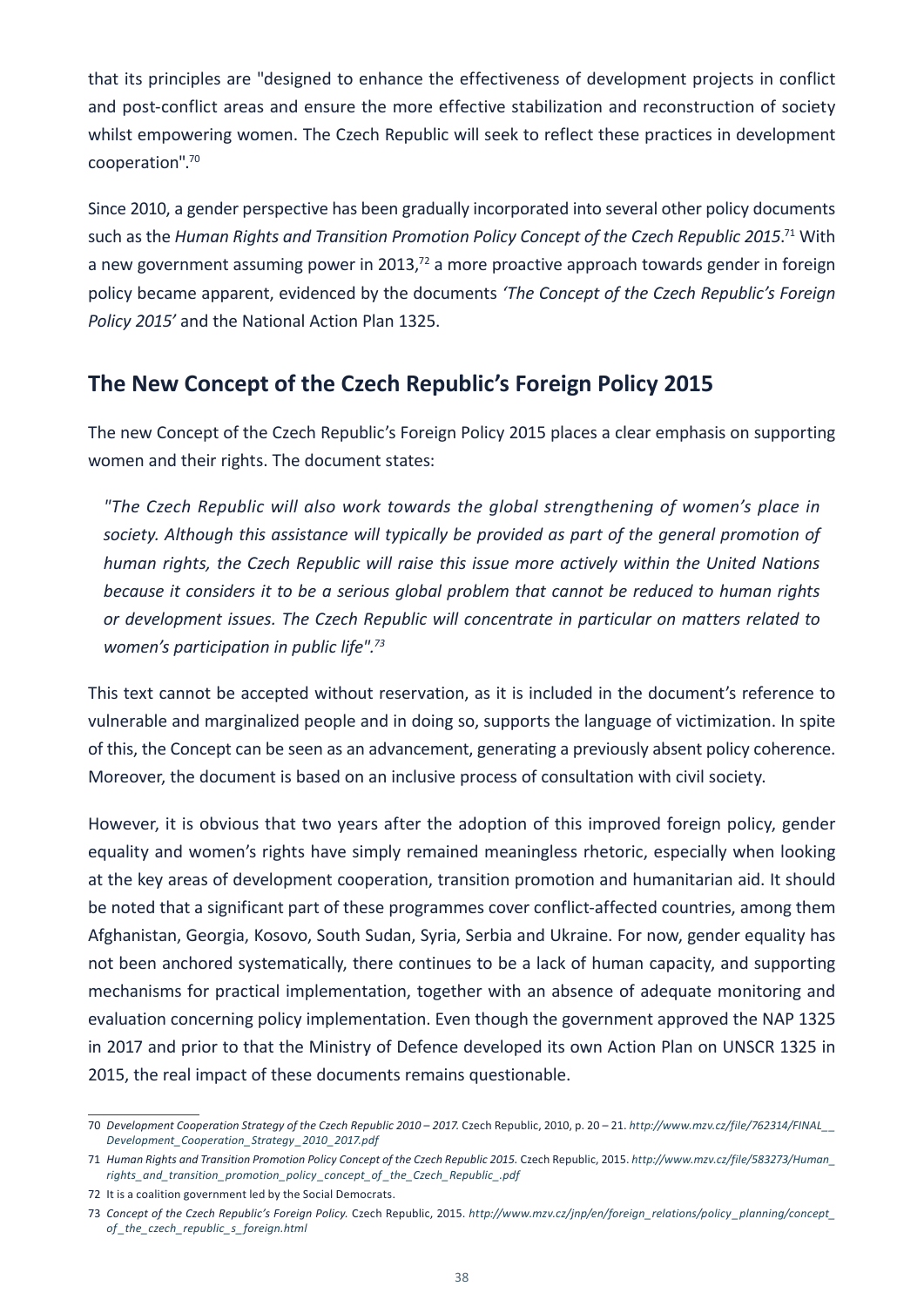### **Ministry of Defence Action Plan on UNSCR 1325**

In the Czech context, the first strategic document responding to UNSCR 1325, was authored by the Ministry of Defence (MoD). In June 2015 the Defence Ministry Action Plan to implement UN Security Council Resolution 1325, on Women, Peace and Security<sup>74</sup> (MoD AP 1325) was approved. According to the MoD this document in response to the NATO Action Plan on UNSCR 1325,75 which was passed in 2014.<sup>76</sup> The MoD AP 1325 was drafted by a team of people consisting of MoD representatives only. Consultations with civil society or the Government Council for Equality of Women and Men<sup>77</sup> were not part of the preparation process, although the Council's involvement was initially promised in the Government Report on Beijing + 20.78

In general, the MoD AP 1325 lacks the basic attributes of an effective action plan such as clear priorities, goals and activities, SMART<sup>79</sup> indicators, a monitoring and evaluation system and a budget for implementation. Most importantly, the document gives minor attention to the international dimension and hence omits gender aspects in conflict and post-conflict situations, which is the essence of UNSCR 1325. Although the plan draws on the "3Ps" of UNSCR 1325 – Prevention, Protection and Participation, the activities fail to correspond to these principles. For example, as part of the Protection principle, the MoD AP 1325 deals only with protection against discriminatory behaviour in the MoD´s workplace, rather than focusing on the international protection of women and societies in conflict-affected areas. Hence, the plan repeats national measures on gender equality already covered by other government documents, at the expense of activities directly linked to the principles of UNSCR 1325.

These weak points are to some extent repeated in the Czech National Action Plan on UNSCR 1325, which builds on the MoD AP 1325.

### **Czech NAP on UNSCR 1325 (2017 – 2020)**

In January 2017, the Czech government adopted its first National Action Plan on UNSCR 1325 on women, peace and security and related resolutions for the period 2017 – 2020 (NAP 1325). The NAP 1325 covers the activities of the Ministry of Foreign Affairs (MFA), the Ministry of Interior and the Ministry of Defence, and also refers to the Office of the Government – the Minister for Human Rights, Equal Opportunities and Legislation - as the national coordinator of the gender equality agenda. The drafting of the document was coordinated by the MFA, and took around 10 months.

The starting conditions for the NAP 1325's preparation were not so favourable in the Czech context, due to the lack of expertise, academic research and wider political support, as well as the absence of strong civil society advocacy. However, the fact that the MFA was committed to the drafting of

<sup>74</sup> *Defence Ministry Action Plan to implement UN Security Council Resolution 1325, on Women, Peace and Security.* Czech Republic, 2015. *[http://](http://www.mocr.army.cz/assets/informacni-servis/povinne-informace/1-rovne-prilezitosti/defense-ministry-action-plan-to-implement-un-security-council-resolution-1325--on-women--peace-and-security.pdf) [www.mocr.army.cz/assets/informacni-servis/povinne-informace/1-rovne-prilezitosti/defense-ministry-action-plan-to-implement-un-security](http://www.mocr.army.cz/assets/informacni-servis/povinne-informace/1-rovne-prilezitosti/defense-ministry-action-plan-to-implement-un-security-council-resolution-1325--on-women--peace-and-security.pdf)[council-resolution-1325--on-women--peace-and-security.pdf](http://www.mocr.army.cz/assets/informacni-servis/povinne-informace/1-rovne-prilezitosti/defense-ministry-action-plan-to-implement-un-security-council-resolution-1325--on-women--peace-and-security.pdf)*

<sup>75</sup> NATO/EAPC Action Plan for the Implementation of the NATO/EAPC Policy on Women, Peace and Security, 2014.

<sup>76</sup> Information obtained by email from the MoD on June 29, 2015.

<sup>77</sup> The Government Council for Equality of Women and Men is the Czech government's advisory body comprised also of members from civil society.

<sup>78</sup> *Implementation of the Beijing Declaration and Platform for Action.* Czech Republic – National Review, 2015, p. 23.

<sup>79</sup> Specific, Measurable, Achievable, Relevant and Time-bound.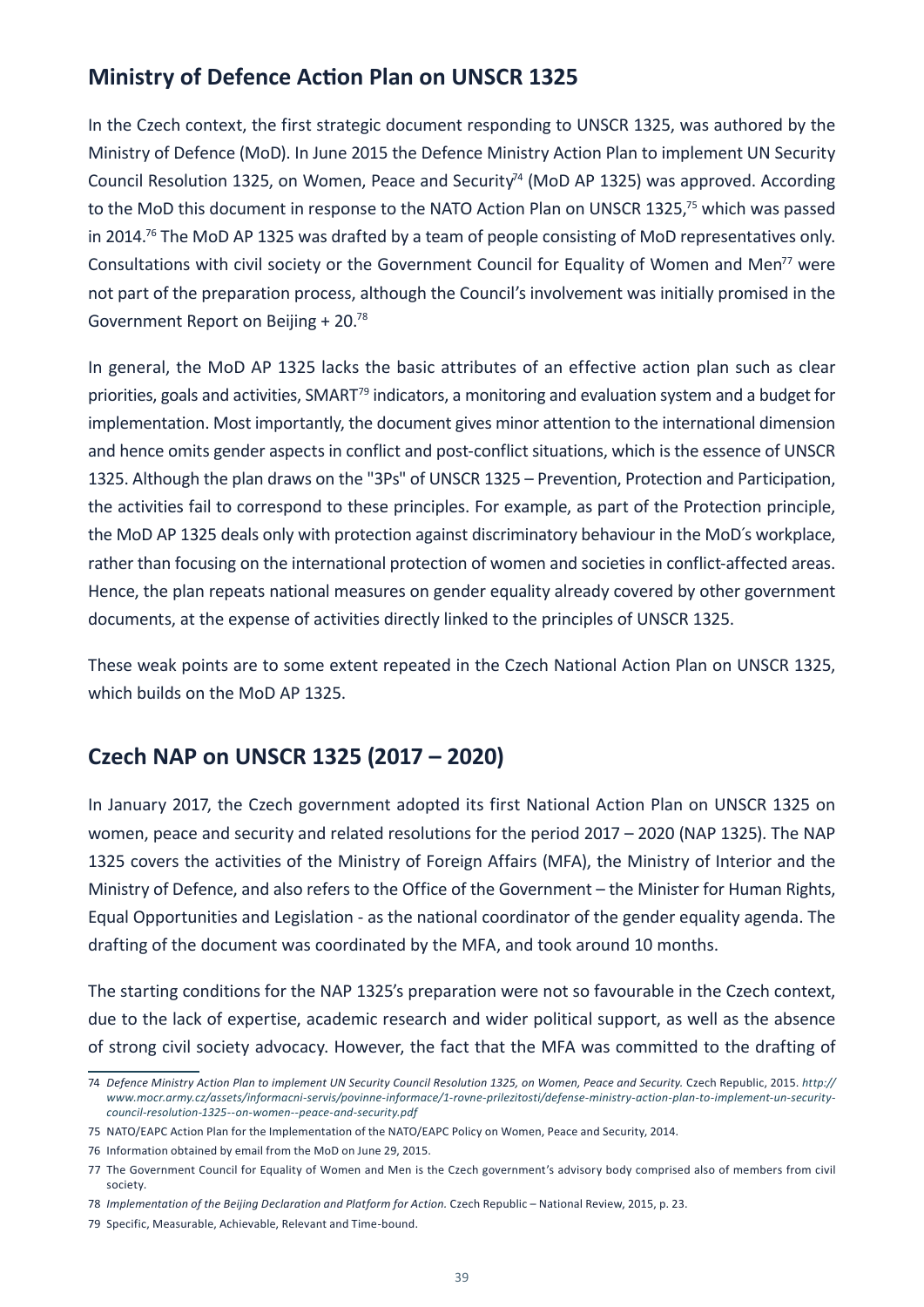the NAP 1325 has to be appreciated. On the other hand, the Czech NAP 1325 has some fundamental structural and content weaknesses as a result of the non-existence of any research foundation, its inadequate preparation time, and its non-standard drafting process.

More specifically, the drafting of the NAP 1325 did not comply with the minimum international standards, since it almost excluded civil society and public experts. The process was in direct conflict with UN requirements for an inclusive consultative process involving all relevant actors, including civil society. Moreover, after 17 years of global experience with UNSCR 1325 processes, there are many books, guidelines and examples of good practice available for the creation of a NAP UNSCR 1325. Representatives of the Czech Republic's civil society participated in the MFA's introductory workshop in March 2016, aimed at sharing experiences on NAP 1325's drafting and development with delegates from the Swedish and Austrian governments. In June 2016, civil society provided comments on the basic structure of the NAP 1325. However, concerning the actual content of the NAP 1325 itself, civil society received the "final document" just before government's approval and literally had only a few days to provide comments. It was therefore impossible to do some fundamental changes in the document. Nor was it possible to engage Czech NGOs<sup>80</sup> working directly in conflict and postconflict states or local civil society from conflict affected areas. Accordingly, civil society believes that its knowledge and experiences were not taken into account and therefore does not assume any ownership of the Czech NAP 1325.

In terms of the structure and the content, the NAP 1325 can be assessed as a draft version, requiring further elaboration and improvement. Since there were no essential mapping and analyses done prior to its drafting, the NAP 1325 is not based on identified needs and gaps. As a result, the document specifies too many tasks that are very general, unrealistic and highly unlikely to be accomplished in a three year period. In terms of priorities, the better-known topics concerning the national level are overemphasized, at the expense of foreign policy activities. Hence, some parts of the NAP 1325 such as work-life balance for ministries employees repeat measures already covered by other government documents. In contrast, areas such as development cooperation and humanitarian aid are inadequately developed in relation to the conflict setting, failing to go beyond the formalities outlined in particular policy documents. In some of the NAP 1325's tables, the logical linkages between goals and activities are missing. For example, while the goal is to support increasing the representation of women in the army and in police, the tasks required to achieve this goal is to collect statistics on the number of women entering the army and police.<sup>81</sup> Finally and importantly, the plan lacks the budget necessary for its implementation, including, for example, adequately supporting NGO projects in Afghanistan, South Sudan, Ukraine and other conflict-affected states.

<sup>80</sup> Non-govermental Organisations

<sup>81</sup> Akční plán ČR k implementaci rezoluce o ženách, míru a bezpečnosti. ČR, 2017, p. 13. *[http://www.mzv.cz/jnp/cz/udalosti\\_a\\_media/tiskove\\_](http://www.mzv.cz/jnp/cz/udalosti_a_media/tiskove_zpravy/x2017_01_11_akcni_plan_cr_k_implementaci_rezoluce.html) [zpravy/x2017\\_01\\_11\\_akcni\\_plan\\_cr\\_k\\_implementaci\\_rezoluce.html](http://www.mzv.cz/jnp/cz/udalosti_a_media/tiskove_zpravy/x2017_01_11_akcni_plan_cr_k_implementaci_rezoluce.html)*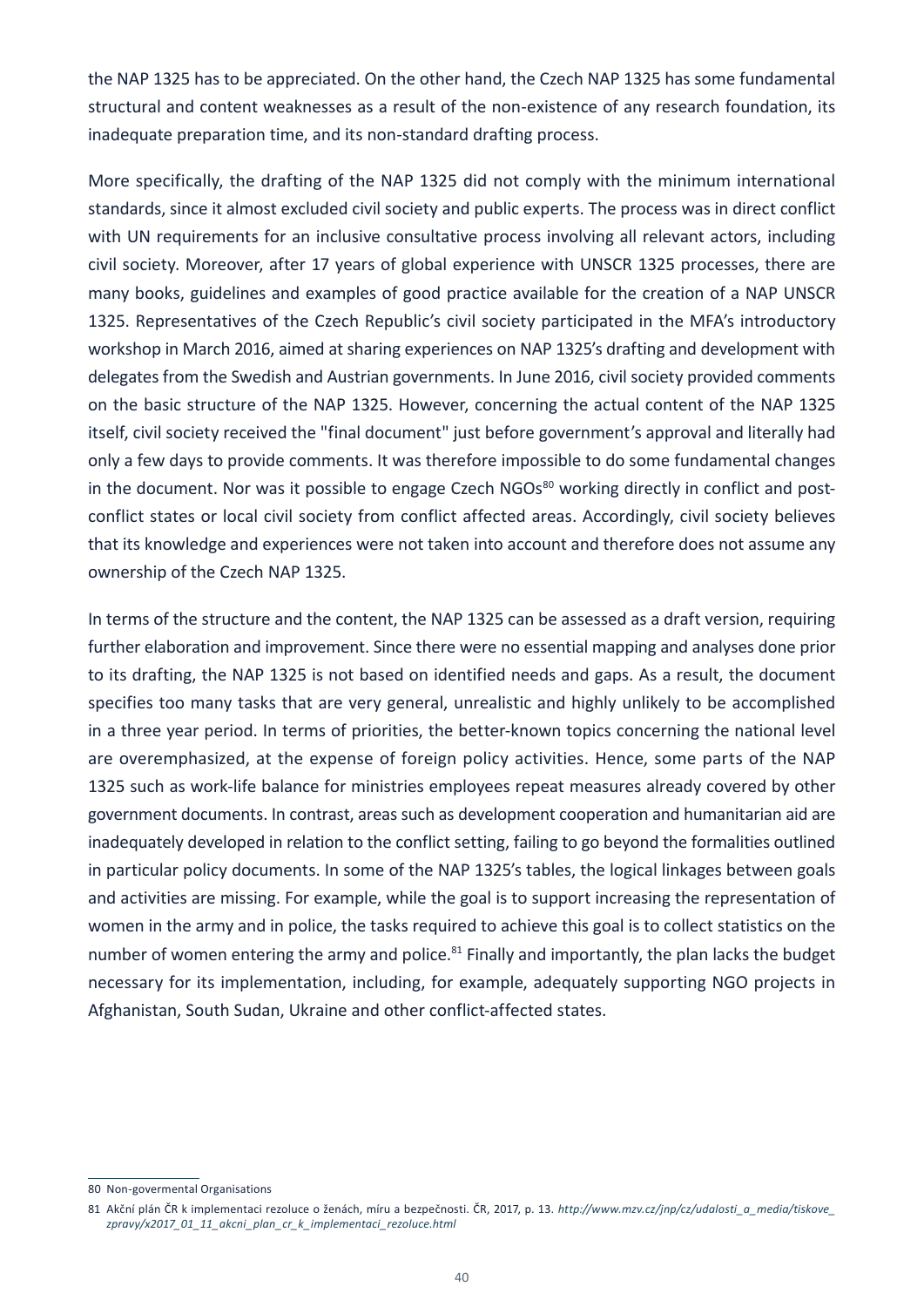### **Engaging Civil Society as a Path Forward**

Considering the Czech NAP 1325 has many imperfections and little civil society ownership, it is likely that it could remain just a commitment on paper rather than a strategic tool supporting transformative changes in conflict-affected areas. By excluding the main actors targeted by UNSCR 1325, including women and grassroots organisations in conflict countries together with NGOs working directly with them, the potential for changes on the ground significantly decreases.

According to a recent study on the implementation of UNSCR 1325 in 20 European countries, it appears that those NAP UNSCR 1325s that have been developed through inclusive processes in which civil society organisations were involved as advocates, drafters and implementers, have had a better chance of being implemented.82 Furthermore, both critics and supporters of UNSCR 1325 share the perspective that the resolution's emancipatory potential lies in its ability to empower grassroots women's groups and peace initiatives.<sup>83</sup>

The role of the civil society has so far been marginalized in the Czech government's approach to UNSCR 1325. Yet, the GPS agenda is still in its infancy, partially explaining why links with civil society are still to be established. At present, it would be beyond comparison to look at the approaches of the Czech government and some of the leading promoters of GPS issues such as the Government of Sweden. Similarly, the involvement of civil society in the Czech context is very different to the more UNSCR 1325-experienced countries such as Belgium, Ireland, Netherlands, Norway, Sweden or the UK, which have had strong civil society platforms on UNSCR 1325, and a flourishing academic research on the subject. In the Czech Republic, civil society and academic actors have yet to develop a deeper understanding and interest in GPS issues.

Although the subject of UNSCR 1325 has been regularly covered in Shadow Reports<sup>84</sup> and in several public events led by Czech civil society, advocacy attempts have not been as intensive and systematic. One of the key challenges to this is the lack of interest in the topic from women´s and gender organizations, which have been almost entirely preoccupied with national issues. Thus, advocacy efforts on UNSCR 1325 and on systematic inclusion of gender issues in general in Czech foreign policy have been limited to only few individuals working within the development NGOs and specialists' communities,<sup>85</sup> operating without a stronger civil society backing. However, even these joint advocacy initiatives in the form of analyses, comments and recommendations, were largely not reflected by the government in its preparation of the Czech NAP 1325.

<sup>82</sup> UNSCR 1325 IN EUROPE: 20 Case Studies of Implementation. Brussels: European Peacebuilding Liaison Office, 2013. *[http://www.c-r.org/](http://www.c-r.org/downloads/EPLO_UNSCR_1325_Europe.pdf) [downloads/EPLO\\_UNSCR\\_1325\\_Europe.pdf](http://www.c-r.org/downloads/EPLO_UNSCR_1325_Europe.pdf)*

<sup>83</sup> Klot, F. Jennifer (2015): UN Security Council Resolution 1325: A Feminist Transformative Agenda? In: Baksh R. and Harcourt W. eds. The Oxford Handbook of Transnational Feminist Movements. New York: Oxford UP, p. 740.

<sup>84</sup> Shadow Reports on CEDAW and the Beijing Declaration and Platform for Action

<sup>85</sup> These include mostly the platform of the Czech Forum for Development Cooperation and the Institute of International Relations Prague.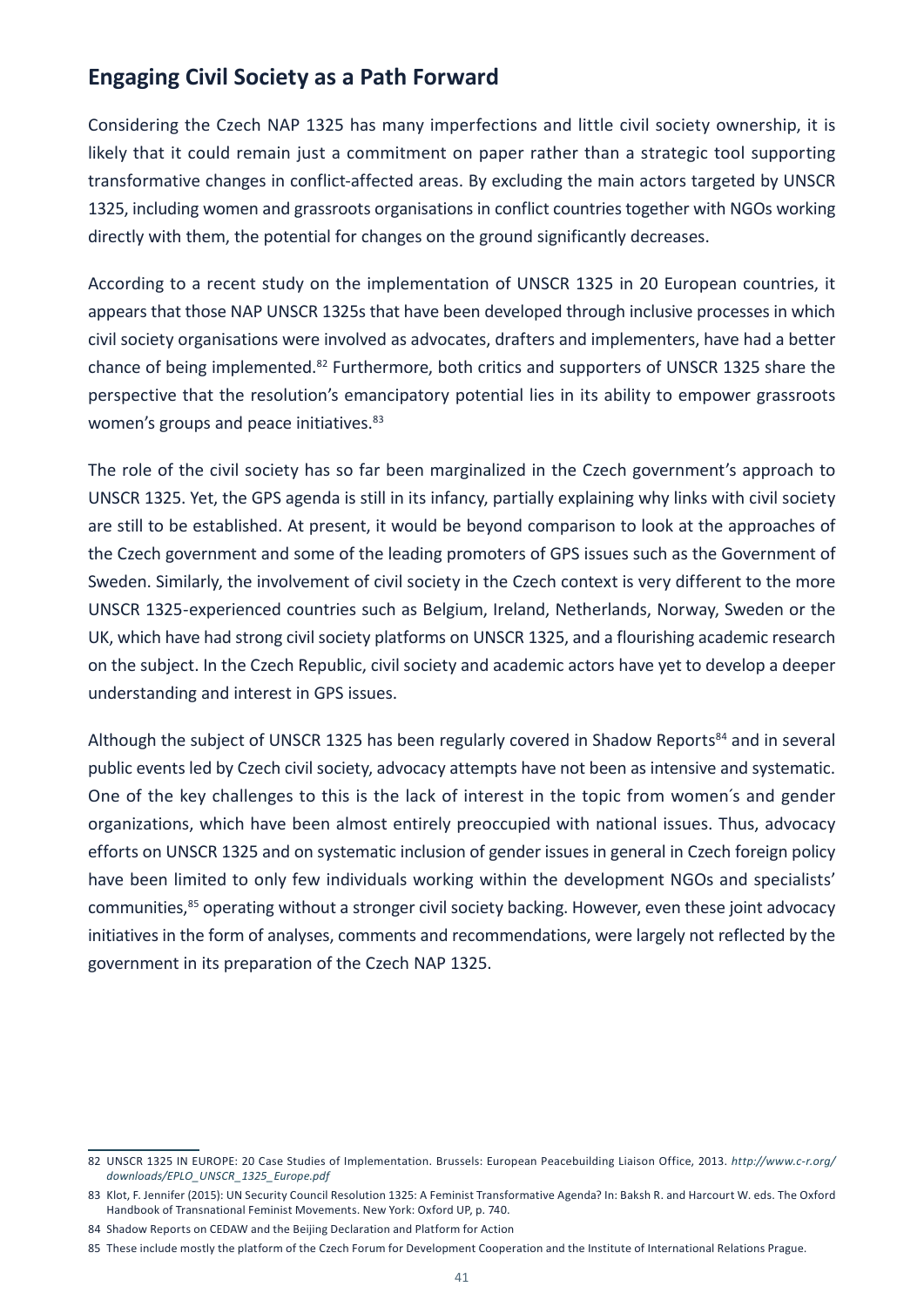# **Conclusion**

Even with its weaknesses, the Czech NAP 1325 can be seen as a first attempt of the Czech Republic to approach the agenda of gender, peace and security and find a space for it in its foreign policy. The NAP 1325 preparation, implementation, annual monitoring and periodic revision can build capacities and awareness as well as more interest and confidence with the subject among all actors. Perhaps the new Working Group on Women, Peace and Security set up by the MFA may become a common forum for all relevant actors, including civil society and academia, for furthering the agenda on gender, peace and security.

However, while engaging with gender, peace and security, it should not be forgotten that this agenda is rooted in feminist power transformative vision and it should not be about ticking off the UN commitment box as completed.

The Czech Republic has now the opportunity to become the leading advocate on GPS within the group of the Central European countries. A brief scanning of the information available on GPS in the Central European context shows that this subject is almost non-existent throughout the region. The Czech Republic is the first country to have the NAP 1325, while Poland is currently drafting one.<sup>86</sup> A future research study focusing on gender, peace and security in the Central European context could enrich policy and practice in this area.

### **Mila O'Sullivan**

*Gender Specialist, PhD Candidate at the Institute of International Relations Prague and the Metropolitan University Prague*

Mila O'Sullivan has over 10 years of experience in advancing gender equality and women's rights in the Czech Republic and internationally. She has been engaged in policy and advocacy work for the Open Society Fund Prague, Open Society p.b.c. and other civil society organisations, focusing mostly on gender in development and peace and security contexts, but also on gender diversity and gender audits of companies and local governments.

As a PhD Candidate at the Institute of International Relations Prague, she is researching the role of feminist international relations scholarship in policy making and practice of regional security organisations, namely the EU, NATO and the OSCE. Her areas of scholarly interest include gender in international politics, gender dimensions of peace and security in theory and practice or feminist theories of international relations.

# **Blanka Šimůnková**

*Women, Gender and Development Specialist, currently employed as International Programme Manager in RFSU (The Swedish Association for Sexuality Education)*

Blanka Šimůnková has been working with women, gender and development perspectives for more than 10 years as practitioner in Global South countries (e.g. Afghanistan, Pakistan, Sierra Leone) and as an analyst and researcher. Her varied experience has allowed her to produce policy papers, advocacy tools, and analyses on gender justice and development, poverty reduction, and enhancement of women´s rights.

<sup>86</sup> Statement of Margareta Kassangana-Jakubowska, Deputy Permanent Representative of Permanent Mission of the Republic of Poland to the United Nations in New York, October 15, 2016. *[http://www.nowyjorkonz.msz.gov.pl/en/c/MOBILE/poland\\_in\\_the\\_un/speeches\\_and\\_documents/](http://www.nowyjorkonz.msz.gov.pl/en/c/MOBILE/poland_in_the_un/speeches_and_documents/polish_voice_in_the_security_council_open_debate_on_women_and_peace_and_security) [polish\\_voice\\_in\\_the\\_security \\_council\\_open\\_debate\\_on\\_women\\_and\\_peace\\_and\\_security](http://www.nowyjorkonz.msz.gov.pl/en/c/MOBILE/poland_in_the_un/speeches_and_documents/polish_voice_in_the_security_council_open_debate_on_women_and_peace_and_security)*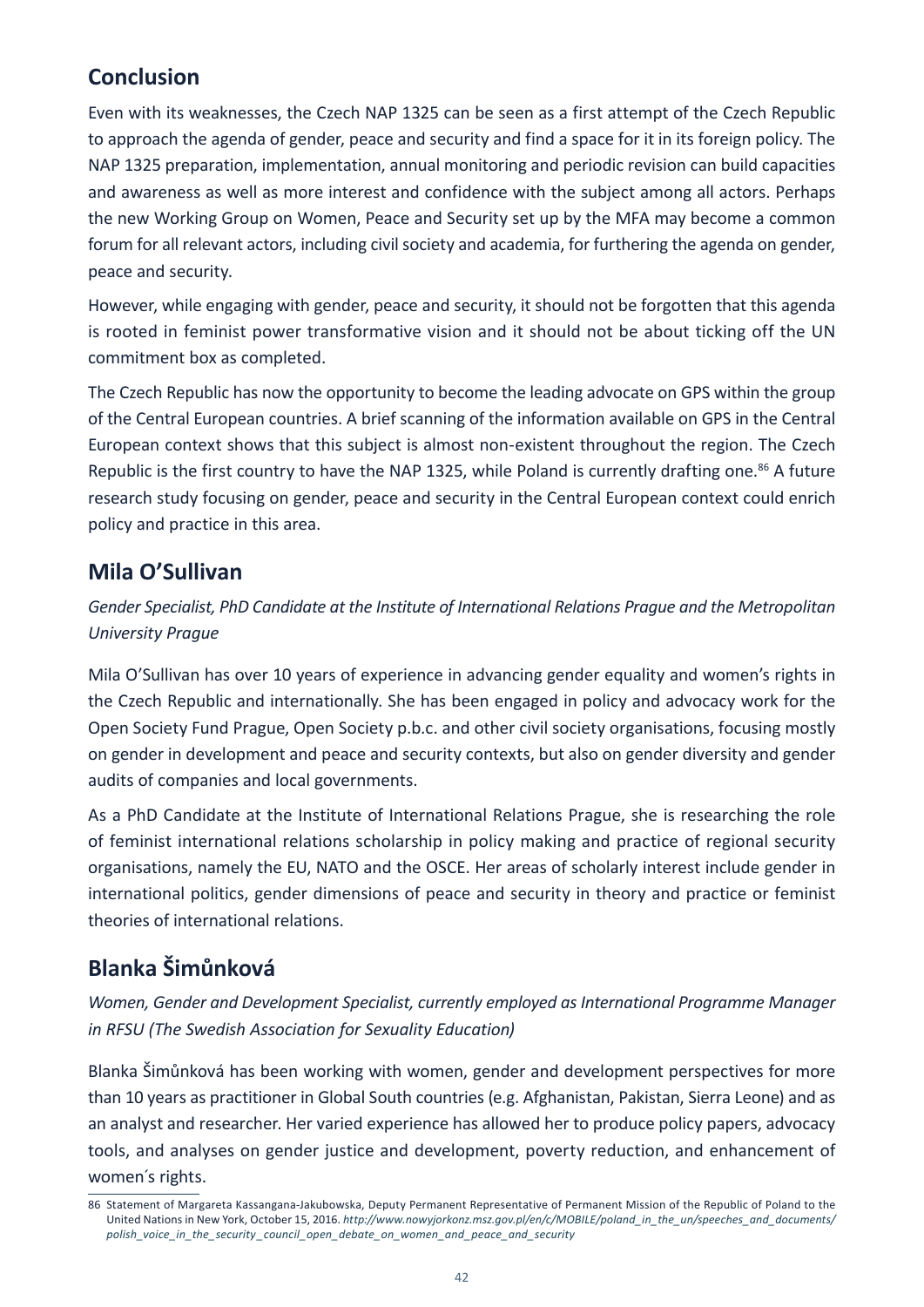# <span id="page-44-0"></span>**WOMEN STORIES OF ONE WAR: Why do we need to create women narratives as part of the process of writing history?**

#### **Irena Cvetkovic**

*Executive Director, Coalition Sexual and Health Rights of Marginalized Communities. Skopje, Macedonia irena.cvetkovik@gmail.com*

Тhe war conflict in Republic of Macedonia from 2001 lasted from January till November 2001. The conflict started when Albanian paramilitary formation called National Liberation Army attacked the Macedonian security forces. The conflict continued throughout 2001 and ended with signing of the Ohrid Framework Agreement in August 2001. To understand the complexity of the situation which lead to armed conflict, we can shortly name some historical facts that were shaping the background of the conflict.

**8. September 1991:** Republic of Macedonia held referendum for independence. The referendum results lead to independence of our country from Yugoslavia. However, Albanian political parties called for boycott because Macedonia didn't do anything for the rights of the Albanian people living there.

**1994:** the first Albanian university was open illegally, which remains illegal until 2004.

**1997:** Protest against the right of the Albanians to gain education on Albanian language at the faculty of pedagogy by which they can continue to teach other Albanians on their mother tongue raised in Skopje. The protests started as student protest, and shortly after high-school students joined the protests. The protests were highly nationalistic and are still remembered by some of its slogans such as: Gas chambers for Shiptars.<sup>87</sup> The leaders of these protests Filip Petrovski, Antonio Milosevski, Vlatko Gjorcev etc were and are part of the government that ruled more than 10 years.

**1999:** Kosovo war escalated. Kosovo refugees enter Macedonia in large numbers. According to the UNHCR until May 1999 there were 229 300 refugees which was 11% of the overall population in Macedonia. According to American refuge committee around 360 000 refugees stayed in Macedonia after July 1999 which was 18% of the overall population. This was also starting point for the creation of the National Liberation Army, but also was a problem and challenge for the country's economy, politics and social live.

**January 2000:** At the entrance of the Aracinovo village 3 Macedonian policemen lose their lives from the Albanian fighters.

**2001:** The conflict started.

The conflict ended with the signing of the Ohrid framework agreement signed in august 2001.

<sup>87</sup> Siptars is offensive word for Albanians that is used in Macedonia and Ex-Yugoslavia region.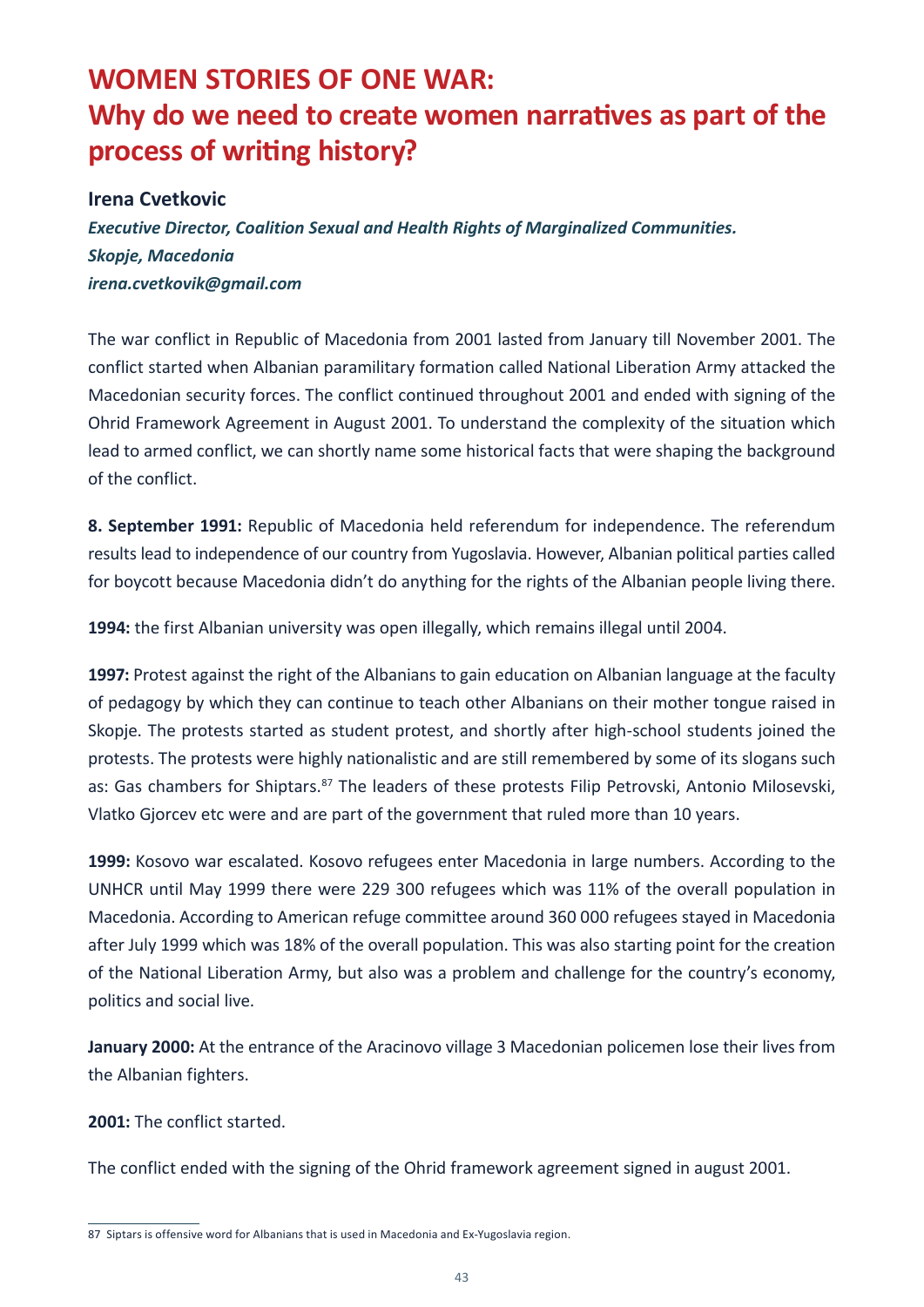One can ask very important question, a question that was early asked: what are these women doing here? To be honest, they were handing the pencils to the political leaders so they can sign the agreement. And you can see this picture as a symbol for the role of the women in the conflict itself, and in the process of creating and implementing this agreement. The agreement failed to include aspects important for the women, even Albanian women, and instead it only took in consideration ethnic and national diversities of the people living in Republic of Macedonia.

The Ohrid framework agreement left many Macedonian people disappointed. The National Liberation Army never revealed the number of lost lives on the Albanian side in the war but it is assumed that the number is around 3000. The number of killed Macedonian defenders is 72.

However, no one treated all the other aspects of human suffering, such as maybe the women from war territories experienced. Women didn't have the opportunity to gain some sort of help in coping with traumas coming from the displacement, fear of losing sons and husbands, fear from sexual assaults against women etc. Some women NGOs tried to offer some sort of support, but many people think that the state itself lacked strategic support when it comes to dealing with traumas in the conflict regions.

In 2011, Peace Action, a civil society organization from Prilep, Macedonia, started a project that implied collecting personal stories from women that witnessed the armed conflict in 2001. In the whole process, we collected 32 stories, and 13 of them were published in a book.<sup>88</sup>

History or collective memory is product of power relations. Who determines what is worth to remember, to celebrate, to memorize? Who determines who are, or what are the things that can die, what or who is unworthy? It's the dominant narratives, values and power relations. War is men's thing, it creates heroes and invisible victims who`s tears, sadness, traumas are forgotten in the name of the "bigger picture". Our project was an effort to create memory and thus to create history in order to cope with the present.

In 2001 and years after, we as a society found ourselves in the sea of the many "our" and "theirs" truths, half-truths and lies. We were not ready to face the fact that there are many different aspects of truth, even different truths. Our effort with this project was to acknowledge the relevancy of the truth of the others, the pain of the others and to be able to sympathize with it without underplaying our own truth and pain. This is the only way we can position ourselves as people who want to understand each other than to win one another.

When understanding and treating traumatized past, we focused on personal stories as source. We found ourselves more than 10 years after, finally released from playing the BIG picture of militarypolitical events which interpretation (together with the monopoly over it) is so often source of new conflicts in the region. And then we focused on women stories.

We wanted to make women visible through deconstructing the hierarchy of relevancy when writing history on one side, and to make visible and publicly recognized some aspects of the political,

<sup>88</sup> 13 Women Stories of One War, Ed. Boro Kitanoski, Irena Cvetkovikj, Thomas Khols, Civil Association: Peace Action, 2011, Prilep, Republic of Macedonia.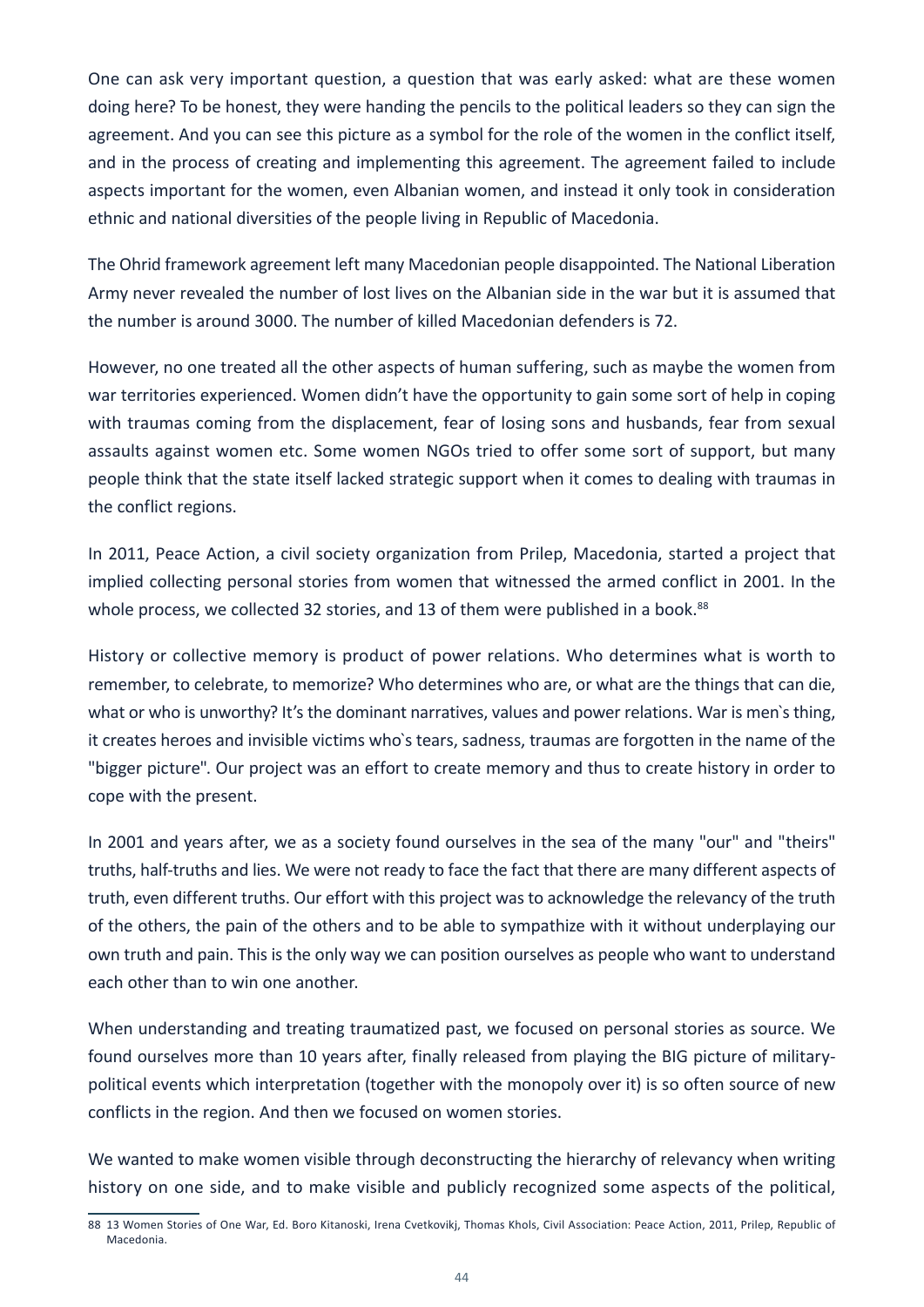social and even personal lives defined by the specific context (Macedonia 2001) which are often underplayed in official discourses on other side.

We started from the position that the official descriptions of the events from 2001 and further are very often focused on the value systems defined mostly for man. So, we were not only interest in the specifics of the women`s historical awareness, but also the possibility to ask new and different questions related to the everyday lives of the people in 2001.

We, as feminists, must believe and try to add some new categories to the actual general categories of "survival" of the war conflicts. We, as feminist, should always be prepared to defend the relevancy, political and social, but also cultural and historical, of the questions and topics of sexuality, gender, reproduction, care giving, resettlement, fear, trauma etc. That's why in thinking of war conflicts we make distance from the "big topics", "big narratives" and instead we build interest for the wider specter of personal stories that are knitted around the topics such as family, motherhood, but also other traditional characteristics of femininity such as pacifism, care-giving, warmness, food providing thrown in the challenge of fulfilling them in war conflict. And in the process of collecting the personal stories this is what we actually got from the women.

- I have seen giving births during the fights here in the basement in front of 50 people. We were all in 4 x 4 square meters, around 25 square meters with 50 people inside, 5- 10 old men, so the woman was forced to deliver her baby here. **(V. Z. Albanian woman from Slupcane)**
- **You mentioned some moments from the war, but what was the most traumatic for you, something you will never forget?**
- Well what I am telling you all the time, those nights what I suffered, what I witnessed, with my eyes, I saw fire, I saw bombs exploding everywhere, this moments, I have them with me everywhere I go, whenever I remember, I came home, but it felt like this is not my house, quick, quick just to take something and to get away from there. But, is there more terrible thing in the world than this, to go into your own home and to want to get out of there as soon as possible? **(N. Z. Albanian woman, village Neproshteno)**
- **What is your opinion in his decision to join the army, did you agree?**

— …I only have one son, and you know what the war brings, only death. But I couldn't do anything… and for joining, all of the people joined, and we all agreed because the times were like that, they all wanted to… the war is not bad… the war is obligatory… but for mothers it will never be good, for mothers the war will always be bad. **(Gj. B. Albanian woman, Village Oslomej)**

The personal stories of women that witnessed the armed conflict are very often strongly fixated in the specific challenges in which the women were thrown while performing their traditional role in the private sphere of the household/ home and family. The stories are full of honest and emotional testimonials about women worries and fear for the safety of their family members, but also about the traumas of losing their home which is traditional represent of women sphere (resettlement or destroying homes with fire).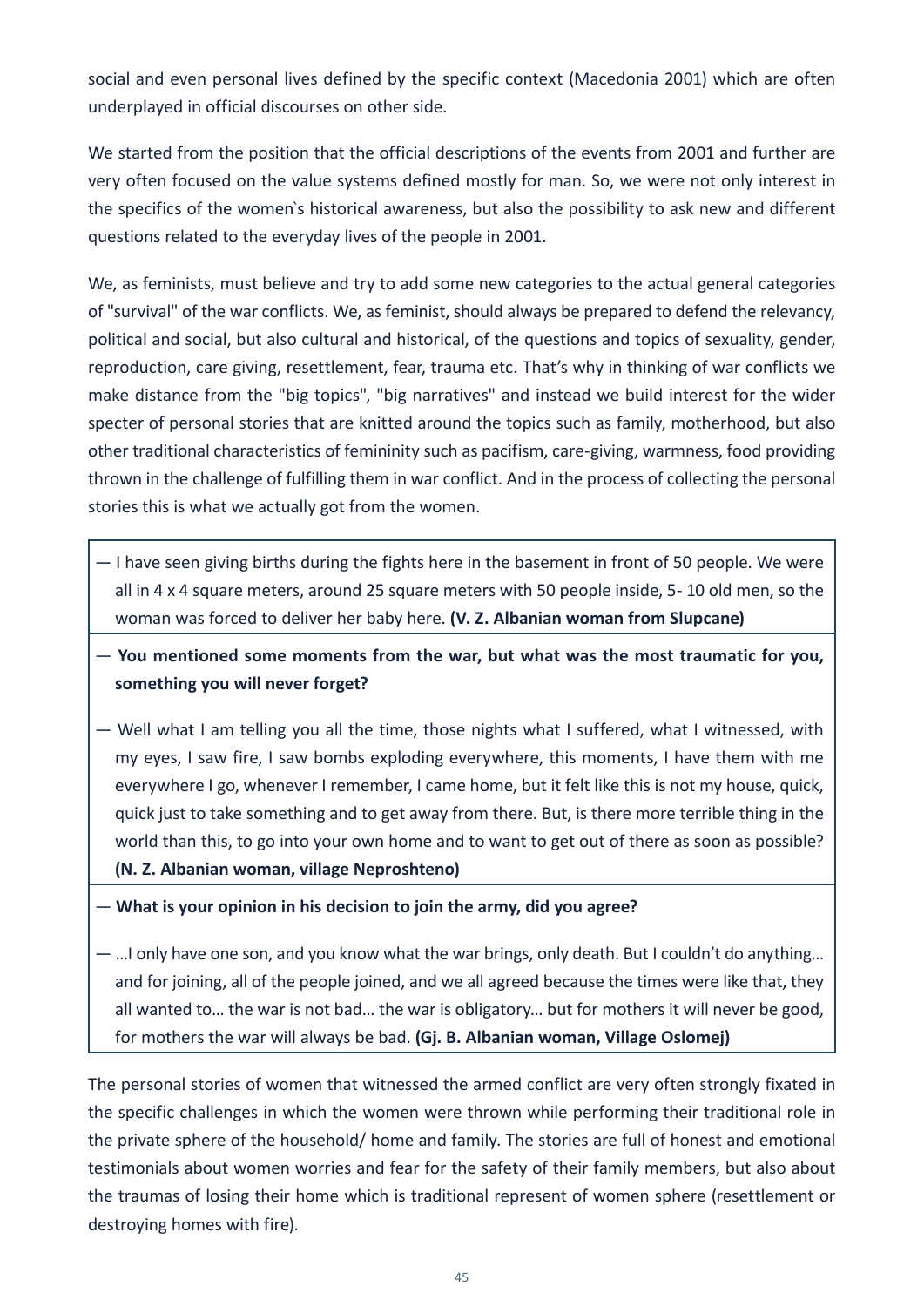#### — **When was most difficult for you?**

— The hardest times were when we left my colleague house and moved in to the student's dorm. The room had holes big as television. We could see the other room, and from the other side we could see the toilets. The beds were full of holes. And the smell was awful. It felt very hard and in that time the kids were with me. When they saw where we gonna live and when they started crying, that was the most difficult for me. Something broke inside me that moment and it will never heal. They asked me how long we gonna stay here, they wanted to go home. But we didn't have home. **(Strumka Jovanovska, Macedonian women, internally displaced person from Aracinovo, Skopje)**

— **Why do you think the war happened?**

— I think that the war happened only because of the politicians, because of power… That's the worst thing. Because children are suffering, women are suffering and the weakest ones and the most unprotected ones are suffering, so the civilians are suffering… you tell me, has any politician suffered lost? **(Dj. K. Albanian woman, Tetovo)**

— **The conflict started on 14th of March 2001. Where have you been on that day?**

— When the conflict had started, we were home… we gathered in two Macedonian houses, we split. To be honest, the Albanians came to some of us, and asked if we wanted to stay her or they offered to clear one house for us. And we said we will stay here. If you stay here this is our number, feel free to call if anything happens and we will come for help. **(L. S. Macedonian woman, village Djepchishte**)

Part of the stories surprised us with one specific heroic tone full of courage and determination to leave the traditional women roles and to take over the risk of fighting in the name of "greater ideals and goals." Great part of them are retelling of the dominant political discourse full of nationalism, proscribed patriarchal assumptions and prejudges. And yes, we must admit that it is very important to hear this stories also. If we ignore them, we will seriously impoverish the very rich and various selfperceptions, and the perceptions of other and society in general.

#### — **Where have you lived before?**

— In Kratovo. In 1976 when I came here my sister who lived here told me to be careful with the Shiptars, not to go with them since I don't understand what they are talking. We don't have Shiptars in Kratovo, only Gypsies. I look at them and I think they must be from some other race. I don't know. **(Strumka Jovanovska, Macedonian women, internally displaced person from Aracinovo, Skopje)**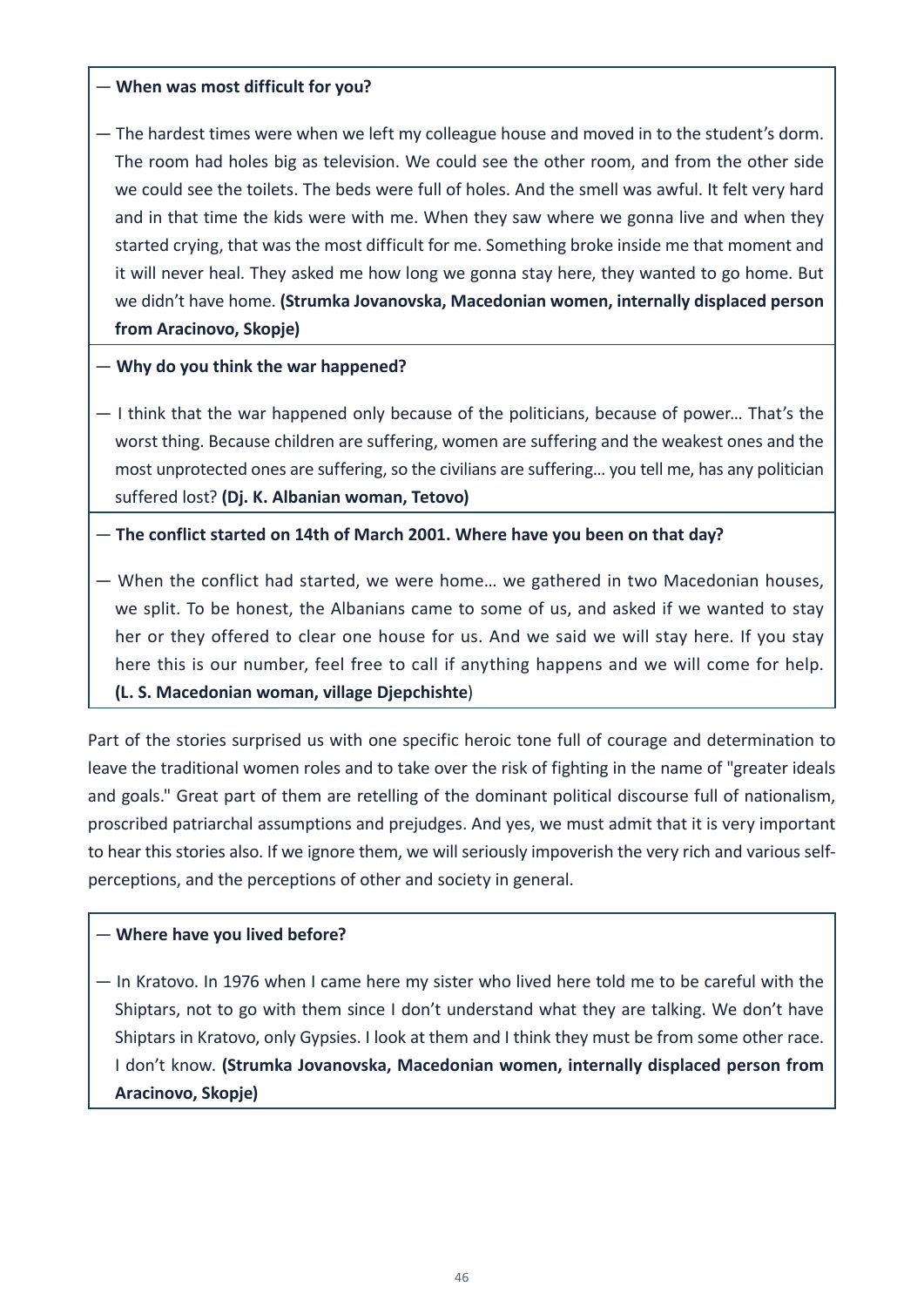#### — **How did you feel in the moments when you find out that your sister went to be a soldier in the war?**

- It was ad honor, it was an honor when we had our close family relative, because I even had cousins who were in the army, but when you have even closer family member the honor is even greater… She informed us how things are going there, I was in Kumanovo while they are at the front line, where the war is going on.
- **Did you have contacts with your sister during the war, did you communicate?**

— We have contacts through phone.

— **Now your sister is dead, where did she died?**

— In village Nikustak, she died on 23th of June 2001, after the truce was signed. **(Fatmire Sahiti, Albanian woman, Kumanovo)**

— **You told me you have kids, what do you think, if somehow, they fall in love with other young people from the other side?**

— I absolutely think that something like that would never happened, because there is no foundation for such a thing. This is not some of the European countries where even Albanians behave differently. Here, the Albanians behave abnormally, simply, it is impossible to love them. **(N.N. Macedonian woman, Tetovo)**

We should be ready to hear the vision of one selves but also the vision for the Other. And yes again, the vision for the Other can very often imply nuisance articulated through stereotypes, prejudges and intolerance. I know that sometimes as feminists we are sick and tired of this positions, but we must never give up from hearing the arguments of this positions because the only way to change the interperception of two or more different sides is to hear firstly and that to try to understand secondly.

The stories of the women witnesses of the war conflict are supportive of the position of the historic researches which are focused of the everyday lives and experiences of the common people, instead of the events relevant to the states and is more interested in the processes of social experience instead of political events. We are here to open new questions and therefore provoke new approaches in thinking of the past and expecting the future.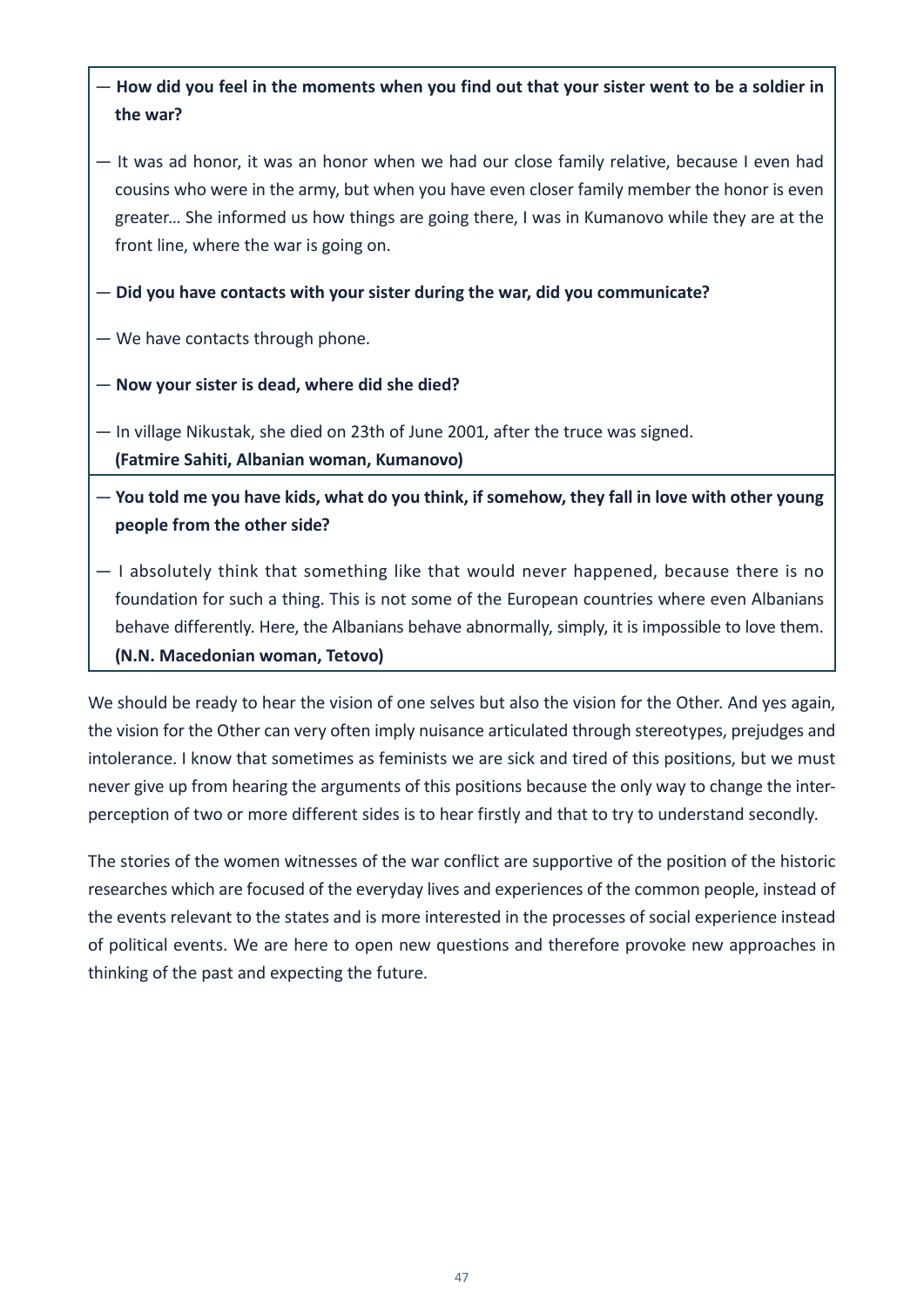# <span id="page-49-0"></span>**Justice comes after the war? War related sexual violence and legal nationalism in four countries of former Yugoslavia89**

#### **Adriana Zaharijević**

*University of Belgrade, Institute for Philosophy and Social Theory, Belgrade, Serbia zaharijevic@instifdt.bg.ac.rs* 

#### **Gordana Subotić**

*University of Melbourne, Melbourne, Australia gsubotic@student.unimelb.edu.au* 

Although almost two decades have passed, there is still no exact explanation of the causes of the Yugoslav wars, the real scope of their effects, or the actors involved. For the sake of brevity, we will not delve into the reasons that contributed to the disintegration of the Socialist Federative Republic of Yugoslavia. Suffice to say that the Yugoslav wars refer to a series of violent conflicts, precipitated by intense ethnic tensions. The conflicts were separate but related: a short outbreak of war in Slovenia, the Independence War in Croatia, the war in Bosnia and Herzegovina, and the war in Kosovo and Serbia. The Yugoslav wars resulted in the formation of several sovereign (or prospectively sovereign) nation-states. The Yugoslav wars, especially in Bosnia, Kosovo and Croatia, were to a large extent wars against civilians, subjected to violent and abusive practices on the basis of their ethnicity. Ethnic cleansing was used as a premeditated and calculated strategy to crush the 'enemy ethnic group'. According to the report of Human Rights Watch, rape was one of the tools of ethnic cleansing "meant to terrorize, torture and demean women and their families and compel them to flee the area" (1995, 8).

In this short paper, we focus on one aspect of transitional justice which was devised to promote gender justice specifically, and address the persistent problem *of sexual and gender based violence*. We consider the implementation of the UN Security Council Resolution 1325, with a special emphasis on point 11 which calls for prosecuting "those responsible for genocide, crimes against humanity, and war crimes including those relating to sexual and other violence against women and girls", stressing "the need to exclude these crimes, where feasible, from amnesty provisions" (United Nations Security Council 2000, 3). This particular point is of crucial importance because it obligates all States to pass laws to prosecute crimes of sexual and gender based violence, to bring justice to survivors and their families, to put an end to impunity and uphold the rule of law.

Let us give some general information on sexual and gender-based violence during the wars in the former Yugoslavia. There are many estimates on how many women had to endure the most dehumanizing acts of sexual and gender based violence. Based on reports of various commissions, women's testimonies, information provided by women's groups and refugee women, the Committee on the Elimination of Discrimination against Women reported in its concluding comments that 25 000 women suffered from the most reprehensible forms of human degradation in Bosnia and Herzegovina alone (see, for example, Skjelsboek, in Skjelsboek, Smith 2001; Olsson & Tryggestad 2001,

<sup>89</sup> This paper was presented at the 6th International Gender Workshop, organized by the Heinrich Boell Foundation in Lviv in March 2017. The paper is a short version of the text "Women between war Scylla and nationalist Charybdis: Legal interpretations of sexual violence in the countries of former Yugoslavia", published in: Lahai, John and Moyo, Khanyisela (Eds.) (2017), *Gender in Human Rights and Transitional Justice, Springer International Publishing*.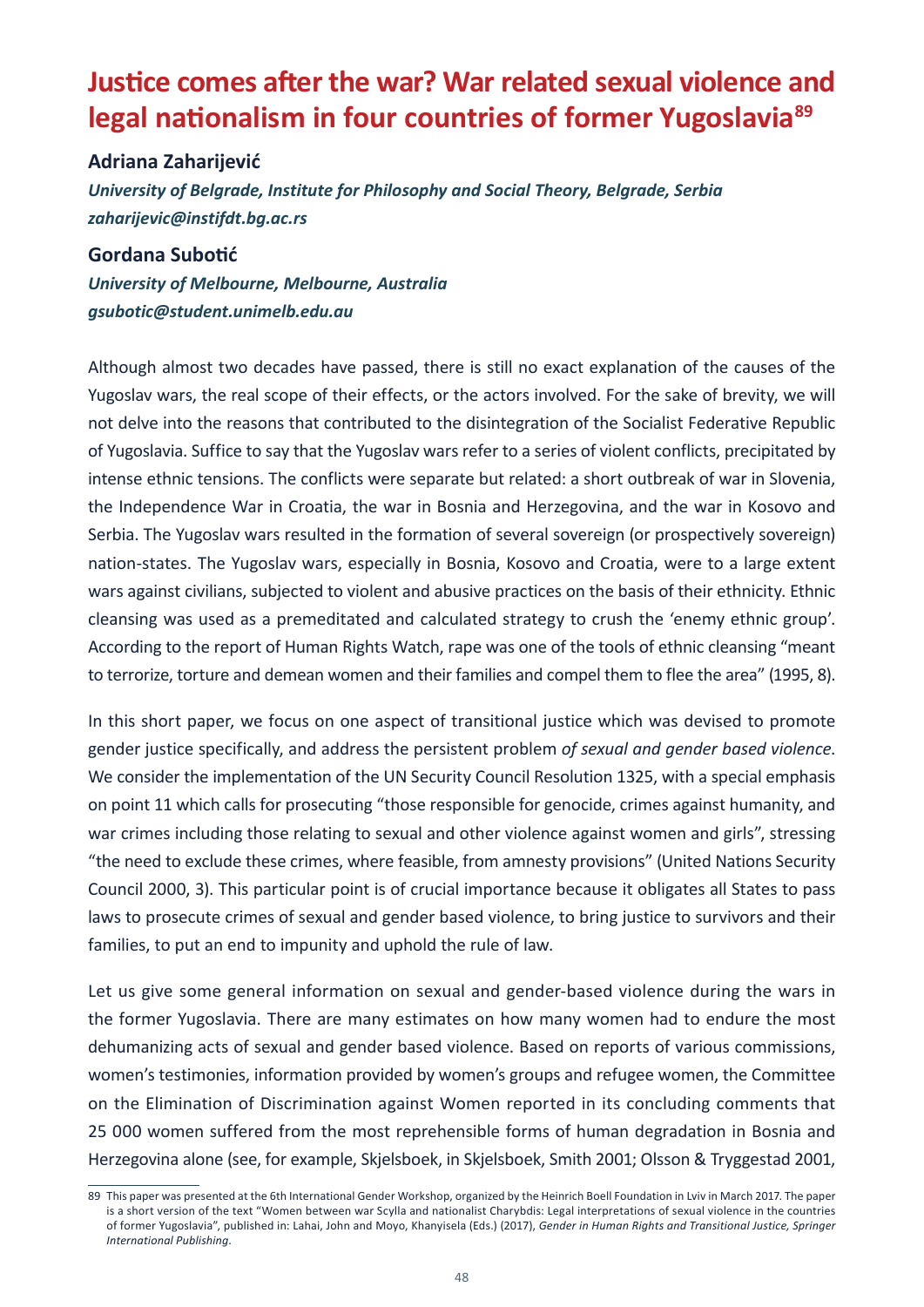77; Committee on the Elimination of Discrimination Against Women 1994, 1). The numbers are vague and inconclusive for other countries, but it is certain that rape and other demeaning acts of sexual and gender based violence were purposefully employed as a means of ethnic cleansing.

The UN Commission of Experts reported that in the camps of all three sides – Serbian, Croatian and Bosnian – grave breaches of the Geneva Convention and other violations of international humanitarian law, including killing, torture and rape, took place. It is stated that the age of women kept in detention camps varied from 5 to 81, while the majority of victims were less than 35 years old. According to the report, the majority of perpetrators were military men, soldiers, policemen, representatives of paramilitary and Special Forces, while most of the cases occurred in settings where the victims were held in custody (United Nations Security Council 1994, 59-60). The rapes were therefore not isolated acts, but deliberate and organized crimes against populations, tools for terrorization, extortion of money from people and families, as well as means for their profound humiliation. The bodies of 'wrong' women, the female representatives of adversary ethnic groups, were the main target of these dehumanizing acts.

It should come as no surprise that the International Criminal Tribunal for the former Yugoslavia (ICTY), the official post-Yugoslav mechanism of transitional justice, was the first international criminal tribunal that pronounced convictions for rape as a form of torture, and for sexual enslavement as a crime against humanity. It is also the first international tribunal based in Europe to pass convictions for rape as a crime against humanity (Prosecutor v. Kunarac et. al.). According to the thematic report of the Human Rights Commissioner of the Council of Europe (2012, 24), in 2001 48% of all cases processed before ICTY had elements of sexual and gender based violence. This confirms its widespread use during the Yugoslav wars.

Resolution 1325 had been envisioned as a promising provision for female survivors of war violence and was advocated strongly by women's groups. It was widely believed that such a provision might bring justice and equal treatment to *all women* who had suffered sexual and gender based violence during the wars, *regardless of their ethnicity*.

Let us now quickly interject several points on women's and feminist organizations in the former Yugoslavia. Even though women's organizations had their history way before the 1990s (Zaharijević, 2015; Zaharijević, 2017), wars for succession left an enduring mark on them. Women's grassroots and feminist engagement – their goals, vision of future societal prospects and values they actively promoted – during and after the wars had many strong parallels with the stated goals and recommendations of Resolution 1325. It should not, therefore, come as a surprise that after its adoption in 2000, it was women's grassroots and feminist groups which became the most ardent advocates of the adoption of Resolution 1325 in their respective states.

The regulative ideals upheld by women's grassroots and feminist groups in post-Yugoslav post-conflict societies revolved around politics of peace and human security. They have, however, consistently insisted on the gendered dimension of 'humanity'. For humanely organised societies to take place, especially after such violent conflicts as were witnessed during the Yugoslav wars of succession, it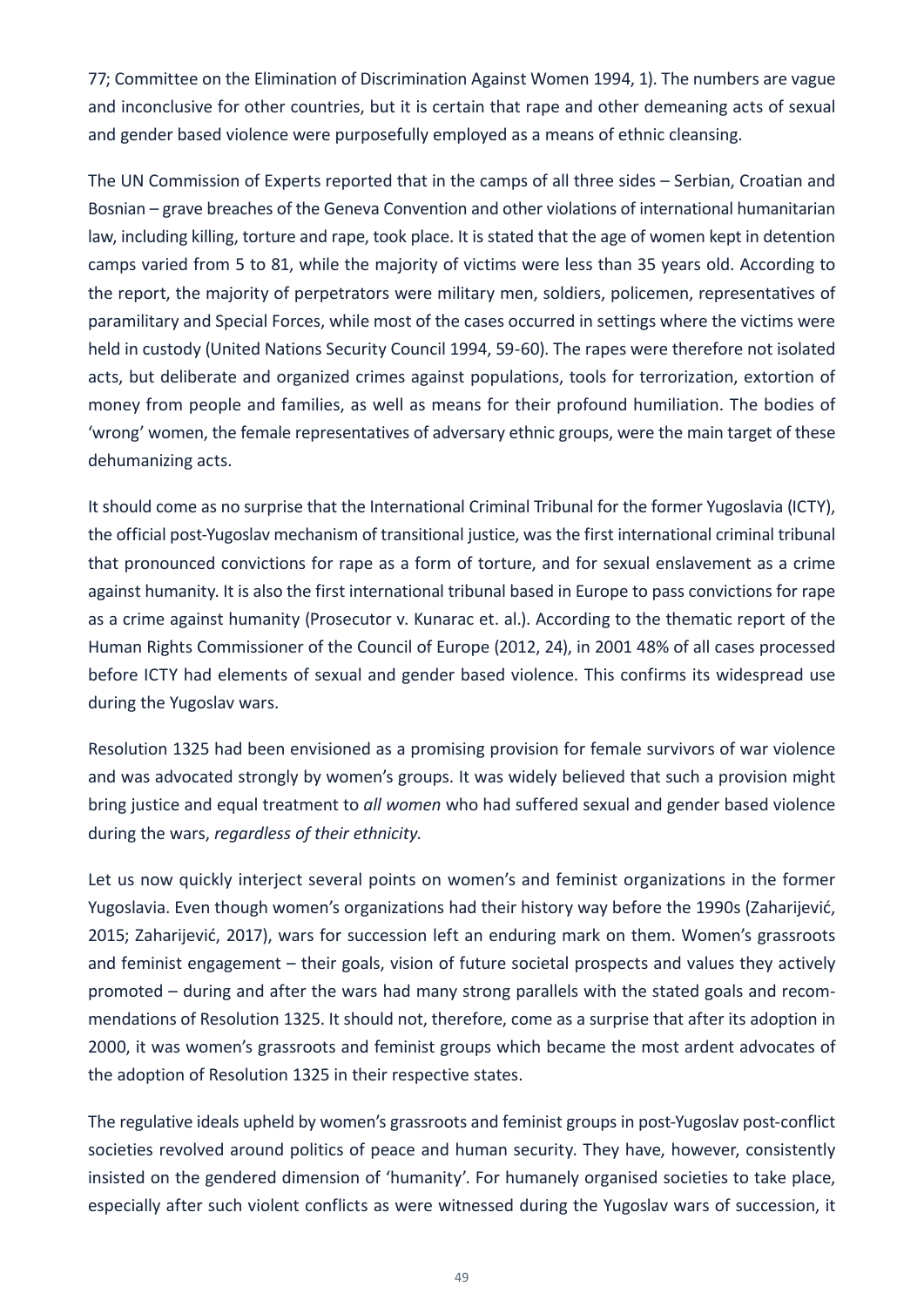was believed that justice was to be achieved in an *anti-militarist and emphatically antinationalist framework*. It was also believed that the Resolution could be used to support activism condemning the war system and militarization.

In our paper we showed in detail that the proclaimed goals promoted by women's groups – the reconstruction of society in general, with a special emphasis on eradicating sexual and gender based violence, disarmament, and furthering peace and anti-militarist values – remained in the shadow of the gender-mainstreaming aspect of Resolution 1325, limited to inclusion of women in the military and police (Subotić and Zaharijević, 2017). The way Resolution 1325 was implemented decades after the wars were over, testifies to a failure of women's groups hopes and expectations. The successor states of Yugoslavia have not only failed to implement consistent and collaborative measures in order to provide justice and prevent impunity according to UNSCR 1325 point 11, but they have used those very mechanisms to promote a certain form of *legal nationalism*.

In defining legal nationalism with regard to sexual and gender violence, we draw on Robert Hayden's definition of 'constitutional nationalism' (Hayden, 1992). Even after the wars were over, nationalism persisted in the laws regulating their most vulnerable effects. With the notion of *legal nationalism*  we wanted to point to the dismal combination of nationalism and the rule of law in the legitimation of the fundamentally nationalist political order decades after the war. Legal nationalism leads to the formation of separate criteria for measuring the humanity and dignity of people who fall inside or outside the sphere of nationally desirable citizens. In other words, our research demonstrates how post-Yugoslav societies nationally abused gendered transitional justice: legal imagery, supposed to transform the lives of victims of sexual violence in war, in fact turned into the instrument for the re-introduction of nationalism.

We have chosen to analyse four countries: Bosnia and Herzegovina, Croatia, Serbia and Kosovo, as the territories significantly involved in the Yugoslav wars. By 2014, all of these states had introduced the UNSCR 1325 into their national contexts by adopting action plans for its implementation. The adoption of national strategic documents (NSD) has to be understood as an ambivalent compliance with the largely imposed transitional processes, rather than as the reflection of a strong desire for post-war justice and for the implementation of anti-war and anti-militarist principles feminists fought for during and after the war. The first NSD was adopted in Bosnia and Herzegovina in 2009. Serbia followed suit in 2010. Croatia and Kosovo adopted their NSDs in 2011 and 2014 respectively.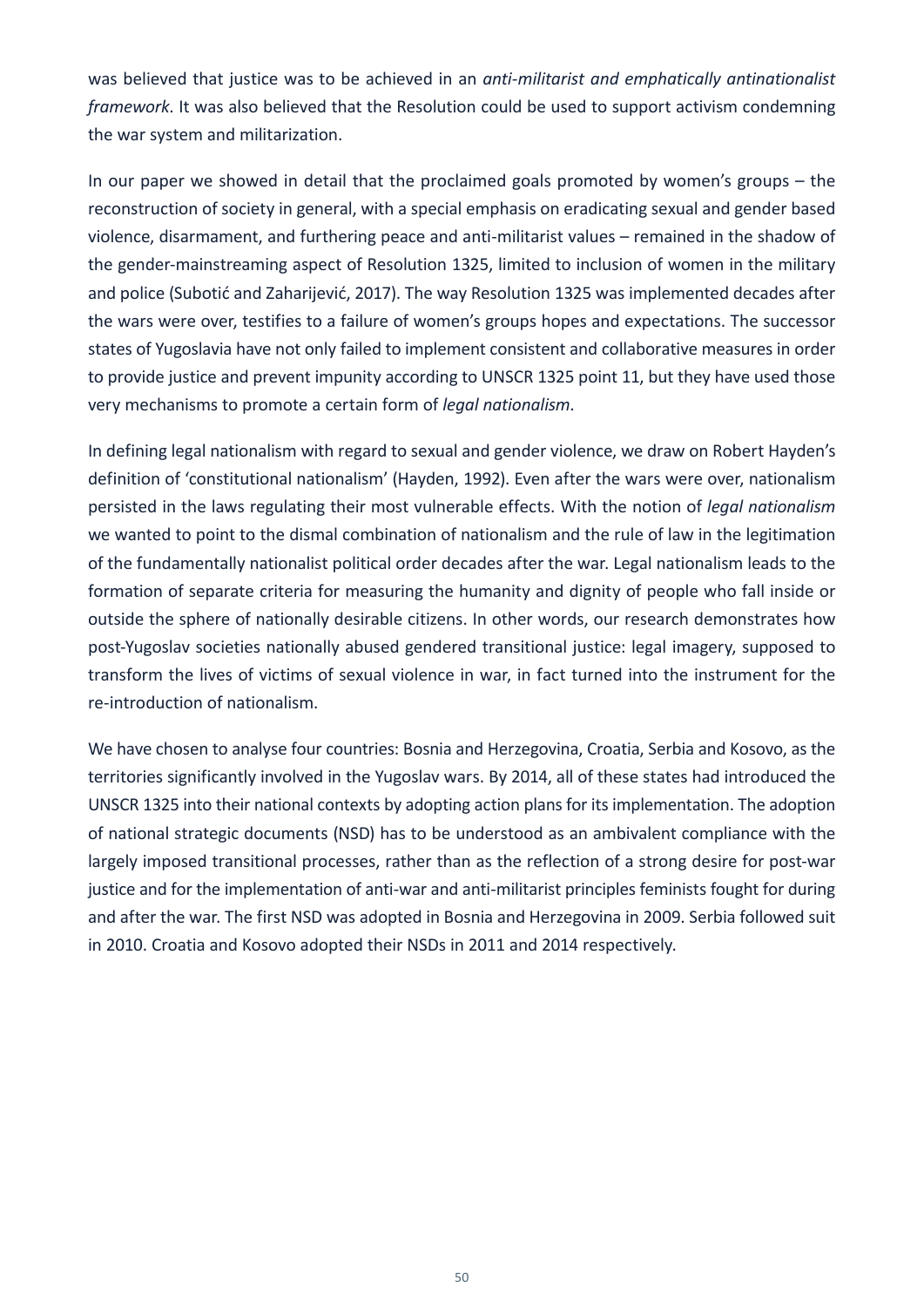### **Legal translations of UNSCR 1325 in national documents**

The majority of war detention camps where the crimes of sexual and gender based violence took place were located in Bosnia and Herzegovina and it came as no surprise that Bosnia and Herzegovina was the first country to try to implement mechanisms for access to justice for all its women and girls. However, four years after the adoption of the action plan there was still no single reliable database on women victims of rape and other forms of sexual violence. Regardless of the fact that the Bosnia and Herzegovina action plan insisted on providing assistance to all women of Bosnia and Herzegovina who were victims of sexual and gender based violence, all three entities still do not have synchronized legislation for sexual and gender based violence. This is very much due to the fact that legislation on rape and the definition of a civilian victim of war has been differently regulated under domestic criminal legislation in Bosnia and Herzegovina. For our purposes here, suffice to say that the *full legal translation of 1325* is severely handicapped by the Bosnian political and legal system, i.e. by its internal constitutional division of jurisdiction between its constitutive entities. This fundamental division is further inscribed in other legal measures, such as those defining categories of survivors of war-related sexual and gender based violence, percentage of bodily injury, and citizenship, which provide opportunities for the emergence of legal nationalism.

In Serbia, where both the post-conflict character of the state and its involvement in the war have been denied, the category of survivors of war related sexual and gender based violence is simply non-existent. The actors, most prominently feminist anti-nationalist and anti-militarist groups, who have persistently encountered this denial – and with it, the hidden Serbian nationalism visible in the reluctance of the Serbian state to face its past – were blatantly excluded from negotiations. Serbia was thus, on the one hand, the only of the four countries under analysis where no representative of women's groups took part in the process. Gender justice has been almost entirely reduced to equalizing number of men and women in arms. The national action plan does not mention prosecution of the cases of sexual violence committed by the Serbian military, police and paramilitary units on its own territory, the territory of Kosovo or other territories of the former republics of the SFRY. In other words, in terms of post-conflict gender justice, Serbia has not implemented a single activity in relation to the improvement of the lives of women survivors of war-related violence, i.e. women refugees from countries of former Yugoslavia, internally displaced women from Kosovo and women who suffered sexual and gender based violence.

In Croatia and Kosovo alike, due to the nature of the wars which took place on their respective territories (the 'Independence war' in Croatia, and the 'Liberation war' in Kosovo), UNSCR 1325 found their fullest applications. Unlike Bosnia and Herzegovina where the politico-legal administration delays justice, or Serbia where there is a reticent denial of injustice, Croatia and Kosovo fully recognize that there were gross instances of injustice towards women and show readiness and capability to offer certain redress. However, by bending certain legal definitions – of the categories of sexual and gender based violence, of the nature of the war or by defining specific timeframes – both Croatia and Kosovo introduced legal nationalism in their translation of UNSRC 1325.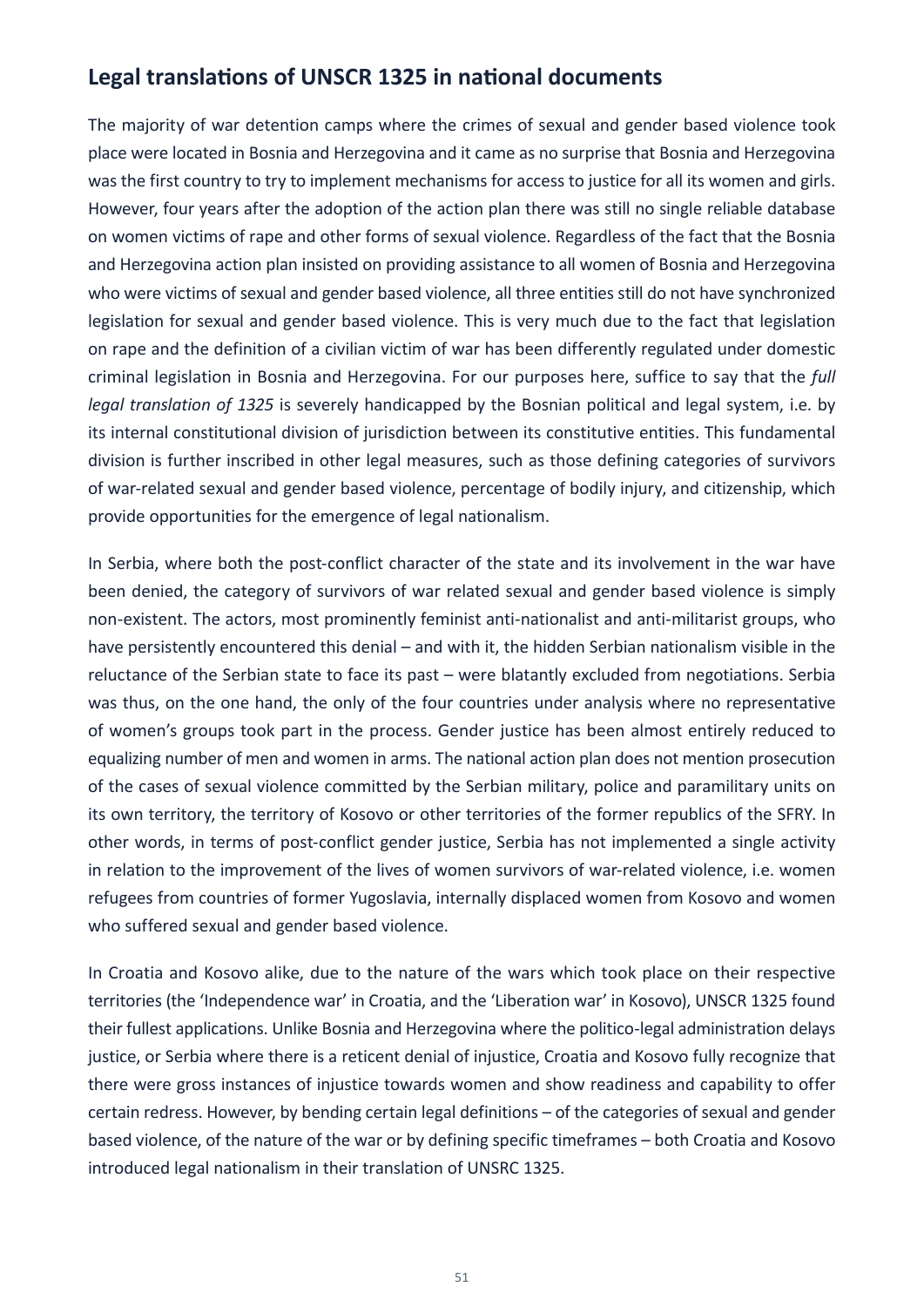# **Conclusion**

The Universal Declaration of Human Rights ends with a claim that everyone – every woman and man – is entitled to a social and international order in which the rights and freedoms set forth can be fully realized. Everyone, in other words, has the right to peace. Resolution 1325 may be seen as the result of the theory and practice of the transnational feminist movement, an effect of a long struggle to affirm equal rights of women to define how social and international order should be structured. Women's grassroots and feminist groups in post-Yugoslav countries believed that Resolution 1325 could be used to promote a more just, more equitable future for societies that endured severe conflicts. This assumed bringing justice to those who were treated unjustly and producing societies in which past injustices would not be repeated in the future.

But did that happen? The direct result of the adoption of national action plans is the gradual increase in the number of women in armies and police forces, and the progressive gendering of the security sector. The process of securitization, very much relying on the principle 'add women and stir', does not substantially address post-conflict reconstruction or the reintegration of its survivors.

We wanted to show that the adoption of national strategic documents, prompted by concerns for reconstruction and reintegration, produced new exclusionary politics which in fact goes against both reconstruction and reintegration. Women's grassroots and feminist organizations hoped that Resolution 1325 could provide justice to all women survivors. However, the implementation of Resolution 1325 got trapped and side-lined by the state, political parties, nationalists, and different ethnic and religious groups. Instead of being documents that offer post-war justice to *all* women survivors of sexual and gender based violence, national strategic documents are strengthening dominant ethno-national victimhood through legal nationalist excluding narratives.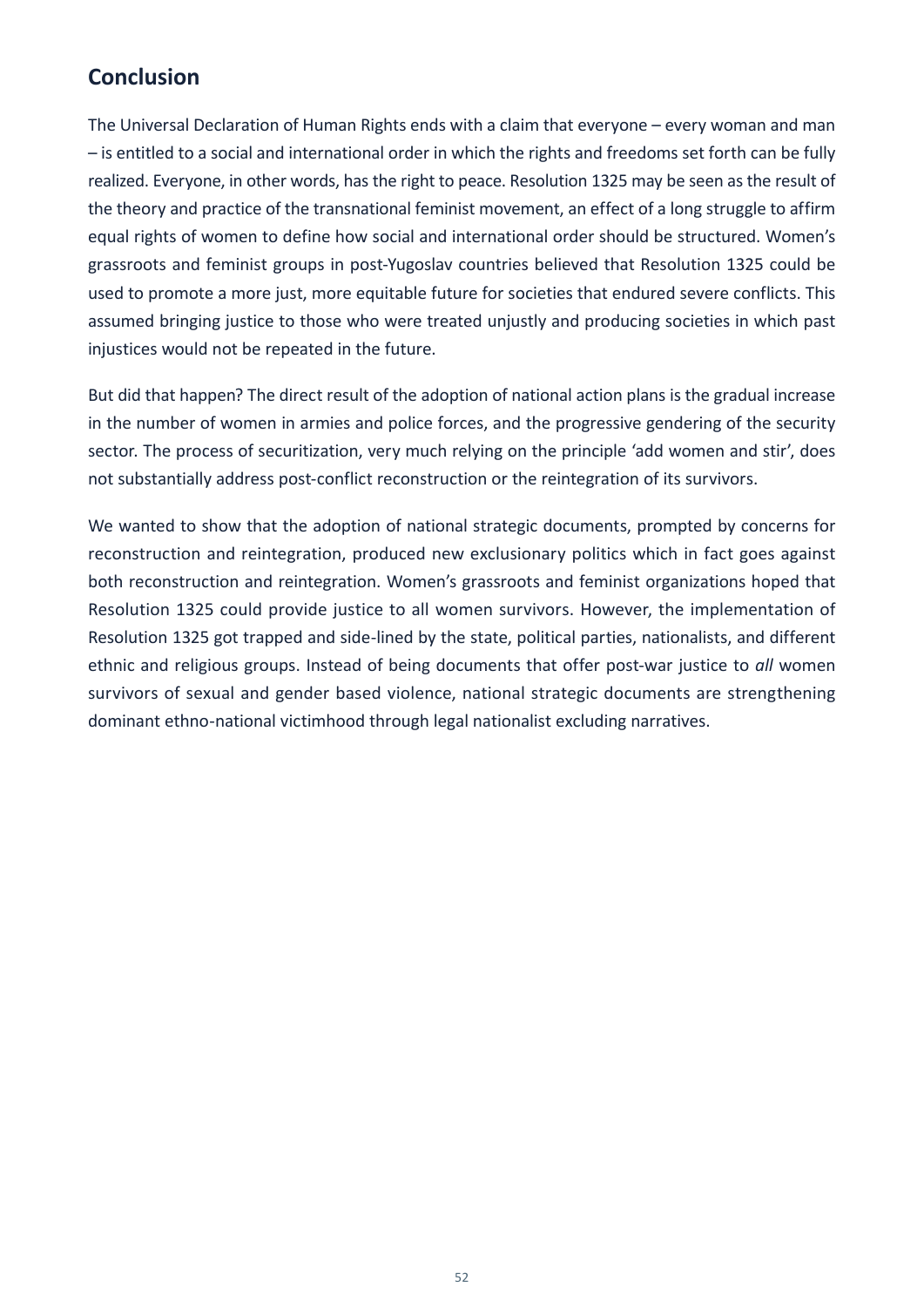### **Bibliography:**

Committee on the Elimination of Discrimination against Women. (1994). Concluding Comments of the Committee on the Elimination of Discrimination against Women: Bosnia and Herzegovina, Thirteenth Session 17 January–4 February 1994, Excerpted from: Supplement No. 38 (A/49/38). Retrieved from *[http://www.un.org/womenwatch/daw/cedaw/cedaw25years/content/english/CONCLUDING\\_](http://www.un.org/womenwatch/daw/cedaw/cedaw25years/content/english/CONCLUDING_COMMENTS/Bosnia_and_Herzegovina/Bosnia_and_Herzegovina-Special_report.pdf) [COMMENTS/Bosnia\\_and\\_Herzegovina/Bosnia\\_and\\_Herzegovina-Special\\_report.pdf](http://www.un.org/womenwatch/daw/cedaw/cedaw25years/content/english/CONCLUDING_COMMENTS/Bosnia_and_Herzegovina/Bosnia_and_Herzegovina-Special_report.pdf)*

Council of Europe. 2012. *Posleratna pravda i trajni mir u bivšoj Jugoslaviji: Tematski izveštaj komesara Saveta Evrope za ljudska prava*. Retrieved from Council of Europe website *[https://www.coe.int/t/](https://www.coe.int/t/commissioner/source/prems/Prems45112_SER_1700_PostwarJustice.pdf) [commissioner/source/prems/Prems45112\\_SER\\_1700\\_PostwarJustice.pdf](https://www.coe.int/t/commissioner/source/prems/Prems45112_SER_1700_PostwarJustice.pdf)*

Hayden, M. R. 1992. Constitutional Nationalism in the Formerly Yugoslav Republics. *Slavic Review*, 51(4): 654–673.

Olsson, L & Tryggestad, L. T., eds. 2001. *Women and International Peacekeeping*. London and Portland: Frank Cass.

Prosecutor v. Kunarac et.al. (Case No. IT-96-23 & 23/1. Judgment passed 22 February 2001).

Skjelsboek, I. and Smith, D., eds. 2001. *Gender, Peace and Conflict*. London: Sage Publications Inc.

The Human Rights Watch. 1995. Global Report on Women's Human Rights. New York and Washington: Human Rights Watch.

United Nations Security Council. 1994. *Letter dated 24 May 1994 from the Secretary-General to the President of the Security Council* (S/1994/674). Retrieved from United Nations International Criminal Tribunal for the former Yugoslavia website: *[http://www.icty.org/x/file/About/OTP/un\\_commission\\_](http://www.icty.org/x/file/About/OTP/un_commission_of_experts_report1994_en.pdf) [of \\_experts\\_report1994\\_en.pdf](http://www.icty.org/x/file/About/OTP/un_commission_of_experts_report1994_en.pdf)*

United Nations Security Council. 2000. *Resolution* 1325 (S/RES/1325). Retrieved from United Nations website: *<http://www.un.org/womenwatch/osagi/pdf/res1325.pdf>*

Zaharijević, A. 2015. Dissidents, disloyal citizens and partisans of emancipation: Feminist citizenship in Yugoslavia and post-Yugoslav spaces. *Women's Studies International Forum* 49: 93–100.

Zaharijević, A. 2017. The Strange Case of Yugoslav Feminism: Feminism and Socialism in 'the East'. In: Jelača D., M. Kolanović and D. Lugarić (eds.) *The Cultural Life of Capitalism in Yugoslavia*: (Post) Socialism and Its Other, London and New York: Palgrave MacMillan, 263-283.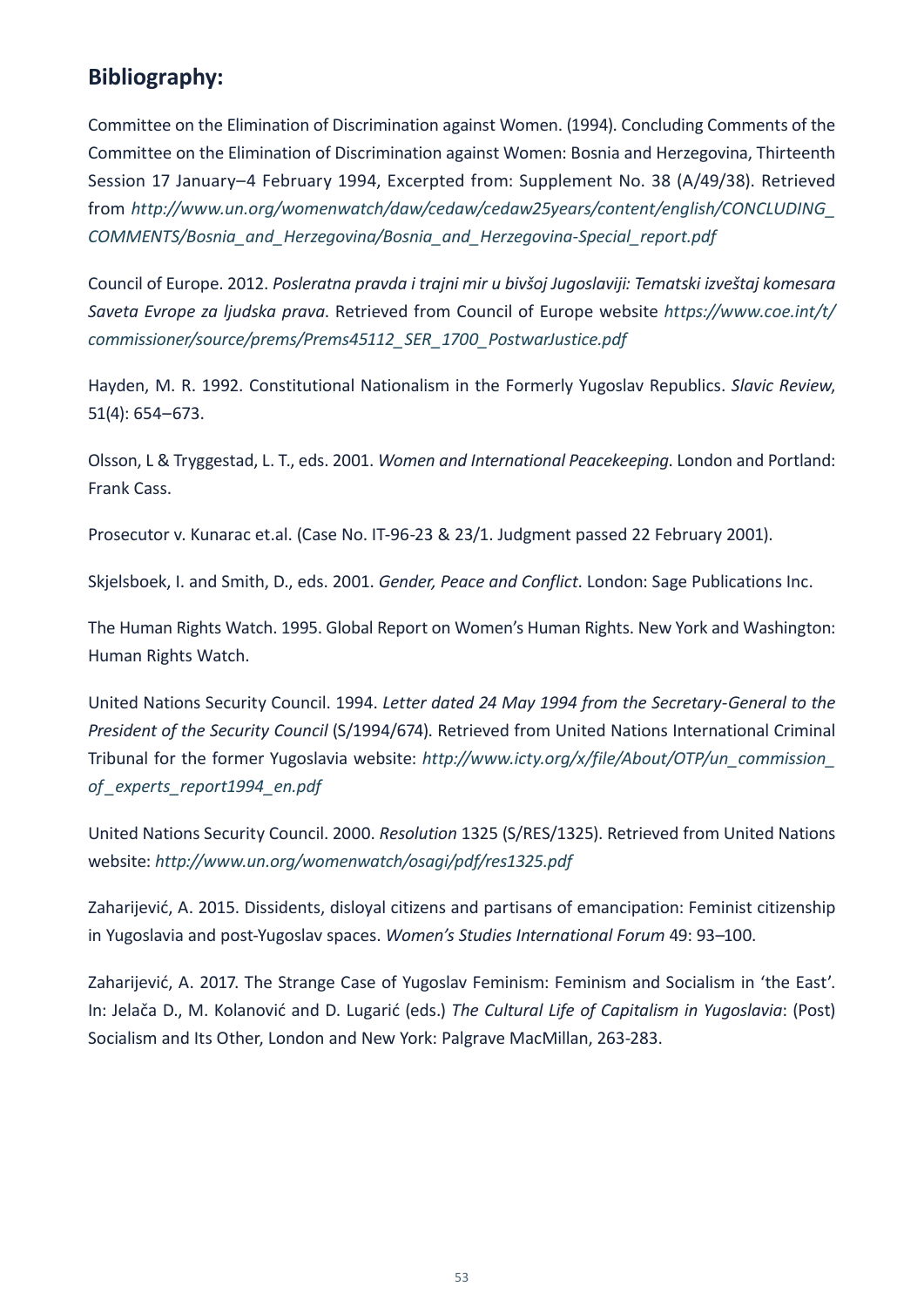# <span id="page-55-0"></span>**Abstracts and bio of the speakers of International Gender Workshop – 2017**

### **Joanna Barelkowska (Germany)**

Joanna Barelkowska, who holds a master's degree in German philology, has worked for 20 years in international civic education and for 10 years in gender responsive peacebuilding. From2006 to 2009 she was co-project manager of the project "Mobile Peace-Academy OMNIBUS Line 1325" in the North and SouthCaucasus for the German women's organization OWEN e.V. This was a capacity building project focusing on the gender dimensions of civilian peacebuilding and targeted women and men from all regions of the North and SouthCaucasus. In March 2010 she organized and conceptualized the international conference "Gender counts: 10 years of UN Resolution 1325."

Since October 2010 Joanna has worked as a project manager with the Heinrich BöllF oundation's International Division in Berlin, where she has been responsible for internal capacity building, knowledge management, and networking in connection with the division's gender-sensitive work. From2012 to 2016 she co-facilitated several gender workshops at the hbs foreign offices (e.g. in Kiev, Warsaw, Prague, and Tbilisi) and international workshops in Berlin. In 2013 she was the co-publisher on behalf of the hbs of *Good news! How women and men stop violence and save the planet,* a book that contains lots of good examples of how one can pursue gender responsive peacebuilding and sustainable development.

Since 2014 Joanna has been member of the German Women's Security Council on a voluntary basis. The council has lobbied for the adoption of the National Action Plan (NAP) 1325 in Germany. As a member of the Women's Security Council, Joanna provided comments on the draft of the second NAP and the implementation report of the first NAP. She regularly takes part in the consultation meetings between representatives of German civil society and government on implementation of the NAP 1325.

**Mila O'Sullivan (Czech Republic)**, "UNSCR & the Czech Republic: reflecting on the new Czech NAP 1325 (2017-2020) and the Central European context."

#### *PhD Candidate, Institute of International Relations and the Metropolitan University Prague*

Mila O'Sullivan has over 10 years of experience in advancing gender equality and women's rights in the Czech Republic and internationally. She has been engaged in policy and advocacy work for the Open Society Fund Prague, Open Society p.b.c. and other civil society organisations, focusing mostly on gender in development and peace and security contexts, but also on gender diversity and gender audits of companies or local governments.

As a PhD Candidate at the Institute of International Relations Prague, she is researching the role of feminist international relations scholarship in policy making and practice of regional security organisations, namely the EU, NATO and the OSCE. Her areas of scholarly interest include gender in international politics, gender dimension of peace and security in theory and practice or feminist theories of international relations.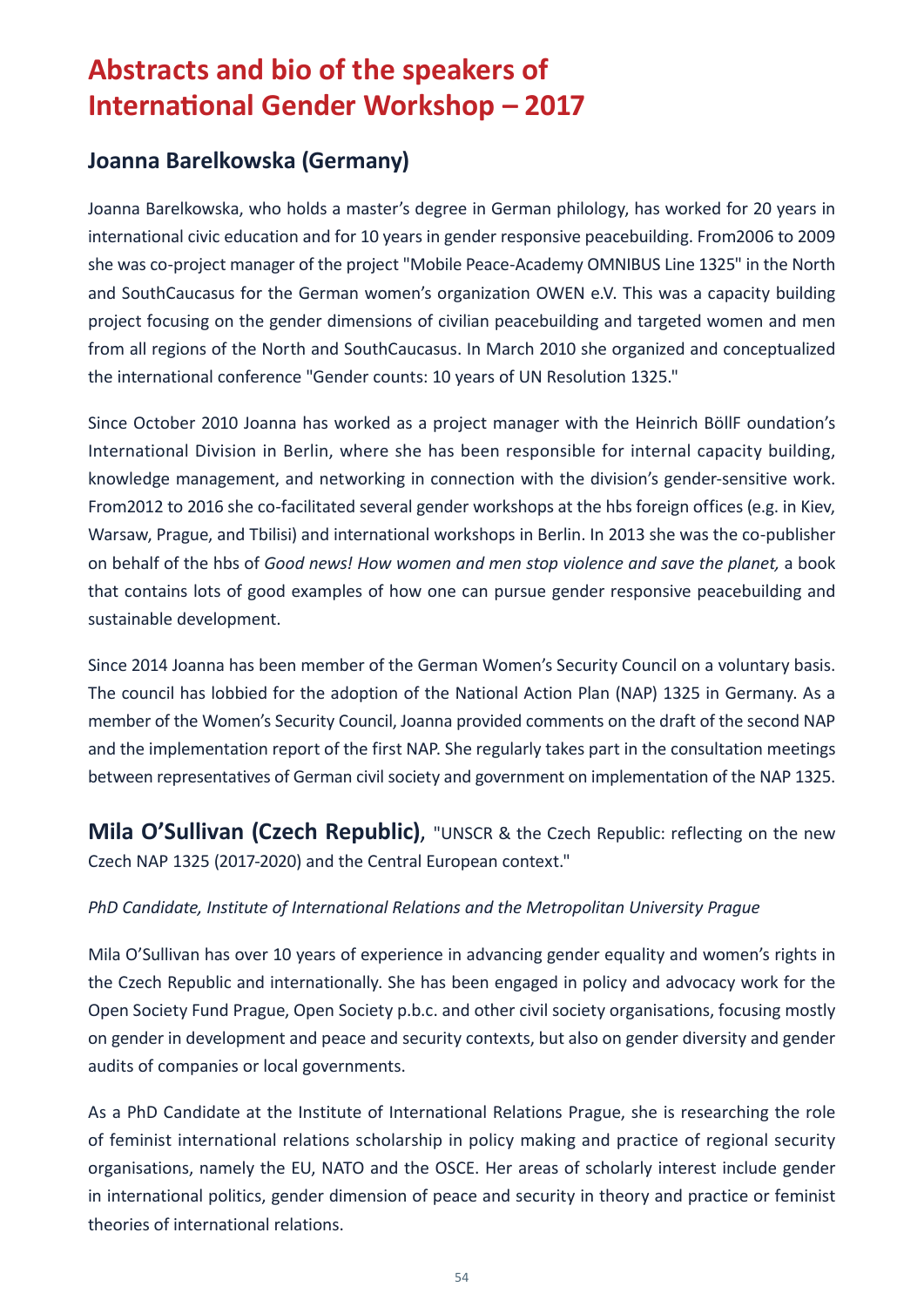**Adriana Zaharijević (Serbia),** "Women between war Scylla and nationalist Charybdis: Legal interpretations of sexual violence in countries of former Yugoslavia".

Adriana Zaharijević is a research associate at the Institute for Philosophy and Social Theory. She obtained her PhD at the Faculty of Political Sciences, University of Belgrade, where she investigated social conflicts, especially those related to class and sex, foundational in the creation of modern citizenship. Her background is in political philosophy, feminist theory and citizenship studies. She is the author of two books (Who is an Individual? Genealogical Inquiry into the Idea of Citizen, 2014, and Becoming a Woman, 2010, both published in Serbian) and more than forty articles and book chapters (published in English, Turkish, Albanian and Croatian). Her more recent research revolves broadly around two topics: legal, material and symbolic violence (institutional, communal, and state violence) and social engagement that addresses it; and the political, civic and cultural shifts in postsocialist societies (with the specific emphasis on the history of women and history of feminism).

**Nargiza Arjevanidze (Georgia),** "Experiences of Forced Displacement in Narratives of Internally Displaced Women"

I am a visiting PhD student at the Department of Gender Studies within the Swedish Institute (SI) Visby Programme. I have an MA in Gender Studies (Central European University, Budapest, Hungary) and currently I am a doctoral student at the Department of Sociology and Social Work, Faculty of Social and Political Sciences at Tbilisi State University (Georgia). My wider research interests include intersections of memory and violence, gendered memories, experiential dimensions of forced displacement, post-soviet memory and nostalgia. Current Research: My PhD project explores the lives as experienced, practiced, and remembered by forcefully uprooted persons from Abkhazia, Georgia, displaced within Georgia as a result of the armed conflict in the beginning of 1990s.

**Irena Cvetkovic (Macedonia),** "Women stories of one war. Why we need to create women narratives as part of the processes of writing history"

Irena Cvetkovic (1982) holds a diploma for General and Comparative Literature at the University of St. Cyril and Methodius and holds MA in Gender Studies. In the moment she is writing her PhD thesis on the topic of marginalized communities. She has been working as young volunteer -teaching assistant at the Institute of Gender Studies at the Faculty of Philosophy at the University of St. Cyril and Methodius in Skopje. As young researcher she has worked in many research projects in the field of social sciences, gender studies, media, women rights, LGBT rights etc. Her public engagements started with her blog-Femgerila and she was regular weekly columnist in the daily newspaper Dnevnik. She is activists for human rights of marginalized communities, with focus on LGBT, drug users and people living with HIV. She is active in numerous formal and informal activist groups. In the moment she is executive director of the Coalition Sexual and Health Rights of Marginalized Communities.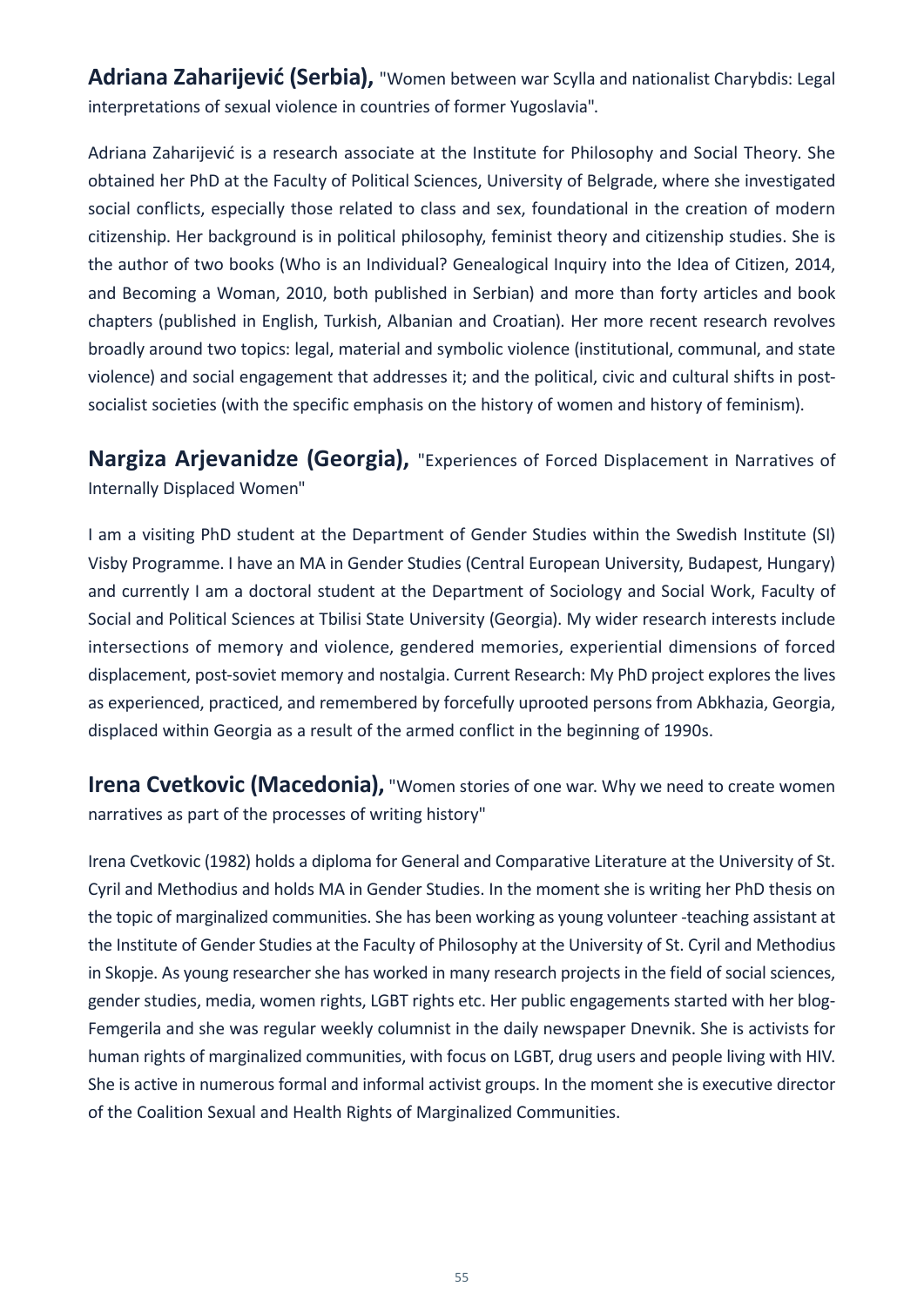# <span id="page-57-0"></span>**PROGRAMME**

#### **Wednesday, March 8**

*9:00 – 11:00*

**Session 0** – Welcoming session and presentations of hbs gender work in the region

**Moderator:** Anna Dovgopol

- 1. Anna Dovgopol (Ukraine)
- 2. Iryna Tantsyura (Belarus)
- 3. Etuna Nogaideli (Georgia)
- 4. Olya Azatyan (Armenia)
- 5. Irina Kosterina (Russia)
- 6. Gert Röhrborn (Poland)
- 7. Matej Jungwirth (Czech Republic)
- 8. Katja Giebel (Germany)
- 9. Sabine Haemmerling (Germany)
- 10. Paola Petric (Serbia and Motenegro, Kosovo)

*12.00 – 13.00*

Participation in feminist march to the International Women's Day in the city organized by local initiatives

#### *16.30 – 18.30*

**Session I** *– Women, peace, security and conflict resolution (UN resolution 1325)*  **Moderator:** Katja Giebel

- **1. Joanna Barelkowska (Germany),** "The implementation of UNSCR 1325: indicating some achievements, gaps and some ideas for improvement from an independent German and Swiss civil society and women´s rights point of view."
- **2. Irina Solomatina (Belarus),** "Hostages of the discourse of "peaceful sky" in Belarus"
- **3. Mila O'Sullivan (Czech Republic),** "UNSCR & the Czech Republic: reflecting on the new Czech NAP 1325 (2017-2020) and the Central European context."

#### *21.00 –* **Feminist party "Women play music"**